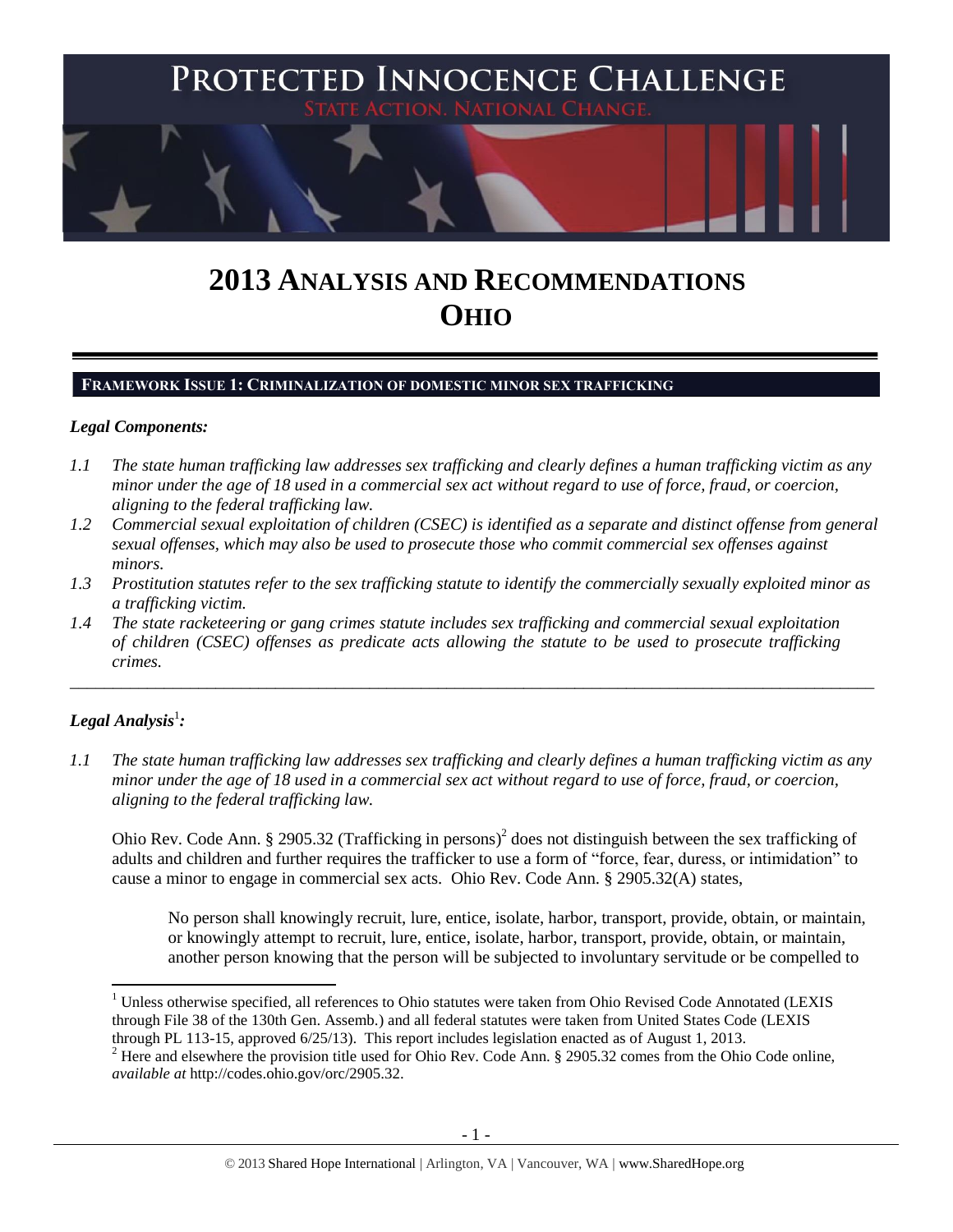engage in sexual activity for hire, engage in a performance that is obscene, sexually oriented, or nudity oriented, or be a model or participant in the production of material that is obscene, sexually oriented, or nudity oriented.<sup>3</sup>

Ohio Rev. Code Ann. § 2905.31(A) (Involuntary servitude) defines "involuntary servitude" as "being compelled to perform labor or services for another against one's will." Ohio Rev. Code Ann. § 2905.32(B) explains that "the element 'compelled' does not require that the compulsion be openly displayed or physically exerted. The element 'compelled' has been established if the state proves that the victim's will was overcome by force, fear, duress, or intimidation." However, under Ohio Rev. Code Ann. § 2905.32(C), "In a prosecution under this section, proof that the defendant engaged in sexual activity with any person, or solicited sexual activity with any person, whether or not for hire, without more, does not constitute a violation of this section."

A conviction under Ohio Rev. Code Ann. § 2905.32(A), is punishable as a first degree felony,<sup>4</sup> for which "the court shall sentence the offender to a definite prison term of ten, eleven, twelve, thirteen, fourteen, or fifteen years," and a possible fine up to  $$20,000$ .<sup>5</sup> Ohio Rev. Code Ann.  $\S$ § 2905.32(E)<sup>6</sup>, 2929.13(A),  $2929.18(A)(3)(a)^7$ 

<span id="page-1-1"></span><span id="page-1-0"></span> $\overline{\phantom{a}}$ 

(a) There are three or more victims, as defined in section 2969.11 of the Revised Code, of the offense for which the offender is being sentenced.

<sup>&</sup>lt;sup>3</sup> Ohio Rev. Code Ann. § 2905.31(B) (Involuntary servitude) states, "'Material that is obscene, sexually oriented, or nudity oriented' and 'performance that is obscene, sexually oriented, or nudity oriented' have the same meanings as in section 2929.01 [Definitions] of the Revised Code" Ohio Rev. Code Ann. § 2929.01(Penalties and sentencing general definitions) defines "material that is obscene, sexually oriented, or nudity oriented" as "any material that is obscene, that shows a person participating or engaging in sexual activity, masturbation, or bestiality, or that shows a person in a state of nudity." Ohio Rev. Code Ann. § 2929.01(DDD) defines "performance that is obscene, sexually oriented, or nudity oriented" as "any performance that is obscene, that shows a person participating or engaging in sexual activity, masturbation, or bestiality, or that shows a person in a state of nudity."

<sup>&</sup>lt;sup>4</sup> Pursuant to Ohio Rev. Code Ann. § 2929.13(A) (Guidance by degree of felony; monitoring of sexually oriented offenders by global positioning device), unless the criminal provision specifies that a prison term is presumptive or mandatory, the judge has discretion to sentence a felony offender according to the terms of Ohio Rev. Code Ann.§ 2929.14 (Basic prison terms), § 2929.15 (Community control sanctions), § 2929.16 (Residential Sanctions), § 2929.17 (Nonresidential sanctions), or § 2929.18 (Financial sanctions; restitution; reimbursements) with the minimum sentence necessary to accomplish the purposes of rehabilitating the criminal and protecting the community from future crime. Ohio Rev. Code Ann. §§ 2929.11, 2929.13(A), (D), 2929.14(A). If the criminal provision specifies that imprisonment is mandatory, then the court must "impose any financial sanction pursuant to section 2929.18 of the Revised Code that is required for the offense and may impose any other financial sanction pursuant to that section . . . ." Ohio Rev. Code Ann. § 2929.13(A). If the statute specifies that there is a presumption of imprisonment then "it is presumed that a prison term is necessary in order to comply with the purposes and principles of" Ohio Rev. Code Ann. § 2929.11 (Purposes of felony sentencing; discrimination prohibited), but the court may depart from the presumption and community control sanctions if it evaluates the factors outlined in § 2929.12 (Seriousness and recidivism factors) and finds that community control sanctions would adequately punish the offender, protect the public, and maintain the seriousness of the offense. Ohio Rev. Code Ann. § 2929.13(D). In the absence of a mandatory term of imprisonment and when the court departs from the presumption of imprisonment, the judge may order community control sanctions like community service, house arrest, mediation between offender and victim, probation, curfew, time in a halfway house, or up to six months in a community-based correctional facility. Ohio Rev. Code Ann. §§ 2929.15(A), 2929.16(A)(1), (4), 2929.17(B), (C), (E), (I), (L). Ohio Rev. Code Ann. § 2929.12 provides the judge several factors to consider in determining whether it is appropriate to issue a community control sanction or a term of imprisonment. This report will explicitly note when imprisonment is presumptive or mandatory.

<sup>&</sup>lt;sup>5</sup> When an offender is an organization rather than a person, different fines apply to felonies and misdemeanors of various degrees under Ohio Rev. Code Ann. § 2929.31 (Organizational penalties). Additionally, Ohio Rev. Code Ann. § 2929.32(A)(1) (Additional fine for certain offenders; collection of fines; crime victims recovery fund) authorizes the court to order an offender to pay a fine up to \$1,000,000 if any of the following applies to the offense and the offender: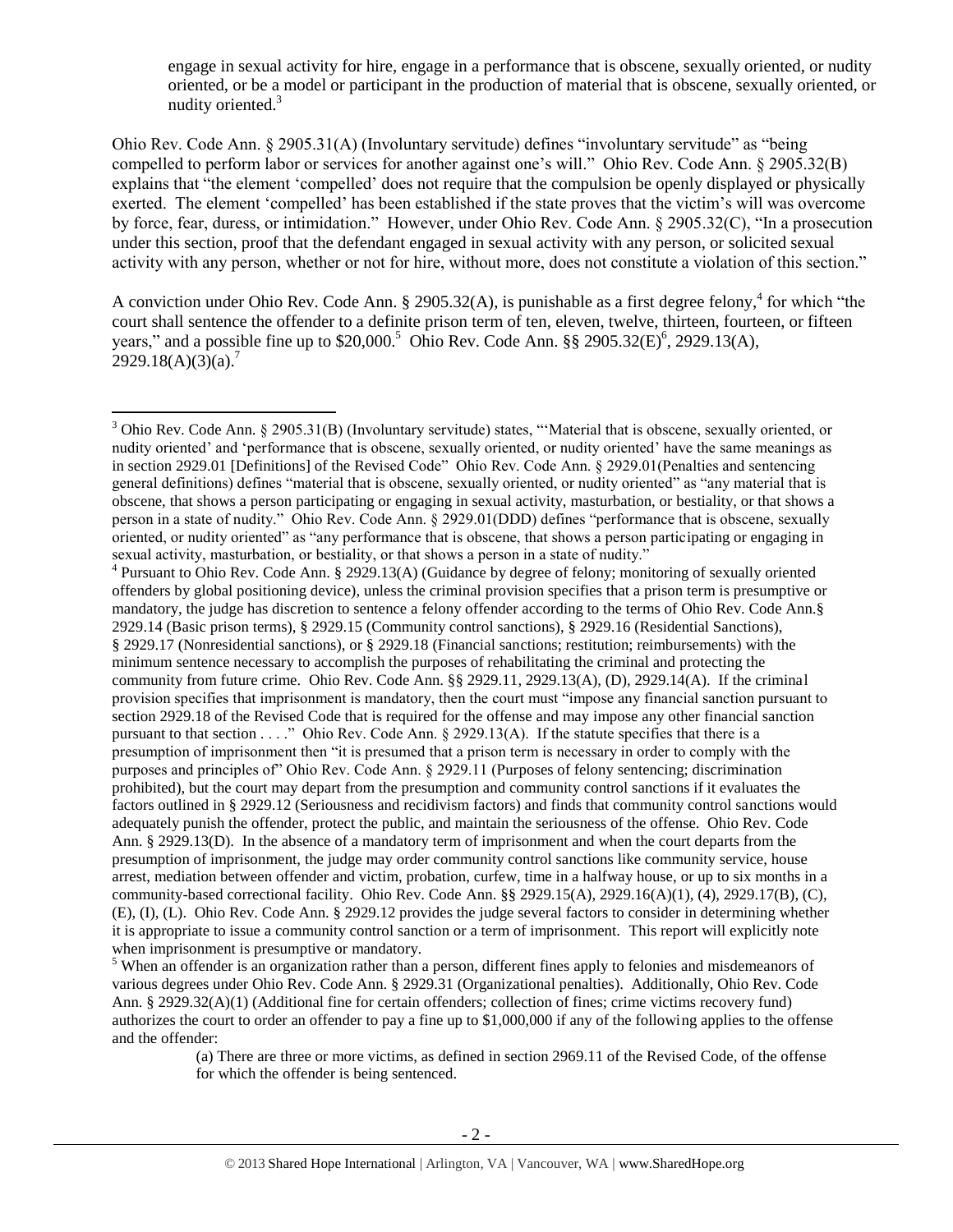- 1.1.1 Recommendation: Amend Ohio Rev. Code Ann. § 2905.32 (Trafficking in persons) to impose enhanced penalties if the sex trafficking victim is a minor.
- 1.1.2 Recommendation: Amend Ohio Rev. Code § 2905.32 (Trafficking in persons) to eliminate the requirement that a minor sex trafficking victim be compelled to engage in sexual activity.<sup>8</sup>
- *1.2 Commercial sexual exploitation of children (CSEC) is identified as a separate and distinct offense from general sexual offenses, which may also be used to prosecute those who commit commercial sex offenses against minors.*

The following laws criminalize CSEC in Ohio:

l

1. Ohio Rev. Code Ann. § 2907.21(A) (Compelling prostitution) states,

No person shall knowingly do any of the following:

- $(1)$  Compel<sup>9</sup> another to engage in sexual activity for hire;
- (2) Induce, procure, encourage, solicit, request, or otherwise facilitate either of the following: (a) A minor to engage in sexual activity for hire, whether or not the offender knows the age of the minor;

(b) The offender previously has been convicted of or pleaded guilty to one or more offenses, and, for the offense for which the offender is being sentenced and all of the other offenses, there is a total of three or more victims, as defined in section 2969.11 of the Revised Code.

(c) The offense for which the offender is being sentenced is aggravated murder, murder, or a felony of the first degree that, if it had been committed prior to July 1, 1996, would have been an aggravated felony of the first degree.

<sup>6</sup> Under Ohio Rev. Code Ann. § 2905.32(D), "if an offender is convicted of or pleads guilty to a violation of [2905.32] and also…is convicted of or pleads guilty to any other violation of Chapter 2907 of the Revised Code based on the same conduct involving the same victim that was the basis of the violation of this section, the two offenses are allied offenses of similar import under section 2941.25 of the Revised Code." Pursuant to Ohio Rev. Code Ann. § 2941.25(A) (Allied offenses of similar import - multiple counts), "Where the same conduct by defendant can be construed to constitute two or more allied offenses of similar import, the indictment or information may contain counts for all such offenses, but the defendant may be convicted of only one." By contrast, "[w]here the defendant's conduct constitutes two or more offenses of dissimilar import, or where his conduct results in two or more offenses of the same or similar kind committed separately or with a separate animus as to each, the indictment or information may contain counts for all such offenses, and the defendant may be convicted of all of them." Ohio Rev. Code Ann. § 2941.25(B). Consequently, with the exception of Ohio Rev. Code Ann. § 2919.22(B)(5) (Endangering children), an offender convicted under § 2905.32 for sex trafficking a minor could not be convicted under the commercial sexual exploitation of children (CSEC) offenses discussed below, including Ohio Rev. Code Ann. § 2907.21(A) (Compelling prostitution), § 2907.22(A) (Promoting prostitution), § 2907.23 (Procuring), §  $2907.07(B)(2)$  (Importuning) where the same conduct and victim are involved.

 $<sup>7</sup>$  If the crime is a "sexually oriented offense or a child-victim oriented offense, as those terms are defined in section</sup> 2950.01 of the Revised Code," the court may impose an additional fine of fifty to \$500.

Here and elsewhere in this report that Ohio Rev. Code Ann. § 2929.18 is quoted or cited, it has been updated to reflect the amendments added by the passage of House Bill 59. H.B. 59. 2013 Leg., 130th Gen. Assemb. (Effective July 1, 2013).

<sup>8</sup> Subsequent recommendations in this report referring to Ohio's human trafficking law are predicated upon the recommendations contained in Section 1.1 being previously or simultaneously implemented.

 $9$  Ohio Rev. Code Ann. § 2907.21(B) states,

For a prosecution under division (A)(1) of this section, the element "compel" does not require that the compulsion be openly displayed or physically exerted. The element "compel" has been established if the state proves that the victim's will was overcome by force, fear, duress, or intimidation.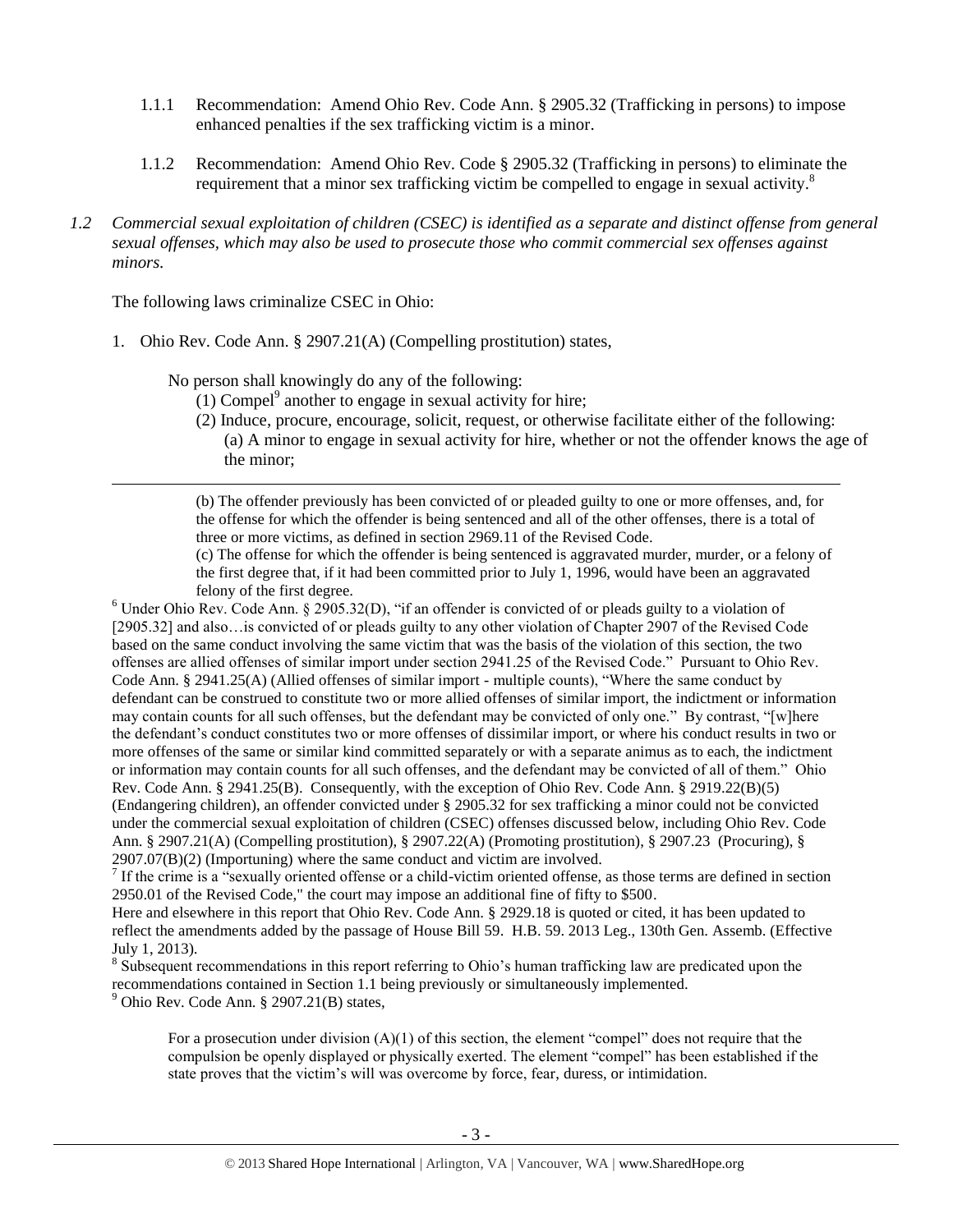(b) A person the offender believes to be a minor to engage in sexual activity for hire, whether or not the person is a minor.

(3) (a) Pay or agree to pay a minor, either directly or through the minor's agent, so that the minor

will engage in sexual activity, whether or not the offender knows the age of the minor; (b) Pay or agree to pay a person the offender believes to be a minor, either directly or through the person's agent, so that the person will engage in sexual activity, whether or not the person is a minor.

(4) (a) Pay a minor, either directly or through the minor's agent, for the minor having engaged in sexual activity pursuant to a prior agreement, whether or not the offender knows the age of the minor;

(b) Pay a person the offender believes to be a minor, either directly or through the person's agent, for the person having engaged in sexual activity pursuant to a prior agreement, whether or not the person is a minor.

(5) (a) Allow a minor to engage in sexual activity for hire if the person allowing the child to engage in sexual activity for hire is the parent, guardian, custodian, person having custody or control, or person in loco parentis of the minor;

<span id="page-3-1"></span><span id="page-3-0"></span>(b) Allow a person the offender believes to be a minor to engage in sexual activity for hire if the person allowing the person to engage in sexual activity for hire is the parent, guardian, custodian, person having custody or control, or person in loco parentis of the person the offender believes to be a minor, whether or not the person is a minor.

A conviction under Ohio Rev. Code Ann. § 2907.21(A)(2)–(5) is punishable as a third degree felony by imprisonment for 9–36 months<sup>10</sup> and a possible fine up to \$10,000. If the crime is a "sexually oriented offense or a child-victim oriented offense, as those terms are defined in section 2950.01 of the Revised Code," the court may impose an additional fine of fifty to \$500. Ohio Rev. Code Ann.  $\S$ § 2907.21(C), 2929.14(A)(3)(b), 2929.18(A)(3)(c).<sup>11</sup> If the victim is 16–17, a conviction under Ohio Rev. Code Ann. § 2907.21(A)(1) is punishable as a second degree felony by imprisonment for 2–8 years and a possible fine up to \$15,000. Ohio Rev. Code Ann. §§ 2907.21(C), 2929.14(A)(2),  $2929.18(A)(3)(b)$ . If the victim is under 16, a conviction under Ohio Rev. Code Ann. § 2907.21(A)(1) is punishable as a first degree felony by imprisonment for 3–11 years<sup>12</sup> and a possible fine up to \$20,000. Ohio Rev. Code Ann. §§ 2907.21(C), 2929.14(A)(1), 2929.18(A)(3)(a).

<span id="page-3-2"></span>If an offender convicted under Ohio Rev. Code Ann. § 2907.21 committed the offense "in furtherance of human trafficking,"<sup>13</sup> however, enhanced penalties apply under Ohio Rev. Code Ann. § 2941.1422

 $\overline{a}$ 

means a scheme or plan to which all of the following apply:

<sup>&</sup>lt;sup>10</sup> Ohio Rev. Code Ann. § 2929.14(A)(3)(b) states, "the prison term shall be nine, twelve, eighteen, twenty-four, thirty, or thirty-six months."

<sup>11</sup> *See supra* note [7.](#page-1-0)

<sup>&</sup>lt;sup>12</sup> Ohio Rev. Code Ann. § 2929.14(A)(1) states, "the prison term shall be three, four, five, six, seven, eight, nine, ten, or eleven years."

<sup>&</sup>lt;sup>13</sup> As used in Ohio Rev. Code Ann. § 2941.1422 (Human trafficking specification) and § 2929.14(B)(7) (Basic prison terms) and as defined in Ohio Rev. Code Ann. § 2929.01(AAA) (Definitions), "human trafficking"

<sup>(1)</sup> Its object is to subject a victim or victims to involuntary servitude, as defined in section 2905.31 [Involuntary servitude] of the Revised Code, to compel a victim or victims to engage in sexual activity for hire, to engage in a performance that is obscene, sexually oriented, or nudity oriented, or to be a model or participant in the production of material that is obscene, sexually oriented, or nudity oriented. (2) It involves at least two felony offenses, whether or not there has been a prior conviction for any of the felony offenses, to which all of the following apply:

<sup>(</sup>a) Each of the felony offenses is a violation of section 2905.01 [Kidnapping], 2905.02 [Abduction], 2905.32 [Trafficking in persons], 2907.21 [Compelling prostitution], 2907.22 [Promoting prostitution], or 2923.32 [Engaging in pattern of corrupt activity; forfeiture], division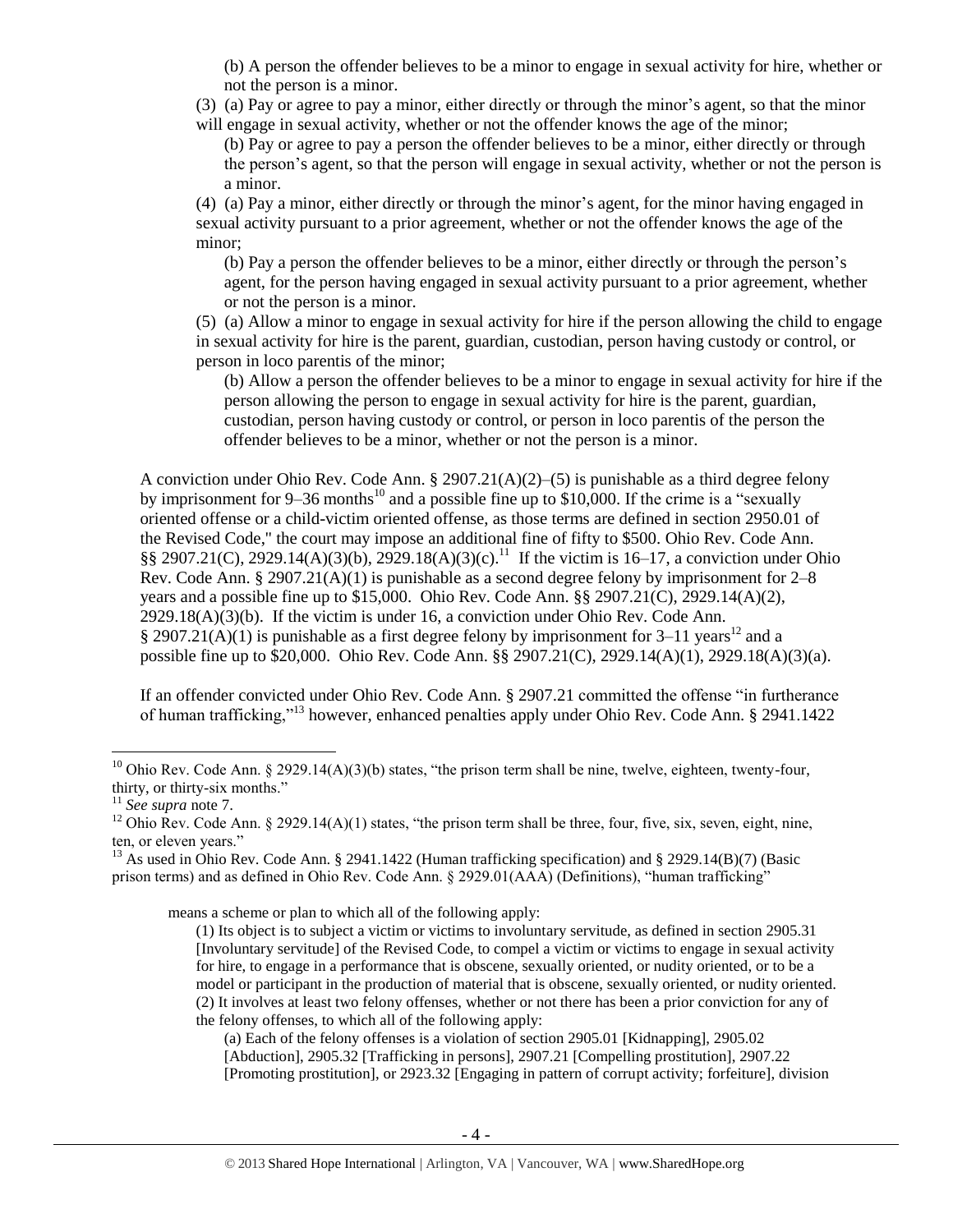(Human trafficking specification)<sup>14</sup> and § 2929.14(B)(7) (Basic prison terms).<sup>15</sup> Ohio Rev. Code Ann. § 2907.21(C). In such a case, a conviction under Ohio Rev. Code Ann. § 2907.21(A)(2)–(5) is punishable as a third degree felony by mandatory imprisonment for 3 years and a possible fine up to \$10,000. Ohio Rev. Code Ann. §§ 2907.21(C), 2929.14(A)(3)(b), (B)(7)(a)(ii), 2929.18(A)(3)(c). If the victim is 16–17 years old, a conviction under Ohio Rev. Code Ann.  $\S 2907.21(A)(1)$  is punishable as a second degree felony by mandatory imprisonment for 3–8 years and a possible fine up to \$15,000. Ohio Rev. Code Ann. §§ 2907.21(C), 2929.14(A)(2), (B)(7)(a)(ii), 2929.18(A)(3)(b). If the victim is under 16 years old, a conviction under Ohio Rev. Code Ann. § 2907.21(A)(1) is punishable as a first degree felony by mandatory imprisonment for 5–10 years and a possible fine up to \$20,000. Ohio Rev. Code Ann. §§ 2907.21(C), 2929.14(B)(7)(a)(i), 2929.18(A)(3)(a).

2. Ohio Rev. Code Ann. § 2907.22(A)<sup>16</sup> (Promoting prostitution) states,

No person shall knowingly:

(1) Establish, maintain, operate, manage, supervise, control, or have an interest in a brothel or any other enterprise a purpose of which is to facilitate engagement in sexual activity for hire; (2) Supervise, manage, or control the activities of a prostitute in engaging in sexual activity for hire;

(A)(1) or (2) of section 2907.323 [Illegal use of a minor in nudity-oriented material or performance], or division  $(B)(1)$ ,  $(2)$ ,  $(3)$ ,  $(4)$ , or  $(5)$  of section 2919.22 [Endangering children] of the Revised Code or is a violation of a law of any state other than this state that is substantially similar to any of the sections or divisions of the Revised Code identified in this division. (b) At least one of the felony offenses was committed in this state.

(c) The felony offenses are related to the same scheme or plan and are not isolated instances. <sup>14</sup> Ohio Rev. Code Ann. § 2941.1422 provides,

(A) Imposition of a mandatory prison term under division (B)(7) of section 2929.14 [Basic prison terms] of the Revised Code is precluded unless the offender is convicted of or pleads guilty to a felony violation of section 2905.01 [Kidnapping], 2905.02 [Abduction], 2907.21 [Compelling prostitution], 2907.22 [Promoting prostitution], or 2923.32 [Engaging in pattern of corrupt activity; forfeiture], division (A)(1) or (2) of section 2907.323 [Illegal use of a minor in nudity-oriented material or performance], or division (B)(1), (2), (3), (4), or (5) of section 2919.22 [Endangering children] of the Revised Code and unless the indictment, count in the indictment, or information charging the offense specifies that the offender knowingly committed the offense in furtherance of human trafficking. . . .

. . . .

 $\overline{\phantom{a}}$ 

<sup>15</sup> Ohio Rev. Code Ann. § 2929.14(B)(7)(a) states,

(a) If an offender is convicted of or pleads guilty to a felony violation of section 2905.01 [Kidnapping], 2905.02 [Abduction], 2907.21 [Compelling prostitution], 2907.22 [Promoting prostitution], or 2923.32 [Engaging in pattern of corrupt activity; forfeiture], division (A)(1) or (2) of section 2907.323 [Illegal use of a minor in nudity-oriented material or performance], or division (B)(1), (2), (3), (4), or (5) of section 2919.22 [Endangering children] of the Revised Code and also is convicted of or pleads guilty to a specification of the type described in section 2941.1422 [Human trafficking specification] of the Revised Code that charges that the offender knowingly committed the offense in furtherance of human trafficking, the court shall impose on the offender a mandatory prison term that is one of the following:

(i) If the offense is a felony of the first degree, a definite prison term of not less than five years and not greater than ten years;

(ii) If the offense is a felony of the second or third degree, a definite prison term of not less than three years and not greater than the maximum prison term allowed for the offense by division (A) of section 2929.14 [Basic prison terms] of the Revised Code;

(iii) If the offense is a felony of the fourth or fifth degree, a definite prison term that is the maximum prison term allowed for the offense by division (A) of section 2929.14 of the Revised Code.

<sup>16</sup> Here and elsewhere in this report that Ohio Rev. Code Ann. § 2907.22 is quoted or cited, it has been updated to reflect the amendments added by the passage of House Bill 59. H.B. 59. 2013 Leg., 130th Gen. Assemb. (Effective July 1, 2013).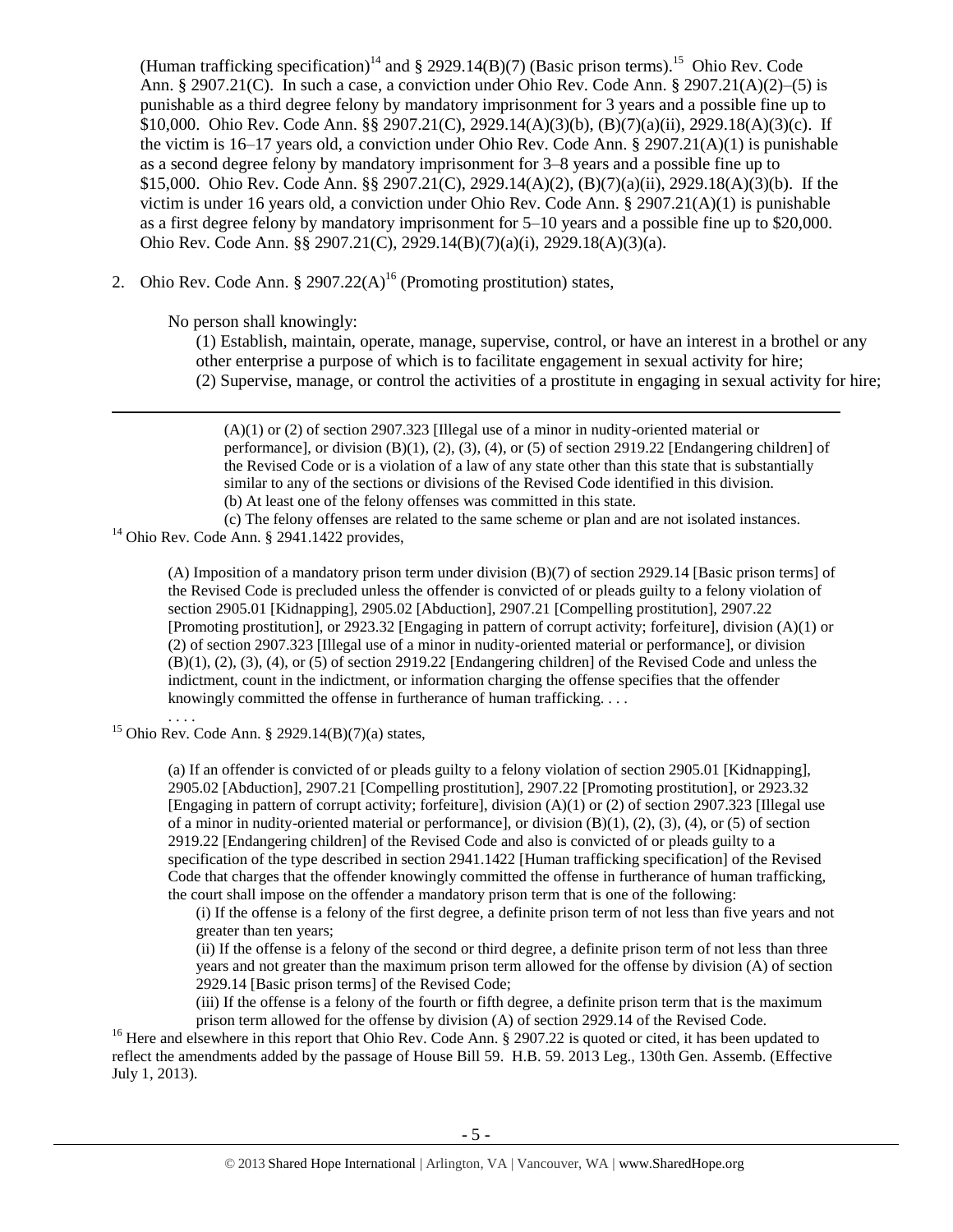(3) Transport another, or cause another to be transported in order to facilitate the other person's engaging in sexual activity for hire;

<span id="page-5-1"></span>(4) For the purpose of violating or facilitating a violation of this section, induce or procure another to engage in sexual activity for hire.

Ohio Rev. Code Ann. § 2907.22(B)<sup>17</sup> imposes enhanced penalties when the victim of the offense is a commercially sexually exploited child. In such a case, a conviction under Ohio Rev. Code Ann. § 2907.22(A) is punishable as a third degree felony by imprisonment for 9–36 months and a possible fine up to \$10,000. Ohio Rev. Code Ann. §§ 2907.22(B), 2929.14(A)(3)(b), 2929.18(A)(3)(c). Where an offender convicted under Ohio Rev. Code Ann. § 2907.22 committed the offense "in furtherance of human trafficking," enhanced penalties apply pursuant to Ohio Rev. Code Ann. § 2941.1422 and § 2929.14(B)(7). In such a case, a conviction under Ohio Rev. Code Ann. § 2907.22 is punishable as a third degree felony by mandatory imprisonment for 3 years and a possible fine up to \$10,000. Ohio Rev. Code Ann. §§ 2907.22(B), 2929.14(A)(3)(b), (B)(7)(a)(ii), 2929.18(A)(3)(c).

3. Ohio Rev. Code Ann. § 2919.22(B)(5) (Endangering children) states,

No person shall do any of the following to a child under eighteen years of age . . .

. . . (5) Entice, coerce, permit, encourage, compel, hire, employ, use, or allow the child to act, model, or in any other way participate in, or be photographed for, the production, presentation, dissemination, or advertisement of any material or performance that the offender knows or reasonably should know is obscene, is sexually oriented matter, or is nudity-oriented matter.

A conviction under Ohio Rev. Code Ann. § 2919.22(B)(5) is punishable as a second degree felony punishable by imprisonment for  $2-8$  years<sup>18</sup> and a possible fine up to \$15,000. Ohio Rev. Code Ann. §§ 2919.22(E)(4), 2929.14(A)(2), 2929.18(A)(3)(b).

4. Ohio Rev. Code Ann. § 2907.23 (Procuring) states,

(A) No person, knowingly and for gain, shall do either of the following:

- <span id="page-5-0"></span>(1) Entice or solicit another to patronize a prostitute or brothel;
- (2) Procure a prostitute for another to patronize, or take or direct another at the other's request to any place for the purpose of patronizing a prostitute.

(B) No person, having authority or responsibility over the use of premises, shall knowingly permit such premises to be used for the purpose of engaging in sexual activity for hire. (C) Whoever violates this section is guilty of procuring. Except as otherwise provided in this division, procuring is a misdemeanor of the first degree. If the prostitute who is procured, patronized, or otherwise involved in a violation of division (A)(2) of this section is under sixteen years of age at the time of the violation, regardless of whether the offender who violates division (A)(2) of this section knows the prostitute's age, or if a prostitute who engages in sexual activity

 $\overline{\phantom{a}}$ 

<sup>18</sup> Ohio Rev. Stat. Ann. § 2929.14(A)(2) states, "the prison term shall be two, three, four, five, six, seven, or eight years."

 $17$  Ohio Rev. Code Ann. § 2907.22(B) states, in part,

Whoever violates this section is guilty of promoting prostitution. Except as otherwise provided in this division, promoting prostitution is a felony of the fourth degree. If any prostitute in the brothel involved in the offense, or the prostitute whose activities are supervised, managed, or controlled by the offender, or the person transported, induced, or procured by the offender to engage in sexual activity for hire, is a minor, whether or not the offender knows the age of the minor, then promoting prostitution is a felony of the third degree. . . .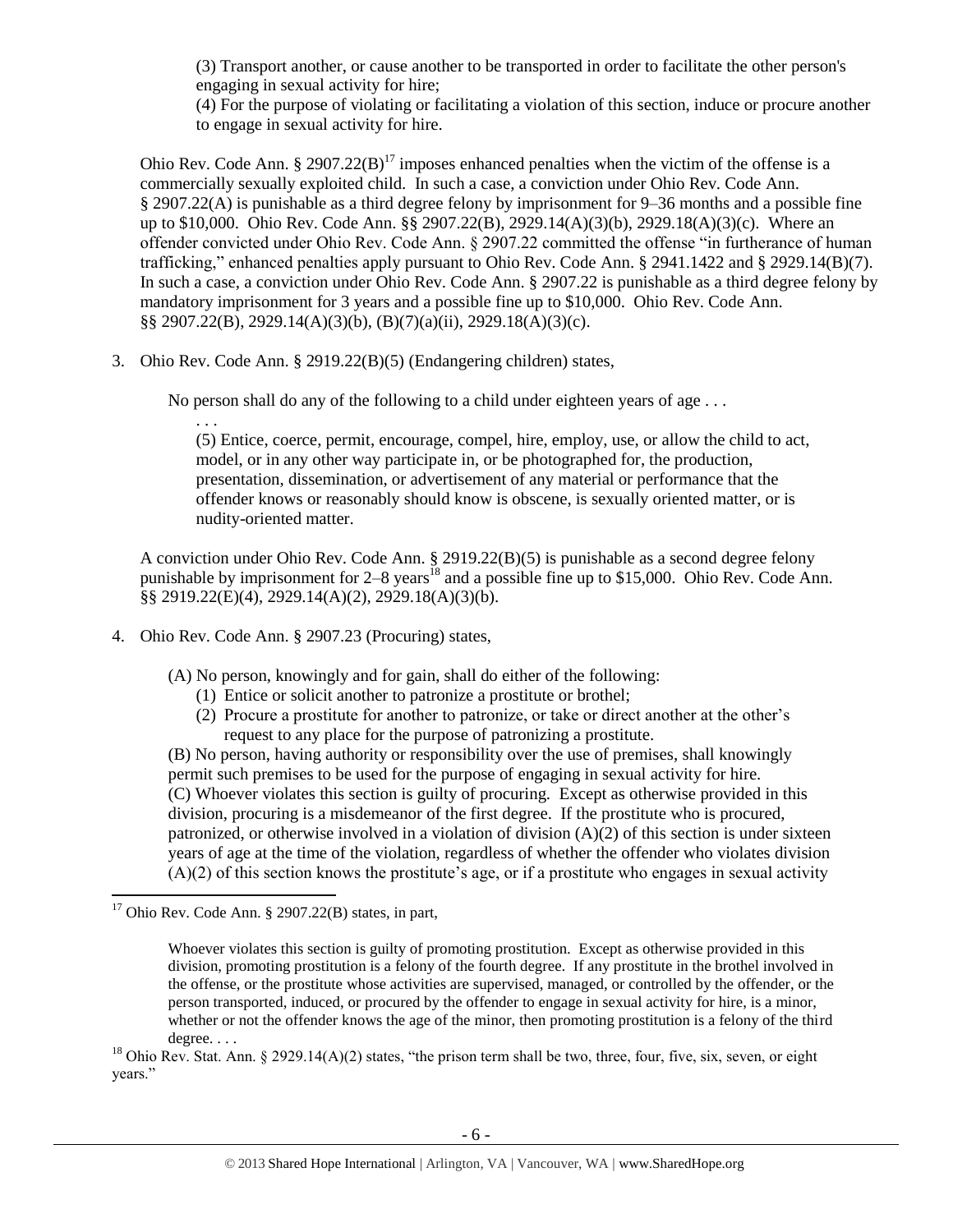for hire in premises used in violation of division (B) of this section is under sixteen years of age at the time of the violation, regardless of whether the offender who violates division (B) of this section knows the prostitute's age, procuring is a felony of the fourth degree. If the prostitute who is procured, patronized, or otherwise involved in violation of division (A)(2) of this section is sixteen or seventeen years of age at the time of the violation or if a prostitute who engages in sexual activity for hire in premises used in violation of division (B) of this section is sixteen or seventeen years of age at the time of the violation, procuring is a felony of the fifth degree.

<span id="page-6-1"></span><span id="page-6-0"></span>A first degree misdemeanor is punishable by imprisonment for up to 180 days and a possible fine up to \$1,000. Ohio Rev. Code Ann. §§ 2929.24(A)(1), 2929.28(A)(2)(a)(i). A fourth degree felony is punishable by imprisonment for  $6-18$  months<sup>19</sup> and a possible fine up to \$5,000. Ohio Rev. Code Ann. §§ 2929.14(A)(4), 2929.18(A)(3)(d). A fifth degree felony is punishable by imprisonment for  $6-12$  months<sup>20</sup> with "a presumption that a prison term shall be imposed" and a possible fine up to \$2,500. Ohio Rev. Code Ann. §§ 2929.13(D), 2929.14(A)(5), 2929.18(A)(3)(e).

- 5. Ohio Rev. Code Ann. § 2907.07(B)(2) (Importuning) states,
	- (2) No person shall solicit another, not the spouse of the offender, to engage in sexual conduct with the offender, when the offender is eighteen years of age or older and four or more years older than the other person, the other person is sixteen or seventeen years of age and a victim of a violation of section 2905.32 [Trafficking in persons] of the Revised Code, and the offender knows or has reckless disregard of the age of the other person.

A first conviction under Ohio Rev. Code Ann. § 2907.07(B) is punishable as a fifth degree felony by imprisonment for  $6-12$  months<sup>21</sup> with "a presumption that a prison term shall be imposed" and a possible fine up to \$2,500. Ohio Rev. Code Ann. §§ 2907.07(F)(3), 2929.13(D), 2929.14(A)(5), 2929.18(A)(3)(e). If the offender was previously convicted of a "sexually oriented" or "child-victim oriented" offense a violation of Ohio Rev. Code Ann. § 2907.07(B), (D) is punishable as a fourth degree felony by mandatory imprisonment for  $6-18$  months<sup>22</sup> and a possible fine up to \$5,000. Ohio Rev. Code Ann. §§ 2907.07(F)(3), 2929.14(A)(4), 2929.18(A)(3)(d).

The following laws may be applicable to sexual exploitation of children although they do not specify commercial exchanges:

1. Ohio Rev. Code Ann. § 2907.07(A)–(D) (Importuning) states,

<span id="page-6-2"></span>(A) No person shall solicit a person who is less than thirteen years of age to engage in sexual activity with the offender, whether or not the offender knows the age of such person. (B) (1) No person shall solicit another, not the spouse of the offender, to engage in sexual conduct<sup>23</sup> with the offender, when the offender is eighteen years of age or older and four or more years older than

 $\overline{a}$ <sup>19</sup> Ohio Rev. Code Ann. § 2929.14(A)(4) states, "the prison term shall be six, seven, eight, nine, ten, eleven, twelve, thirteen, fourteen, fifteen, sixteen, seventeen, or eighteen months."

<sup>&</sup>lt;sup>20</sup> Ohio Rev. Code Ann. § 2929.14(A)(5) states, "the prison term shall be six, seven, eight, nine, ten, eleven, or twelve months."

<sup>21</sup> *See supra* note [20.](#page-6-0)

<sup>22</sup> *See supra* note [19.](#page-6-1)

 $^{23}$  Ohio Rev. Code Ann. § 2907.01(A) defines "sexual conduct" as

vaginal intercourse between a male and female; anal intercourse, fellatio, and cunnilingus between persons regardless of sex; and, without privilege to do so, the insertion, however slight, of any part of the body or any instrument, apparatus, or other object into the vaginal or anal opening of another. Penetration, however slight, is sufficient to complete vaginal or anal intercourse.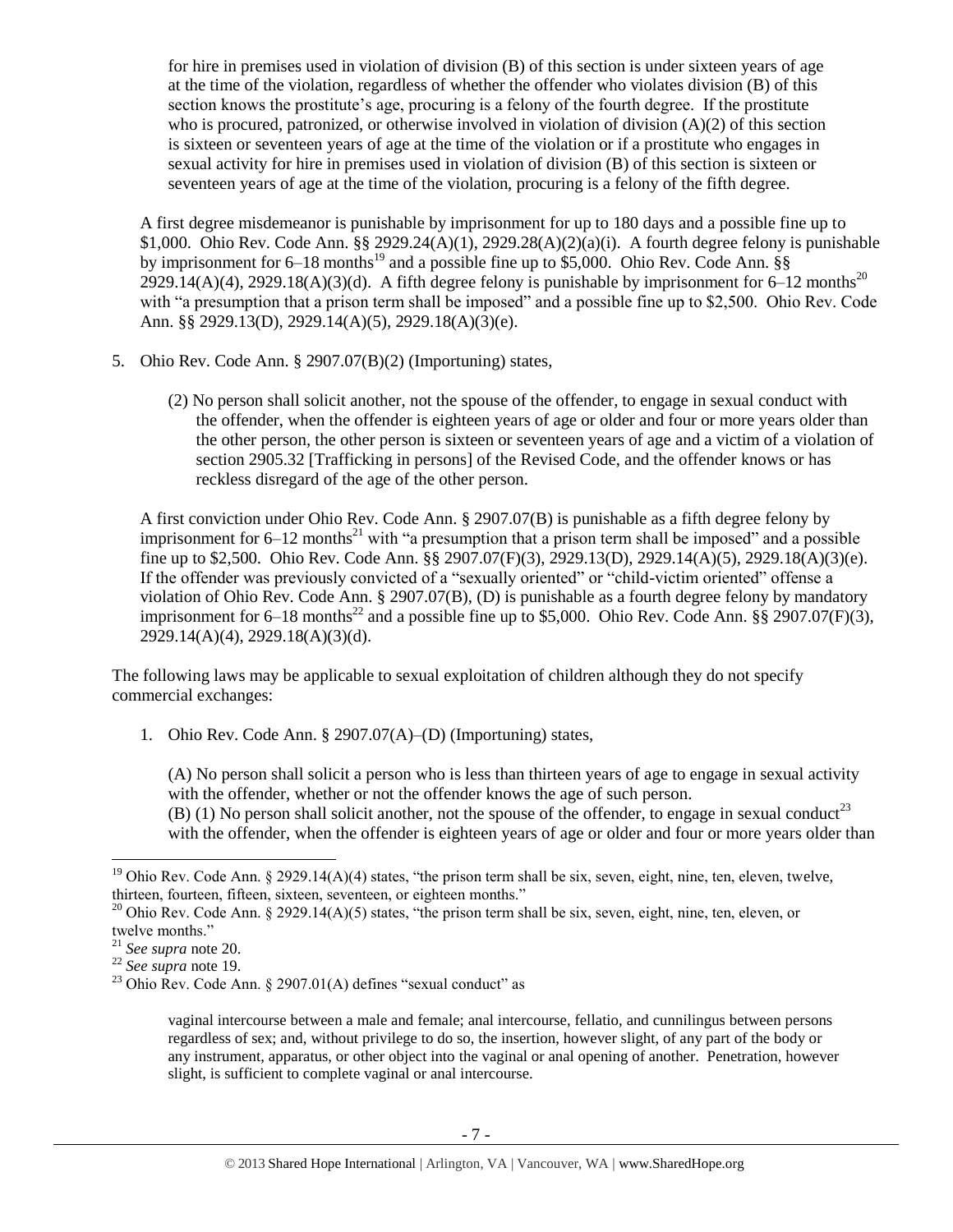the other person, and the other person is thirteen years of age or older but less than sixteen years of age, whether or not the offender knows the age of the other person.

(C) No person shall solicit another by means of a telecommunications device.<sup>24</sup> as defined in section 2913.01 of the Revised Code, to engage in sexual activity with the offender when the offender is eighteen years of age or older and either of the following applies:

(1) The other person is less than thirteen years of age, and the offender knows that the other person is less than thirteen years of age or is reckless in that regard.

(2) The other person is a law enforcement officer posing as a person who is less than thirteen years of age, and the offender believes that the other person is less than thirteen years of age or is reckless in that regard.

(D) No person shall solicit another by means of a telecommunications device, as defined in section 2913.01 of the Revised Code, to engage in sexual activity with the offender when the offender is eighteen years of age or older and either of the following applies:

(1) The other person is thirteen years of age or older but less than sixteen years of age, the offender knows that the other person is thirteen years of age or older but less than sixteen years of age or is reckless in that regard, and the offender is four or more years older than the other person. (2) The other person is a law enforcement officer posing as a person who is thirteen years of age or older but less than sixteen years of age, the offender believes that the other person is thirteen years of age or older but less than sixteen years of age or is reckless in that regard, and the offender is four or more years older than the age the law enforcement officer assumes in posing as the person who is thirteen years of age or older but less than sixteen years of age.

A first conviction under Ohio Rev. Code Ann. § 2907.07(A), (C) carries "a presumption that a prison term shall be imposed" and is punishable as a third degree felony by imprisonment for 9–36 months and a possible fine up to \$10,000. Ohio Rev. Code Ann. §§ 2907.07(F)(2), 2929.13(D), 2929.14(A)(3)(b),  $2929.18(A)(3)(c)$ . If the offender was previously convicted of a "sexually oriented" or "child-victim" oriented" offense a violation of Ohio Rev. Code Ann. § 2907.07(A), (C) is punishable as a second degree felony by mandatory imprisonment for 2–8 years and a possible fine up to \$15,000. Ohio Rev. Code Ann. §§ 2907.07(F)(2), 2929.14(A)(2), 2929.18(A)(3)(b).

A first conviction under Ohio Rev. Code Ann. § 2907.07(B), (D) is punishable as a fifth degree felony by imprisonment for  $6-12$  months<sup>25</sup> with "a presumption that a prison term shall be imposed" and a possible fine up to \$2,500. Ohio Rev. Code Ann. §§ 2907.07(F)(3), 2929.13(D), 2929.14(A)(5), 2929.18(A)(3)(e). If the offender was previously convicted of a "sexually oriented" or "child-victim oriented" offense a violation of Ohio Rev. Code Ann. § 2907.07(B), (D) is punishable as a fourth degree felony by mandatory imprisonment for  $6-18$  months<sup>26</sup> and a possible fine up to \$5,000. Ohio Rev. Code Ann. §§ 2907.07(F)(3), 2929.14(A)(4), 2929.18(A)(3)(d).

2. Ohio Rev. Code Ann. § 2907.02(A)(1)(b) (Rape) states,

No person shall engage in sexual conduct with another who is not the spouse of the offender or who is the spouse of the offender but is living separate and apart from the offender, when any of the following applies:

. . . .

l

<sup>&</sup>lt;sup>24</sup> Ohio Rev. Code Ann. § 2913.01(Y) (Definitions) defines a "telecommunications device" as "any instrument, equipment, machine, or other device that facilitates telecommunication, including, but not limited to, a computer, computer network, computer chip, computer circuit, scanner, telephone, cellular telephone, pager, personal communications device, transponder, receiver, radio, modem, or device that enables the use of a modem."

<sup>25</sup> *See supra* note [20.](#page-6-0)

<sup>26</sup> *See supra* note [19.](#page-6-1)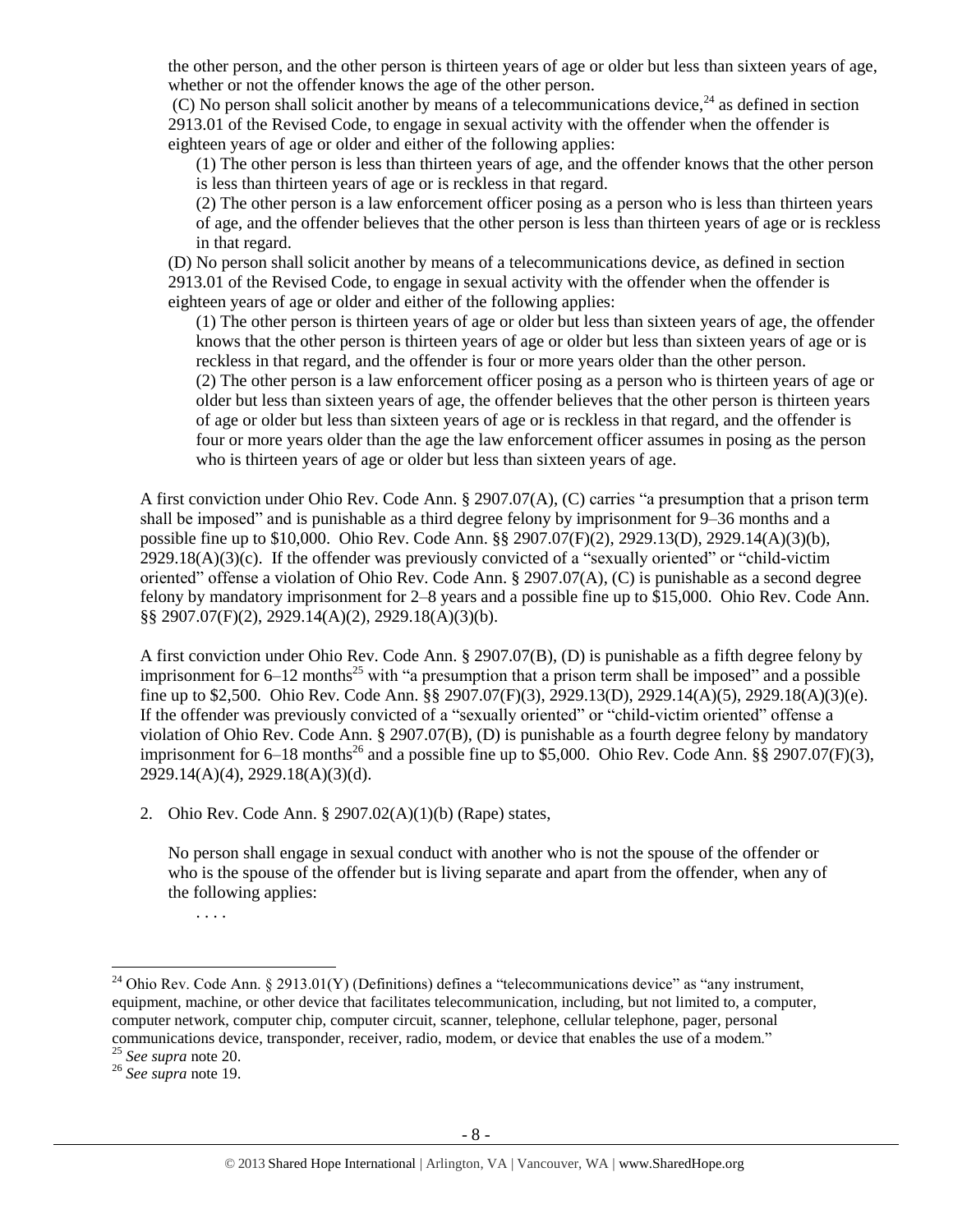(b) The other person is less than thirteen years of age, whether or not the offender knows the age of the other person.

A first conviction under Ohio Rev. Code Ann. § 2907.02(A)(1)(b) is a first degree felony punishable by mandatory imprisonment for 10 years to life and a possible fine up to \$20,000, unless the victim was under 10, in which the minimum increases to 15 years. Ohio Rev. Code Ann. §§ 2907.02(B),  $2929.18(A)(3)(a)$ ,  $2971.03(B)(1)(a)$ –(b). If the offender uses force, has a previous conviction, or causes harm to the victim the minimum increases to 25 years. Ohio Rev. Code Ann. § 2971.03(B)(1)(c). However, under Ohio Rev. Code Ann. § 2907.02(B),

If an offender is convicted of or pleads guilty to a violation of division  $(A)(1)(b)$  of this section, if the offender was less than sixteen years of age at the time the offender committed the violation of that division, and if the offender during or immediately after the commission of the offense did not cause serious physical harm to the victim, the victim was ten years of age or older at the time of the commission of the violation, and the offender has not previously been convicted of or pleaded guilty to a violation of this section or a substantially similar existing or former law of this state, another state, or the United States, the court shall not sentence the offender to a prison term or term of life imprisonment pursuant to section 2971.03 of the Revised Code, and instead the court shall sentence the offender as otherwise provided in this division.

Additionally, if the offender has a prior conviction under Ohio Rev. Code Ann. § 2907.02(A)(1)(b) or a similar offense in another jurisdiction, the victim is under 10, or the offender causes serious harm, a violation of Ohio Rev. Code Ann.  $\S$  2907.02(A)(1)(b) may be punishable as a first degree felony by life imprisonment without parole and a possible fine up to \$20,000. Ohio Rev. Code Ann. §§ 2907.02(B), 2929.18(A)(3)(a). Other penalties are applicable to sexually violent predators pursuant to Ohio Rev. Code Ann. §2971.03(A).

3. Ohio Rev. Code Ann. § 2907.04(A) (Unlawful sexual conduct with a minor) states,

No person who is eighteen years of age or older shall engage in sexual conduct with another, who is not the spouse of the offender, when the offender knows the other person is thirteen years of age or older but less than sixteen years of age, or the offender is reckless in that regard.

A first conviction under Ohio Rev. Code Ann. § 2907.04(A) generally is punishable as a fourth degree felony by imprisonment for 6–18 months and a possible fine up to \$5,000. Ohio Rev. Code Ann. § 2907.04(B)(1), 2929.14(A)(4), 2929.18(A)(3)(d), If the offender is at least 10 years older than the victim, a first conviction under Ohio Rev. Code Ann. § 2907.04(A) is punishable as a third degree felony by imprisonment for 12–60 months<sup>27</sup> and a possible fine up to \$10,000. Ohio Rev. Code Ann. §§ 2907.04(B)(3), 2929.14(A)(3)(a), 2929.18(A)(3)(c). However, if the offender is less than 4 years older than the victim, a first conviction under Ohio Rev. Code Ann. § 2907.04(A) is punishable as a first degree misdemeanor by imprisonment for up to 180 days and a possible fine up to \$1,000. Ohio Rev. Code Ann. §§ 2907.04(B)(2), 2929.24(A)(1), 2929.28(A)(2)(a)(i). If the offender has a prior conviction under Ohio Rev. Code Ann. § 2907.02, § 2907.04, or § 2907.03 (Sexual battery), a violation of Ohio Rev. Code Ann. § 2907.04 is punishable as a second degree felony by imprisonment for 2–8 years and a possible fine up to \$15,000. Ohio Rev. Code Ann. §§ 2907.04(B)(4), 2929.14(A)(2), 2929.18(A)(3)(b).

4. Ohio Rev. Code Ann. § 2907.05(A)(4), (B) (Gross sexual imposition) states,

 $\overline{a}$ 

<sup>&</sup>lt;sup>27</sup> Ohio Rev. Code Ann. § 2929.14(A)(3)(a) states, "the prison term shall be twelve, eighteen, twenty-four, thirty, thirty-six, forty-two, forty-eight, fifty-four, or sixty months."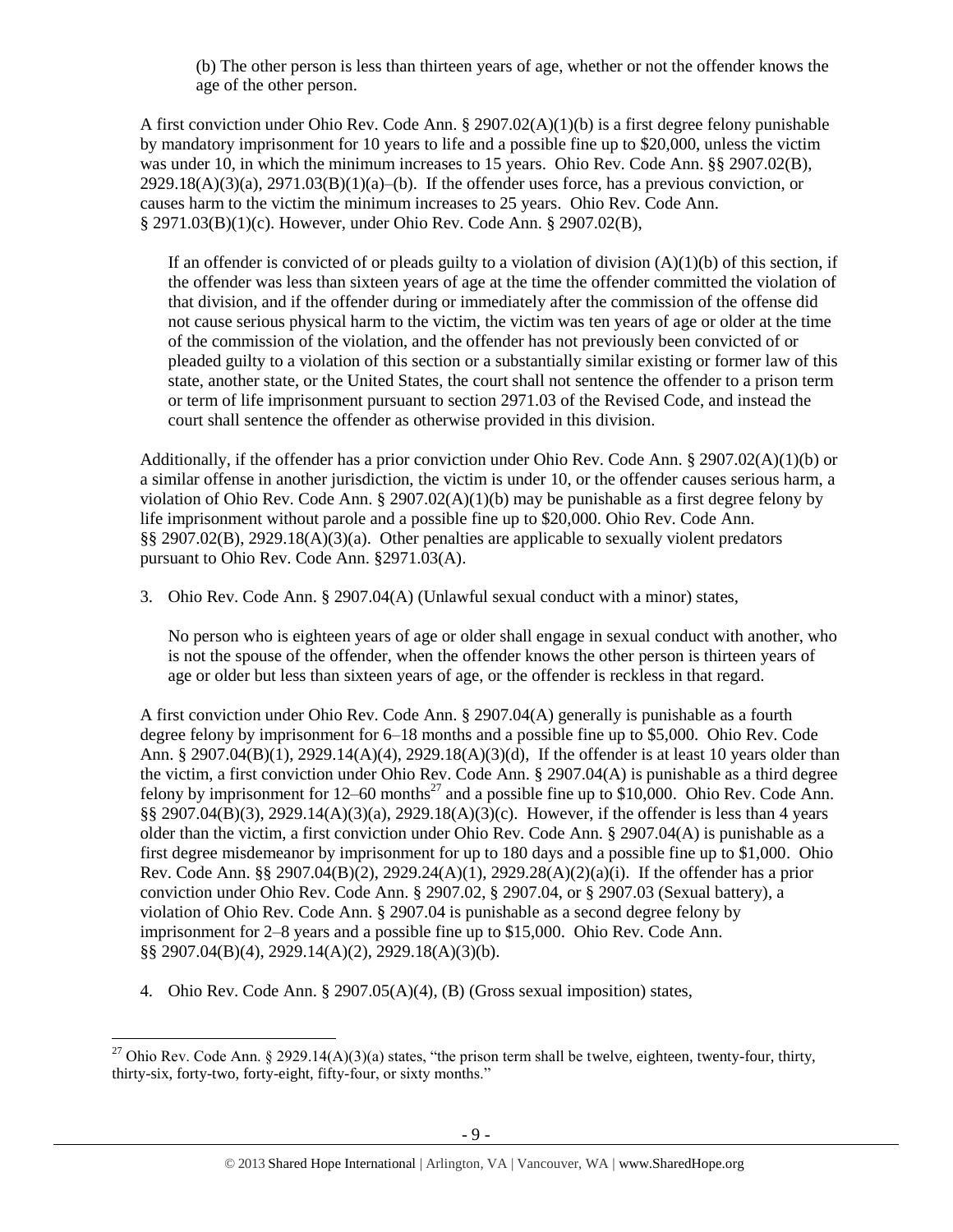(A) No person shall have sexual contact<sup>28</sup> with another, not the spouse of the offender; cause another, not the spouse of the offender, to have sexual contact with the offender; or cause two or more other persons to have sexual contact when any of the following applies:

. . . . (4) The other person, or one of the other persons, is less than thirteen years of age, whether or not the offender knows the age of that person.

(B) No person shall knowingly touch the genitalia of another, when the touching is not through clothing, the other person is less than twelve years of age, whether or not the offender knows the age of that person, and the touching is done with an intent to abuse, humiliate, harass, degrade, or arouse or gratify the sexual desire of any person.

A conviction under Ohio Rev. Code Ann. § 2907.05(A)(4) or (B) is punishable as a third degree felony with "a presumption that a prison term shall be imposed for the offense" by imprisonment for 12–60 months and a possible fine up to  $$10,000.<sup>29</sup>$  Ohio Rev. Code Ann. §§ 2907.05(C)(2), 2929.14(A)(3)(a),  $2929.18(A)(3)(c)$ .

5. Ohio Rev. Code Ann. § 2907.06(A)(4) (Sexual imposition) states,

. . . .

. . . .

l

No person shall have sexual contact with another, not the spouse of the offender; cause another, not the spouse of the offender, to have sexual contact with the offender; or cause two or more other persons to have sexual contact when any of the following applies:

(4) The other person, or one of the other persons, is thirteen years of age or older but less than sixteen years of age, whether or not the offender knows the age of such person, and the offender is at least eighteen years of age and four or more years older than such other person.

A first conviction under Ohio Rev. Code Ann. § 2907.06(A)(4) is punishable as a third degree misdemeanor by imprisonment up to 60 days and a possible fine up to \$500. Ohio Rev. Code Ann. § 2907.06(C), 2929.24(A)(3), 2929.28(A)(2)(a)(iii). However, if an offender has certain prior convictions,<sup>30</sup> a conviction under Ohio Rev. Code Ann. § 2907.06(A)(4) is punishable as a first degree misdemeanor by imprisonment up to 180 days and a possible fine up to \$1,000. Ohio Rev. Code Ann. §§ 2907.06(C), 2929.24(A)(1)  $2929.28(A)(2)(a)(i).$ 

<sup>&</sup>lt;sup>28</sup> Ohio Rev. Code Ann. § 2907.01(B) defines "sexual contact" as, "any touching of an erogenous zone of another, including without limitation the thigh, genitals, buttock, pubic region, or, if the person is female, a breast, for the purpose of sexually arousing or gratifying either person."

 $^{29}$  Ohio Rev. Code Ann. § 2907.05(C)(2) further states,

The court shall impose on an offender convicted of gross sexual imposition in violation of division  $(A)(4)$ or (B) of this section a mandatory prison term equal to one of the prison terms prescribed in section 2929.14 of the Revised Code for a felony of the third degree if either of the following applies:

<sup>(</sup>a) Evidence other than the testimony of the victim was admitted in the case corroborating the violation;

<sup>(</sup>b) The offender previously was convicted of or pleaded guilty to a violation of this section, rape, the former offense of felonious sexual penetration, or sexual battery, and the victim of the previous offense was less than thirteen years of age.

<sup>&</sup>lt;sup>30</sup> These include convictions under Ohio Rev. Code Ann. § 2907.06, § 2907.02 (Rape), § 2907.03 (Sexual battery), § 2907.04 (Unlawful sexual conduct with minor), or § 2907.05 (Gross sexual imposition).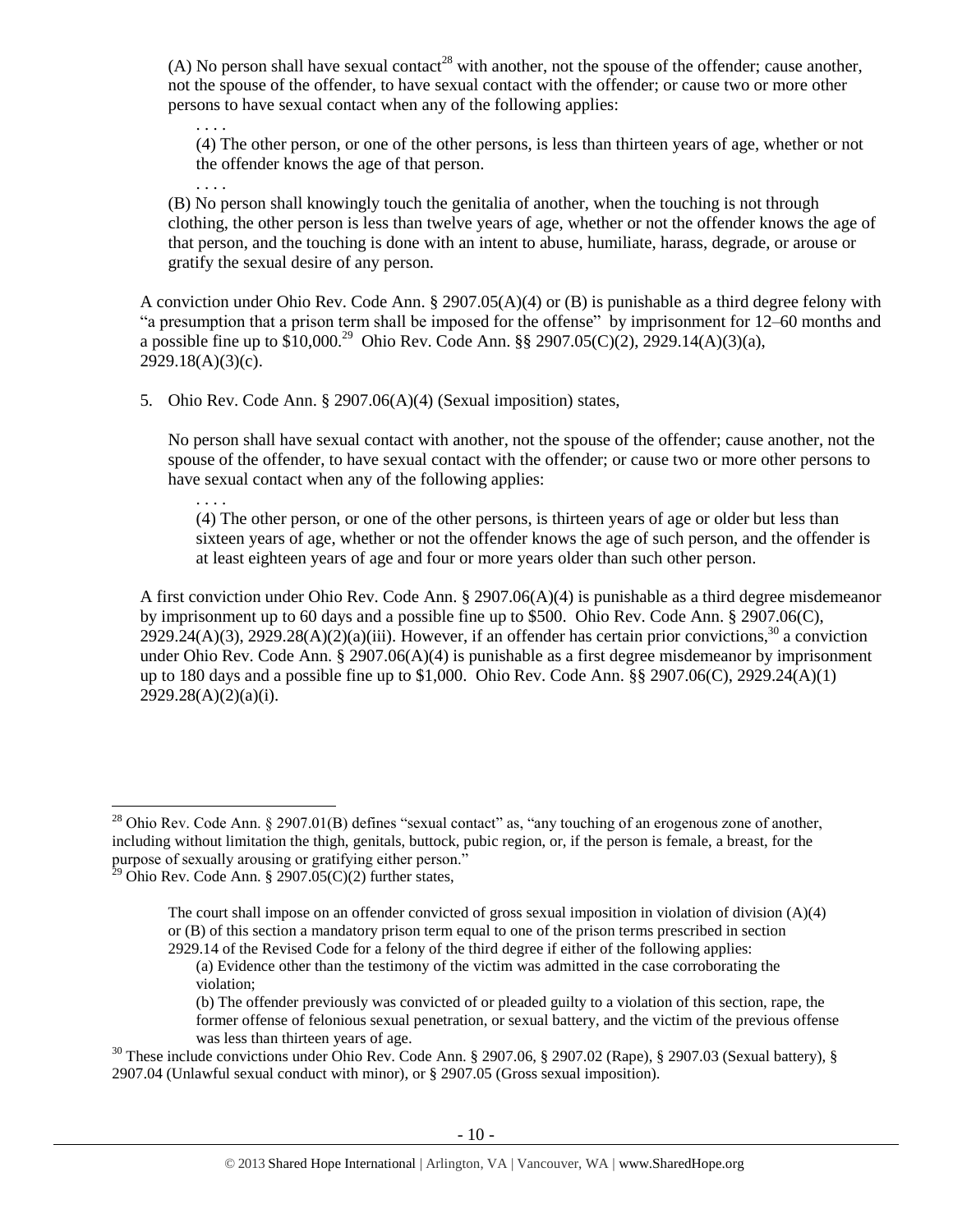*1.3 Prostitution statutes refer to the sex trafficking statute to identify the commercially sexually exploited minor as a trafficking victim.* 

Ohio Rev. Code Ann. § 2907.25(A) (Prostitution) does not refer to § 2905.32 to identify a minor involved in prostitution as a victim of sex trafficking.

Ohio's delinquency statute does refer to the human trafficking statute, however. Ohio Rev. Code Ann. § 2152.021(F) (Complaint of delinquency or juvenile traffic offender) states "At any time after the filing of a complaint alleging that a child is a delinquent child and before adjudication, the court may hold a hearing to determine whether to hold the complaint in abeyance pending the child's successful completion of actions that constitute a method to divert the child from the juvenile court system if the child agrees to the hearing and either of the following applies: … The court has reason to believe that the child is a victim of a violation of section 2905.32 of the Revised Code, regardless of whether any person has been convicted of a violation of that section or of any other section for victimizing the child, and the act charged is related to the child's victimization." Ohio Rev. Code Ann. § 2152.021(F)(1)(b)

Ohio Rev. Code Ann. § 2941.1422(A) (Human trafficking specification) also refers to human trafficking for sentencing purposes of certain CSEC statutes by stating,

(A) Imposition of a mandatory prison term under division (B)(7) of section 2929.14 of the Revised Code is precluded unless the offender is convicted of or pleads guilty to a felony violation of section 2905.01 [Kidnapping], 2905.02 [Abduction], 2907.21 [Compelling prostitution], 2907.22 [Promoting prostitution], or 2923.32 [Engaging in pattern of corrupt activity], division (A)(1) or (2) of section 2907.323 [Illegal use of minor in nudity-oriented material or performance], or division  $(B)(1)$ ,  $(2)$ ,  $(3)$ , (4), or (5) of section 2919.22 [Endangering children] of the Revised Code and unless the indictment, count in the indictment, or information charging the offense specifies that the offender knowingly committed the offense in furtherance of human trafficking. . . .

*1.4 The state racketeering or gang crimes statute includes sex trafficking and commercial sexual exploitation of children (CSEC) offenses as predicate acts allowing the statute to be used to prosecute trafficking crimes.* 

Ohio Rev. Code Ann. § 2923.32(A) (Engaging in pattern of corrupt activity; forfeiture) states,

(1) No person employed by, or associated with, any enterprise<sup>31</sup> shall conduct or participate in, directly or indirectly, the affairs of the enterprise through a pattern of corrupt activity<sup>32</sup> or the collection of an unlawful debt.

l

 $31$  Ohio Rev. Code Ann. § 2923.31(C) (Definitions) defines an "enterprise" as including "any individual, sole proprietorship, partnership, limited partnership, corporation, trust, union, government agency, or other legal entity, or any organization, association, or group of persons associated in fact although not a legal entity. 'Enterprise' includes illicit as well as licit enterprises."

 $32$  Ohio Rev. Code Ann. § 2923.31(E) defines a "pattern of corrupt activity" as

two or more incidents of corrupt activity, whether or not there has been a prior conviction, that are related to the affairs of the same enterprise, are not isolated, and are not so closely related to each other and connected in time and place that they constitute a single event.

At least one of the incidents forming the pattern shall occur on or after January 1, 1986. Unless any incident was an aggravated murder or murder, the last of the incidents forming the pattern shall occur within six years after the commission of any prior incident forming the pattern, excluding any period of imprisonment served by any person engaging in the corrupt activity.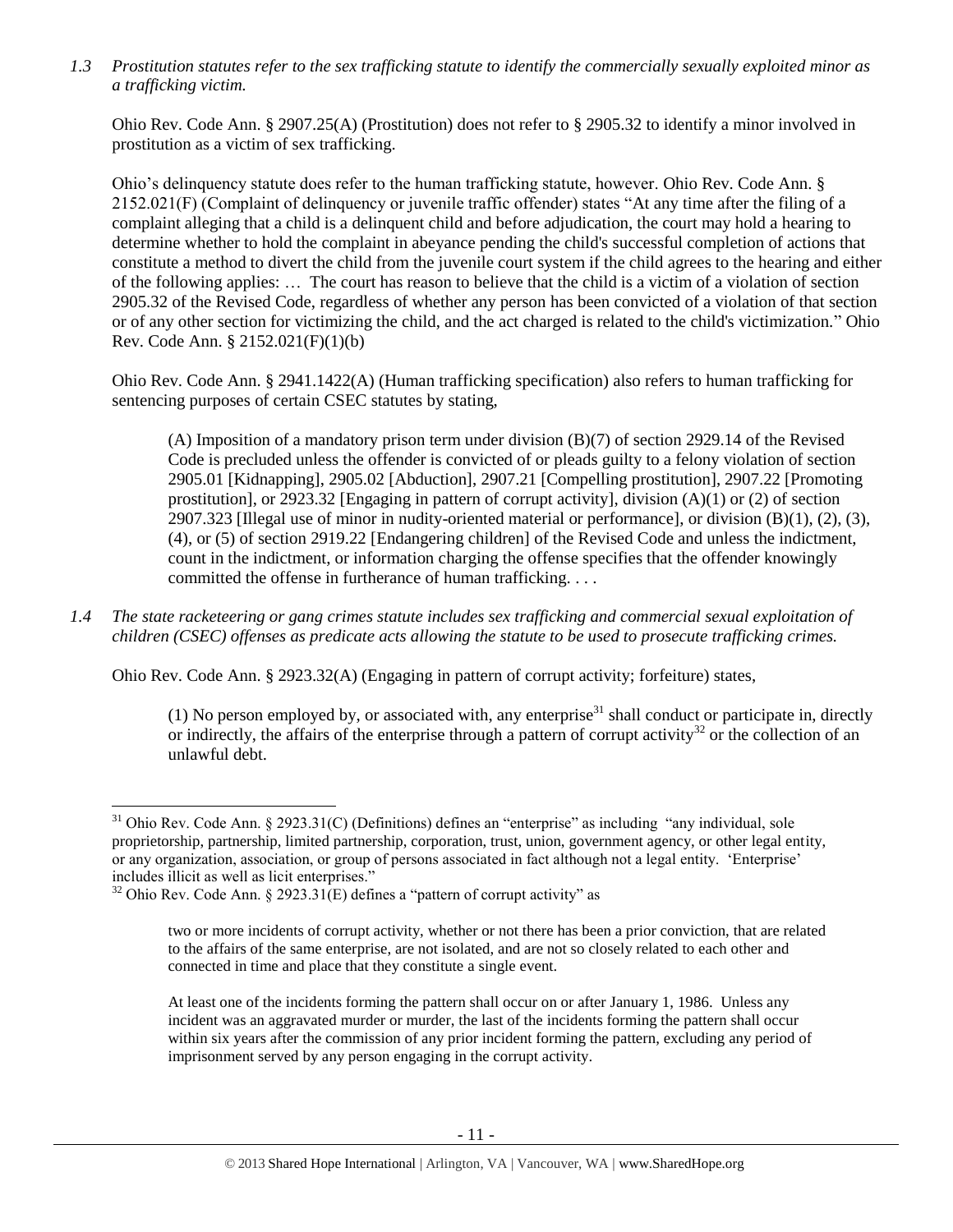(2) No person, through a pattern of corrupt activity or the collection of an unlawful debt, shall acquire or maintain, directly or indirectly, any interest in, or control of, any enterprise or real property. (3) No person, who knowingly has received any proceeds derived, directly or indirectly, from a pattern of corrupt activity or the collection of any unlawful debt, shall use or invest, directly or indirectly, any part of those proceeds, or any proceeds derived from the use or investment of any of those proceeds, in the acquisition of any title to, or any right, interest, or equity in, real property or in the establishment or operation of any enterprise.

. . . .

Ohio Rev. Code Ann. § 2923.31(I) (Definitions) defines "corrupt activity" as

engaging in, attempting to engage in, conspiring to engage in, or soliciting, coercing, or intimidating another person to engage in any of the following:

(1) Conduct defined as "racketeering activity" under the "Organized Crime Control Act of 1970," 84 Stat. 941, 18 U.S.C. 1961(1)(B), (1)(C), (1)(D), and (1)(E), as amended;

(2) Conduct constituting any of the following:

(a) A violation of section 1315.55 [Additional money laundering prohibitions], . . . 2907.321[Pandering obscenity involving a minor], 2907.322 [Pandering sexually oriented matter involving a minor], 2907.323 [Illegal use of minor in nudity-oriented material or performance] . . . .

. . . .

(c) Any violation of section 2907.21 [Compelling prostitution], 2907.22 [Promoting prostitution] . . . .

. . . .

 $\overline{a}$ 

(e) Any violation or combination of violations of section 2907.32 [Pandering obscenity] of the Revised Code involving any material or performance containing a display of bestiality or of sexual conduct, as defined in section 2907.01 [Definitions] of the Revised Code, that is explicit and depicted with clearly visible penetration of the genitals or clearly visible penetration by the penis of any orifice when the total proceeds of the violation or combination of violations, the payments made in the violation or combination of violations, or the value of the contraband or other property illegally possessed, sold, or purchased in the violation or combination of violations exceeds one thousand dollars;

(f) Any combination of violations described in division  $(I)(2)(c)$  of this section and violations of section 2907.32 of the Revised Code involving any material or performance containing a display of bestiality or of sexual conduct, as defined in section 2907.01 of the Revised Code, that is explicit and depicted with clearly visible penetration of the genitals or clearly visible penetration by the penis of any orifice when the total proceeds of the combination of violations, payments made in the combination of violations, amount of the claims for payment or for other benefits that is false or deceptive and that is involved in the combination of violations, or value of the contraband or other property illegally possessed, sold, or purchased in the combination of violations exceeds one thousand dollars;

(g) Any violation of section 2905.32 [Trafficking in persons] of the Revised Code to the extent the violation is not based solely on the same conduct that constitutes corrupt activity pursuant to division  $(I)(2)(c)$  of this section due to the conduct being in violation of section 2907.21 of the Revised Code.

For the purposes of the criminal penalties that may be imposed pursuant to section 2923.32 of the Revised Code, at least one of the incidents forming the pattern shall constitute a felony under the laws of this state in existence at the time it was committed or, if committed in violation of the laws of the United States or of any other state, shall constitute a felony under the law of the United States or the other state and would be a criminal offense under the law of this state if committed in this state.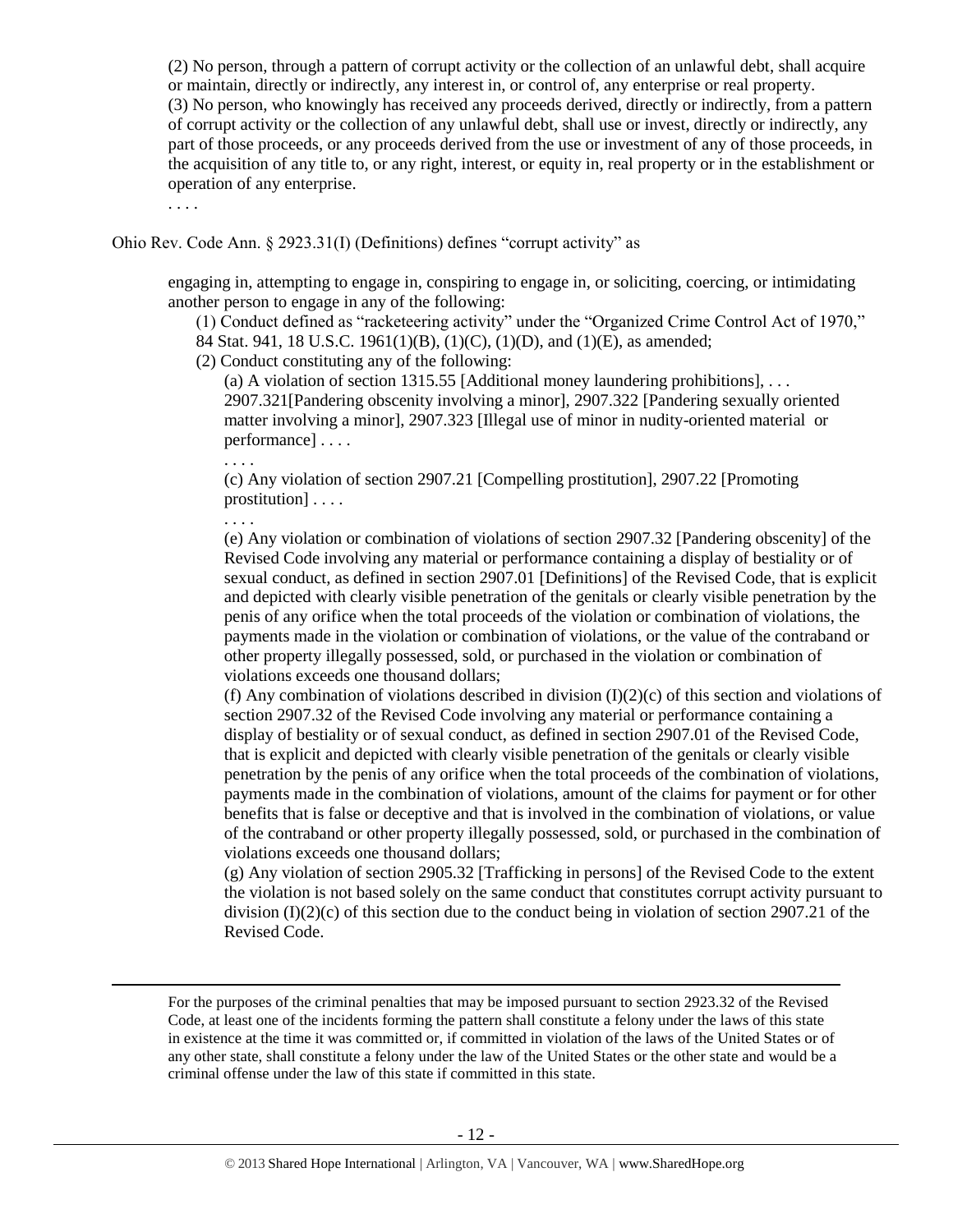(3) Conduct constituting a violation of any law of any state other than this state that is substantially similar to the conduct described in division  $(I)(2)$  of this section, provided the defendant was convicted of the conduct in a criminal proceeding in the other state; . . . .

It is important to note that a person cannot be convicted of both a human trafficking offense and compelling prostitution offense because the Ohio legislature merged these two offenses, labeling them "allied offenses of similar import" under its provisions on multiple counts. Ohio Rev. Code Ann. §§ 2905.32(D) (Trafficking in persons), 2942.25(A) (Multiple counts).<sup>33</sup> Additionally, Ohio law also specifies that a human trafficking offense can be considered a predicate act only to the extent that it is "not based solely on the same conduct that constitutes corrupt activity … due to the conduct being in violation of section 2907.21 of the Revised Code [Compelling prostitution]." Ohio Rev. Stat. Ann.  $\S2923.31(I)(2)(g)$ . Thus, in determining whether there is a pattern of corrupt activity, there may only be one predicate act even where a person has engaged in conduct that constitutes both human trafficking and compelling prostitution with regard to the same victim.

A conviction under Ohio Rev. Code Ann. § 2923.32(A) generally is punishable as a second degree felony by imprisonment for 2–8 years and a possible fine up to \$15,000 or 3 times the greater of "the gross value gained" or "the gross loss caused." Ohio Rev. Code Ann. §§ 2923.32(B)(1), (2)(a), 2929.14(A)(2), 2929.18(A)(3)(b). However, where at least "one of the incidents of corrupt activity is a felony of the first, second, or third degree," a conviction under Ohio Rev. Code Ann. § 2923.32(A) is punishable as a first degree felony by imprisonment for 3– 11 years<sup>34</sup> and a possible fine up to \$20,000 or 3 times the greater of "the gross value gained" or "the gross loss caused." Ohio Rev. Code Ann. §§ 2923.32(B)(1), (2)(a), 2929.14(A)(1), 2929.18(A)(3)(a). Additionally, a conviction is subject to asset forfeiture. Ohio Rev. Code Ann. § 2923.32(B)(3) (Engaging in a pattern of corrupt activity) states,

In addition to any other penalty or disposition authorized or required by law, the court shall order any person who is convicted of or pleads guilty to a violation of this section or who is adjudicated delinquent by reason of a violation of this section to criminally forfeit to the state under Chapter 2981. of the Revised Code any personal or real property in which the person has an interest and that was used in the course of or intended for use in the course of a violation of this section, or that was derived from or realized through conduct in violation of this section, including any property constituting an interest in, means of control over, or influence over the enterprise involved in the violation and any property constituting proceeds derived from the violation . . .

. . .

<sup>34</sup> *See supra* note [12.](#page-3-0)

 $\overline{\phantom{a}}$ 

<sup>&</sup>lt;sup>33</sup> Pursuant to Ohio Rev. Code Ann. § 2941.25(Allied offenses of similar import—multiple counts),

<sup>(</sup>A) Where the same conduct by defendant can be construed to constitute two or more allied offenses of similar import, the indictment or information may contain counts for all such offenses, but the defendant may be convicted of only one.

<sup>(</sup>B) Where the defendant's conduct constitutes two or more offenses of dissimilar import, or where his conduct results in two or more offenses of the same or similar kind committed separately or with a separate animus as to each, the indictment or information may contain counts for all such offenses, and the defendant may be convicted of all of them.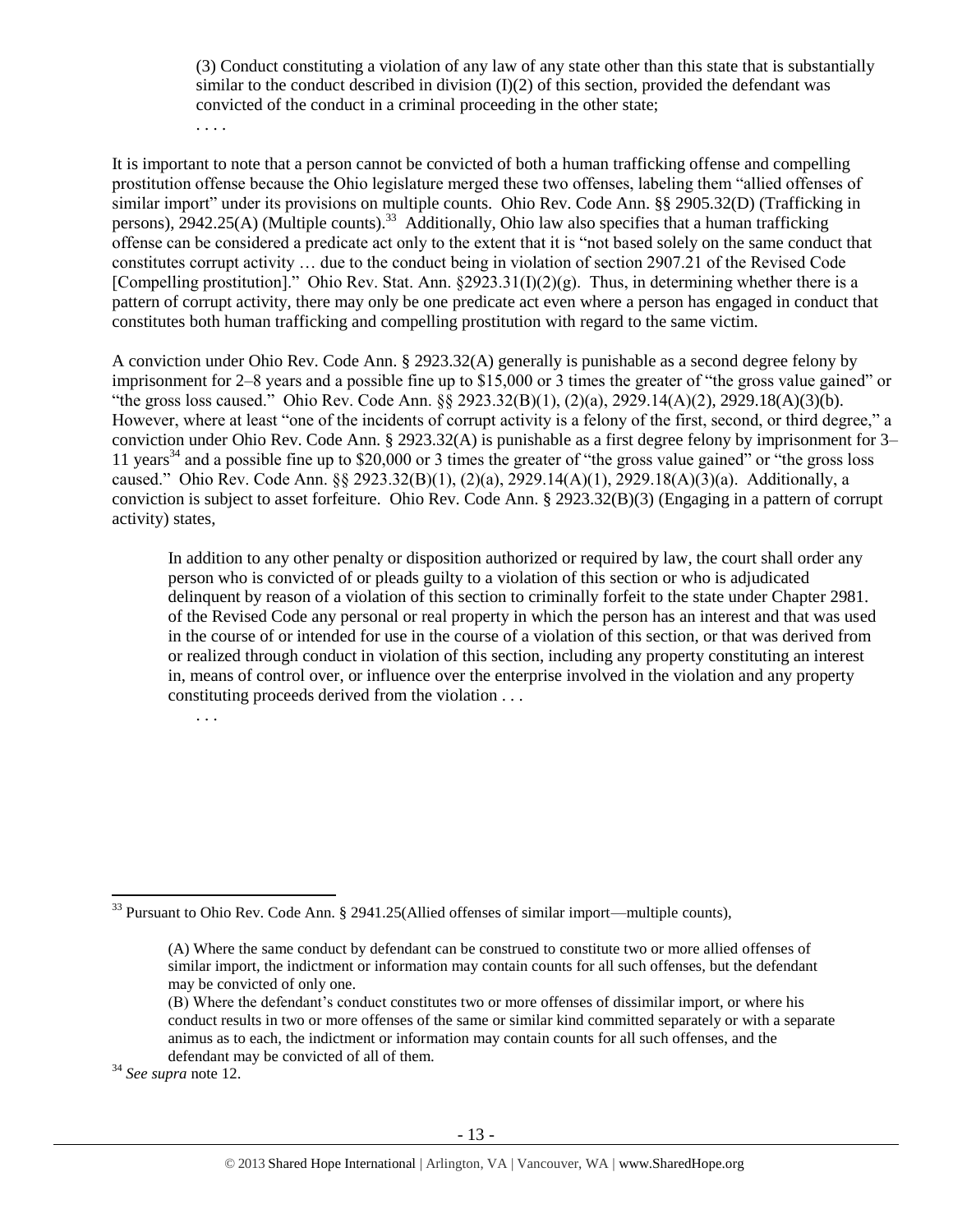#### **FRAMEWORK ISSUE 2: CRIMINAL PROVISIONS FOR DEMAND**

## *Legal Components:*

- *2.1 The state sex trafficking law can be applied to the buyers of commercial sex acts with a victim of domestic minor sex trafficking.*
- *2.2 Buyers of commercial sex acts with a minor can be prosecuted under commercial sexual exploitation of children (CSEC) laws.*
- *2.3 Solicitation laws differentiate buying sex acts with an adult and buying sex acts with a minor under 18.*
- *2.4 Penalties for buyers of commercial sex acts with minors are as high as federal penalties.*
- *2.5 Using the Internet to lure, entice, or purchase, or attempt to lure, entice, or purchase commercial sex acts with a minor is a separate crime or results in an enhanced penalty for buyers.*
- *2.6 No age mistake defense is permitted for a buyer of commercial sex acts with any minor under 18.*
- *2.7 Base penalties for buying sex acts with a minor under 18 are sufficiently high and not reduced for older minors.*
- *2.8 Financial penalties for buyers of commercial sex acts with minors are sufficiently high to make it difficult for buyers to hide the crime.*
- *2.9 Buying and possessing child pornography carries penalties as high as similar federal offenses.*
- *2.10 Convicted buyers of commercial sex acts with minors and child pornography are required to register as sex offenders.*

\_\_\_\_\_\_\_\_\_\_\_\_\_\_\_\_\_\_\_\_\_\_\_\_\_\_\_\_\_\_\_\_\_\_\_\_\_\_\_\_\_\_\_\_\_\_\_\_\_\_\_\_\_\_\_\_\_\_\_\_\_\_\_\_\_\_\_\_\_\_\_\_\_\_\_\_\_\_\_\_\_\_\_\_\_\_\_\_\_\_\_\_\_\_

## *Legal Analysis:*

*2.1 The state sex trafficking law can be applied to the buyers of commercial sex acts with a victim of domestic minor sex trafficking.*

Ohio Rev. Code Ann. § 2905.32 (Trafficking in persons) does not apply to buyers of commercial sex with minors. Additionally, Ohio Rev. Code Ann. § 2905.32(C) states, "In a prosecution under this section, proof that the defendant engaged in sexual activity with any person, or solicited sexual activity with any person, whether or not for hire, without more, does not constitute a violation of this section."

- 2.1.1 Recommendation: Amend Ohio Rev. Code Ann. § 2905.32 (Trafficking in persons) to clarify that the statute applies to buyers of commercial sex with minors.
- *2.2 Buyers of commercial sex acts with a minor can be prosecuted under commercial sexual exploitation of children (CSEC) laws.*

Ohio Rev. Code Ann. § 2907.21(A)(3), (4) (Compelling prostitution) includes the crime of buying sex with a minor by making it illegal for a person to "pay or agree to pay a minor, either directly or through the minor's agent, so that the minor will engage in sexual activity" or to pay for having engaged in sexual activity with a minor "pursuant to a prior agreement." A conviction under Ohio Rev. Code Ann. § 2907.21(A)(3) or (4) is punishable as a third degree felony by imprisonment for 9–36 months<sup>35</sup> and a possible fine up to \$10,000. Ohio Rev. Code Ann. §§ 2907.21(C), 2929.14(A)(3)(b), 2929.18(A)(3)(c)<sup>36</sup>.

A buyer who solicits sex with a minor trafficking victim aged 16 or 17, also faces prosecution under Ohio Rev. Code Ann. § 2907.07(B)(2) (Importuning) states,

(2) No person shall solicit another, not the spouse of the offender, to engage in sexual conduct with

 $\overline{a}$ <sup>35</sup> *See supra* note [10.](#page-3-1)

<sup>36</sup> *See supra* note [7.](#page-1-1)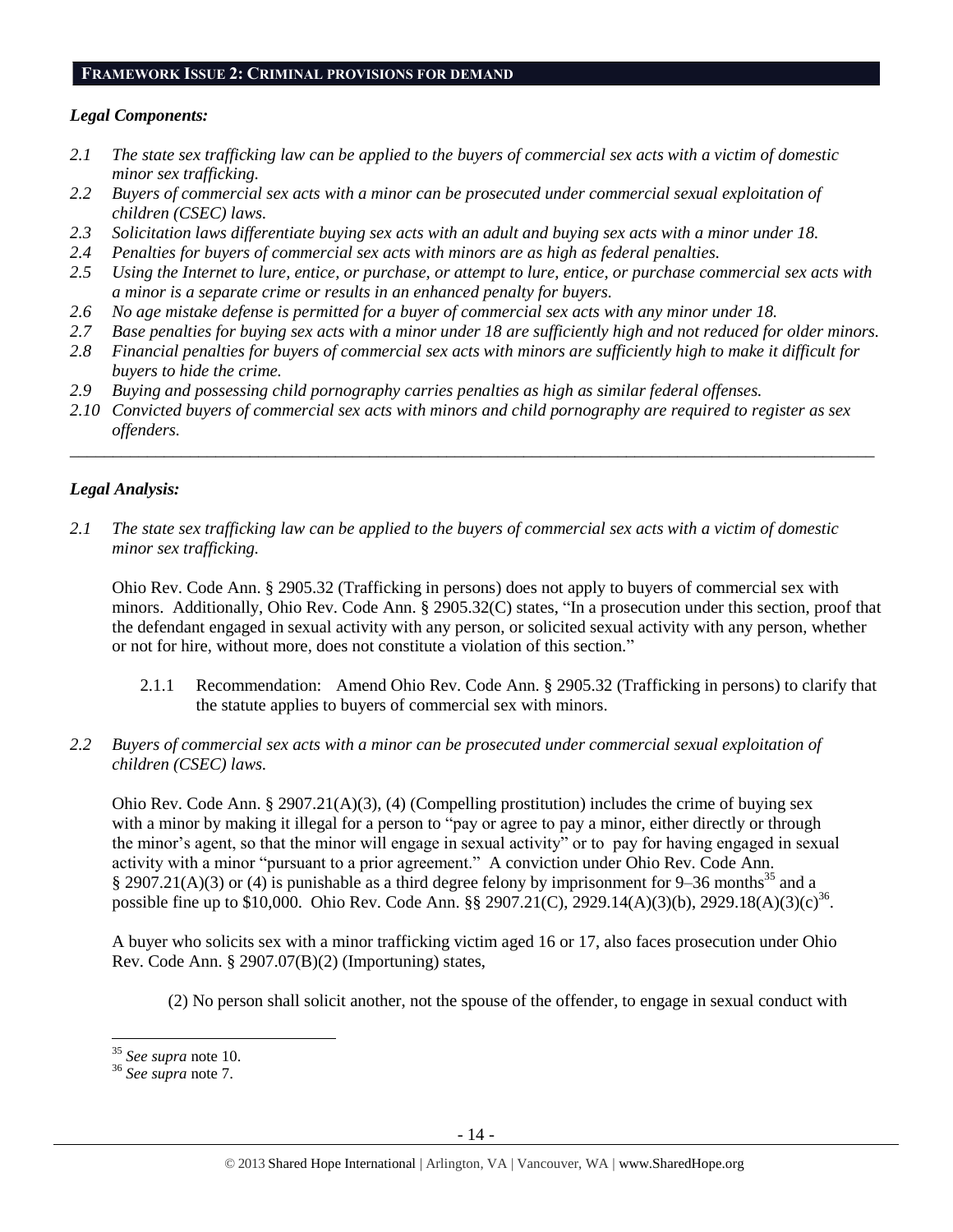the offender, when the offender is eighteen years of age or older and four or more years older than the other person, the other person is sixteen or seventeen years of age and a victim of a violation of section 2905.32 [Trafficking in persons] of the Revised Code, and the offender knows or has reckless disregard of the age of the other person.

A first conviction under Ohio Rev. Code Ann. § 2907.07(B) is punishable as a fifth degree felony by imprisonment for  $6-12$  months<sup>37</sup> with "a presumption that a prison term shall be imposed" and a possible fine up to \$2,500. Ohio Rev. Code Ann. §§ 2907.07(F)(3), 2929.13(D), 2929.14(A)(5), 2929.18(A)(3)(e). If the offender was previously convicted of a "sexually oriented" or "child-victim oriented" offense a violation of Ohio Rev. Code Ann. § 2907.07(B), (D) is punishable as a fourth degree felony by mandatory imprisonment for  $6-18$  months<sup>38</sup> and a possible fine up to \$5,000. Ohio Rev. Code Ann. §§ 2907.07(F)(3), 2929.14(A)(4), 2929.18(A)(3)(d).

Buyers could also be prosecuted under Ohio Rev. Code Ann. § 2919.22(B)(5) (Endangering children), which states,

No person shall do any of the following to a child under eighteen years of age . . .

. . .

(5) Entice, coerce, permit, encourage, compel, hire, employ, use, or allow the child to act, model, or in any other way participate in, or be photographed for, the production, presentation, dissemination, or advertisement of any material or performance that the offender knows or reasonably should know is obscene, is sexually oriented matter, or is nudity-oriented matter.

A conviction under Ohio Rev. Code Ann. § 2919.22(B)(5) is punishable as a second degree felony punishable by imprisonment for  $2-8$  years<sup>39</sup> and a possible fine up to \$15,000. Ohio Rev. Code Ann. §§ 2919.22(E)(4), 2929.14(A)(2), 2929.18(A)(3)(b). Several of Ohio's sexual offenses also could be used to prosecute certain buyers of commercial sex acts with a minor.<sup>40</sup>

*2.3 Solicitation laws differentiate buying sex acts with an adult and buying sex acts with a minor under 18.*

Under Ohio Rev. Code Ann. § 2907.21(A)(2)–(4) (Compelling prostitution), Ohio makes it a separate crime to solicit or pay a minor to engage in sexual activity for hire.<sup>41</sup> Additionally, Ohio Rev. Code Ann. § 2907.07(B)(2) (Importuning) makes it a crime to solicit sex with a minor trafficking victim aged 16 or 17.

*2.4 Penalties for buyers of commercial sex acts with minors are as high as federal penalties.*

A conviction under Ohio Rev. Code Ann. § 2907.21(A)(3), (4) (Compelling prostitution) is punishable as a third degree felony by imprisonment for 9–36 months and a possible fine up to \$10,000. Ohio Rev. Code Ann.  $\S$ § 2907.21(C), 2929.14(A)(3)(b), 2929.18(A)(3)(c).<sup>42</sup> A conviction under Ohio Rev. Code Ann. § 2919.22(B)(5) (Endangering children) is punishable as a second degree felony punishable by imprisonment for 2–8 years and a possible fine up to \$15,000. Ohio Rev. Code Ann. §§ 2919.22(E)(4), 2929.14(A)(2), 2929.18(A)(3)(b). A first conviction under Ohio Rev. Code Ann. § 2907.07(B)(2) (Importuning) is punishable as a fifth degree felony by imprisonment for  $6-12$  months<sup>43</sup> with "a presumption that a prison term shall be

 $\overline{\phantom{a}}$ <sup>37</sup> *See supra* note [20.](#page-6-0)

<sup>38</sup> *See supra* note [19.](#page-6-1)

<sup>39</sup> *See supra* note [18.](#page-5-0)

<sup>&</sup>lt;sup>40</sup> See supra Section 1.2 for a full description of the sexual offense laws that may be used to prosecute buyers.

<sup>&</sup>lt;sup>41</sup> See supra Section 2.2 for the penalties applicable to a conviction under Ohio Rev. Code Ann. § 2907.21.

<sup>42</sup> *See supra* note [7.](#page-1-1)

<sup>43</sup> *See supra* note [20.](#page-6-0)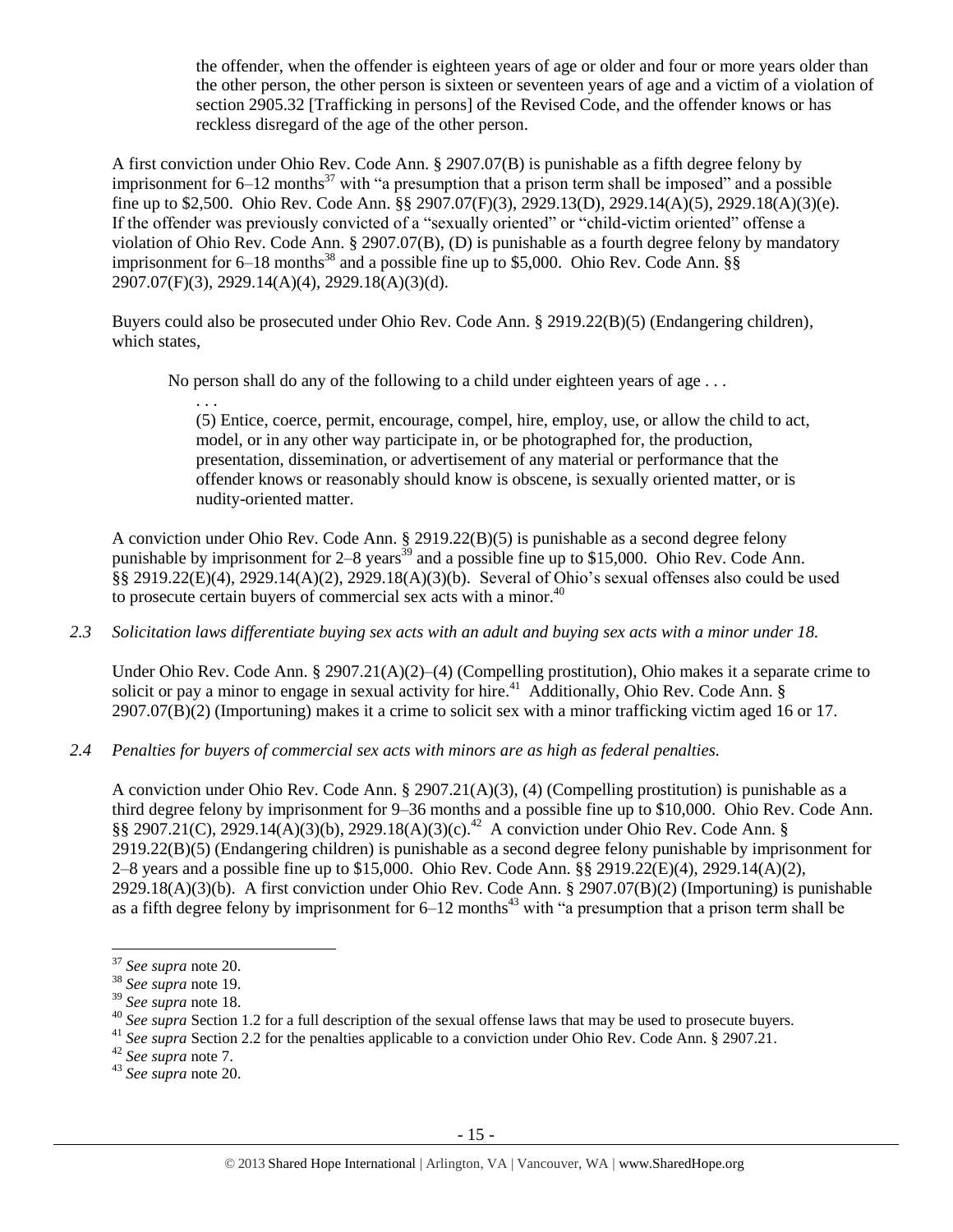imposed" and a possible fine up to \$2,500. Ohio Rev. Code Ann. §§ 2907.07(F)(3), 2929.13(D),  $2929.14(A)(5)$ ,  $2929.18(A)(3)(e)$ . If the offender was previously convicted of a "sexually oriented" or "childvictim oriented" offense a violation of Ohio Rev. Code Ann. § 2907.07(B), (D) is punishable as a fourth degree felony by mandatory imprisonment for  $6-18$  months<sup>44</sup> and a possible fine up to \$5,000. Ohio Rev. Code Ann. §§ 2907.07(F)(3), 2929.14(A)(4), 2929.18(A)(3)(d).

<span id="page-15-0"></span>In comparison, if the victim is under the age of 14, a conviction under the Trafficking Victims Protection Act  $(TVPA)^{45}$  for child sex trafficking is punishable by 15 years to life imprisonment and a fine not to exceed \$250,000. 18 U.S.C. §§ 1591(b)(1), 3559(a)(1), 3571(b)(3). If the victim is between the ages of 14–17, a conviction is punishable by 10 years to life imprisonment and a fine not to exceed \$250,000. 18 U.S.C. §§ 1591(b)(2), 3559(a)(1), 3571(b)(3). A conviction is punishable by mandatory life imprisonment, however, if the buyer has a prior conviction for a federal sex offense<sup>46</sup> against a minor. 18 U.S.C. § 3559(e)(1). To the extent buyers can be prosecuted under other federal CSEC laws, $47$  a conviction is punishable by penalties ranging from a fine not to exceed \$250,000 to life imprisonment and a fine not to exceed \$250,000.<sup>48</sup>

- <span id="page-15-1"></span>2.4.1 Recommendation: Amend Ohio Rev. Code Ann. § 2907.21(A)(3), (4) (Compelling prostitution), § 2919.22(B)(5) (Endangering children) and § 2907.07(B)(2) (Importuning) to raise the penalties for these offenses to align with federal penalties.
- *2.5 Using the Internet to lure, entice, or purchase, or attempt to lure, entice, or purchase commercial sex acts with a minor is a separate crime or results in an enhanced penalty for buyers.*

Even though Ohio Rev. Code Ann. § 2907.07(B)(2) (Importuning) makes it a crime to solicit sex with a minor trafficking victim aged 16 or 17, the provisions of the importuning offense that apply to use of the Internet, Ohio Rev. Code Ann. § 2907.07(C) and (D), make it a crime to use the Internet to solicit a child under 16 to engage in sexual activity without specifying commercial purposes and do not apply to minors aged 16 or 17.<sup>49</sup>

Where the child is under 13, a first conviction under Ohio Rev. Code Ann. § 2907.07(C) "carries a presumption that a prison term shall be imposed" and is punishable as a third degree by imprisonment for 9–36 months and a possible fine up to \$10,000. Ohio Rev. Code Ann. §§ 2907.07(F)(2), 2929.13(D), 2929.14(A)(3)(b),

an offense under section 1591 [18 USCS § 1591] (relating to sex trafficking of children), 2241 [18 USCS § 2241] (relating to aggravated sexual abuse),  $2242$  [18 USCS § 2242] (relating to sexual abuse),  $2244(a)(1)$ [18 USCS § 2244(a)(1)] (relating to abusive sexual contact), 2245 [18 USCS § 2245] (relating to sexual abuse resulting in death), 2251 [18 USCS § 2251] (relating to sexual exploitation of children), 2251A [18 USCS § 2251A] (relating to selling or buying of children), 2422(b) [18 USCS § 2422(b)] (relating to coercion and enticement of a minor into prostitution), or 2423(a) [18 USCS § 2423(a)] (relating to transportation of minors).

<sup>47</sup> 18 U.S.C. §§ 2251A(b) (Selling or buying of children), 2251(a) (Sexual exploitation of children), 2423(a) (Transportation of a minor with intent for minor to engage in criminal sexual activity), 2422(a) (Coercion and enticement), 2252(a)(2), (a)(4) (Certain activities relating to material involving the sexual exploitation of minors).  $^{48}$  18 U.S.C. §§ 2251A(b) (conviction punishable by imprisonment for 30 years to life and a fine), 2251(e) (conviction punishable by imprisonment for 15–30 years and a fine), 2423(a) (conviction punishable by imprisonment for 10 years to life and a fine), 2422(a) (conviction punishable by a fine, imprisonment up to 20 years, or both),  $2252(a)(2)$ , (4) (stating that a conviction under subsection (a)(2) is punishable by imprisonment for 5–20 years and a fine, while a conviction under subsection (a)(4) is punishable by imprisonment up to 10 years, a fine, or

both); *see also* 18 U.S.C. §§ 3559(a)(1) (classifying all of the above listed offenses as felonies), 3571(b)(3) (providing a fine up to \$250,000 for any felony conviction).

<sup>49</sup> *See supra* Section 1.2 for the relevant text of Ohio Rev. Code Ann. § 2907.07(C), (D).

 $\overline{\phantom{a}}$ <sup>44</sup> *See supra* note [19.](#page-6-1)

<sup>&</sup>lt;sup>45</sup> Trafficking Victims Protection Act (TVPA) of 2000, Pub. L. No. 106-386, 114 Stat. 1464, 1466 (codified in scattered sections of 18 and 22 U.S.C.).

<sup>&</sup>lt;sup>46</sup> Pursuant to 18 U.S.C. § 3559(e)(2), "federal sex offense" is defined as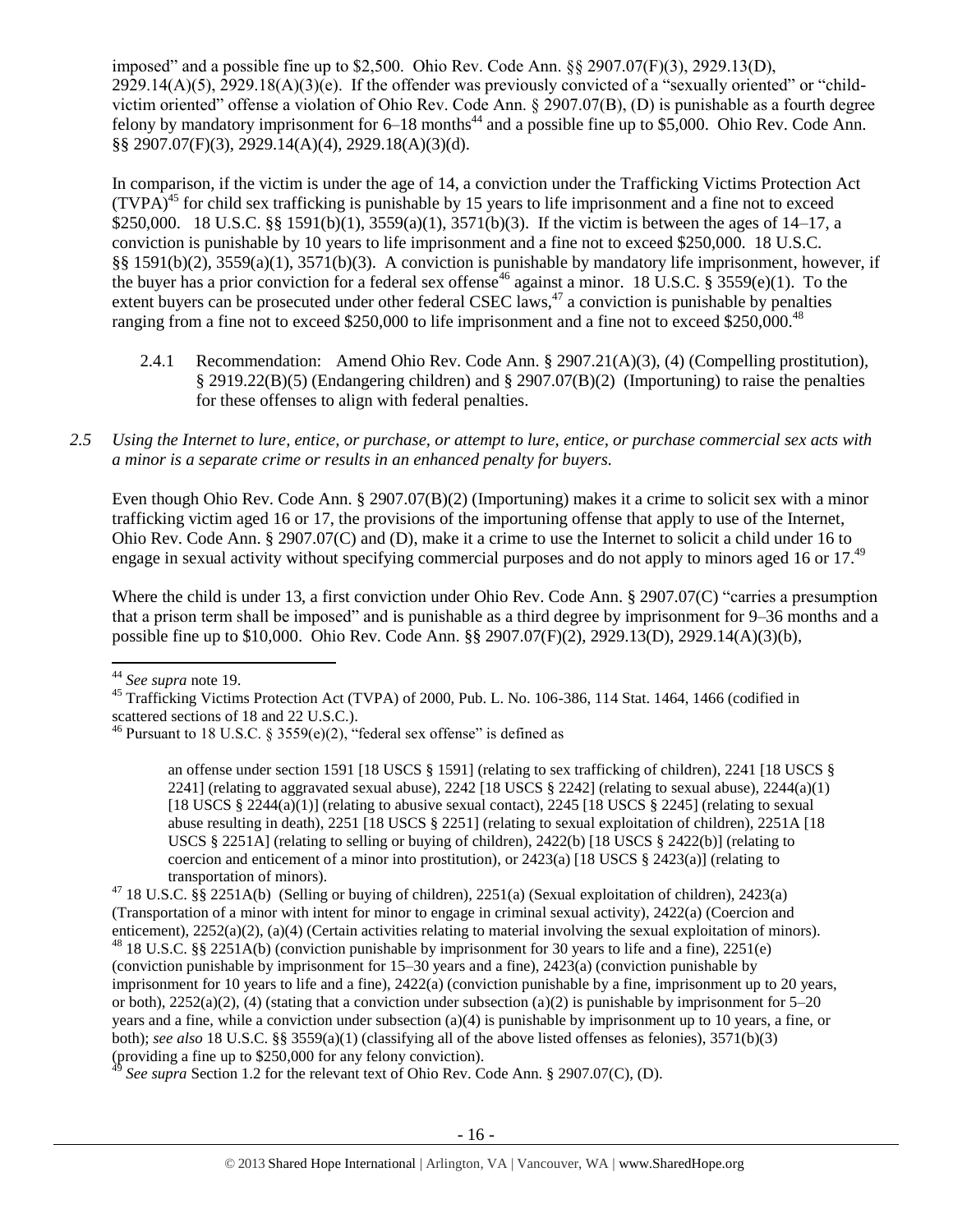$2929.18(A)(3)(c)$ <sup>50</sup> If the buyer was previously convicted of a "sexually oriented" or "child-victim oriented" offense a violation of Ohio Rev. Code Ann. § 2907.07(C) is punishable as a second degree felony by mandatory imprisonment for 2–8 years and a possible fine up to \$15,000. Ohio Rev. Code Ann. §§ 2907.07(F)(2),  $2929.14(A)(2)$ ,  $2929.18(A)(3)(b)$ . Where the child is 13–15, a first conviction under Ohio Rev. Code Ann. § 2907.07(D) is punishable as a fifth degree felony by imprisonment for  $6-12$  months<sup>51</sup> with "a presumption that a prison term will be imposed" and a possible fine up to \$2,500. Ohio Rev. Code Ann. §§ 2907.07(F)(3), 2929.13(D), 2929.14(A)(5), 2929.18(A)(3)(e). If the buyer was previously convicted of a "sexually oriented" or "child-victim oriented" offense a violation of Ohio Rev. Code Ann. § 2907.07(D) is punishable as a fourth degree felony by mandatory imprisonment for  $6-18$  months<sup>52</sup> and a possible fine up to \$5,000. Ohio Rev. Code Ann. §§ 2907.07(F)(3), 2929.14(A)(4), 2929.18(A)(3)(d).

*2.6 No age mistake defense is permitted for a buyer of commercial sex acts with any minor under 18.*

Ohio Rev. Code Ann. § 2907.21(A)(3)–(4) (Compelling prostitution) prohibits the use of an age mistake defense by stating that the conduct prohibited under Ohio Rev. Code Ann. § 2907.21(A)(3)–(4) is illegal "whether or not the offender knows the age" of such person. However, an age mistake defense may be available under Ohio Rev. Code Ann. § 2907.07(C), (D) (Importuning), as it requires the offender to know of the minor's age or to be "reckless in that regard." Ohio Rev. Code Ann. § 2907.07(B), (C), (D).

- 2.6.1 Recommendation: Amend Ohio Rev. Code Ann. § 2907.07 (Importuning) to expressly prohibit a mistake of age defense.
- *2.7 Base penalties for buying sex acts with a minor under 18 are sufficiently high and not reduced for older minors.*

Neither Ohio Rev. Code Ann. § 2907.21(A)(3)–(4) (Compelling prostitution) nor § 2919.22(B)(5) (Endangering children) stagger penalties based on the minor's age. Regardless of the age of the minor-victim, a conviction under Ohio Rev. Code Ann. § 2907.21(A)(3)–(4) (Compelling prostitution) is punishable as a third degree felony by imprisonment for 9–36 months and a possible fine up to \$10,000. Ohio Rev. Code Ann. §§ 2907.21(C), 2929.14(A)(3)(b), 2929.18(A)(3)(c).<sup>53</sup>

The CSEC offense under Ohio Rev. Code Ann. § 2907.07(B)(2) (Importuning) only applies to solicitation of minor trafficking victims aged 16 or 17. While a first conviction under Ohio Rev. Code Ann. § 2907.07(B) is punishable as a fifth degree felony by imprisonment for  $6-12$  months<sup>54</sup> with "a presumption that a prison term shall be imposed" and a possible fine up to \$2,500, no penalty applies to solicitation of minor trafficking victims under the age of 16. Ohio Rev. Code Ann. §§ 2907.07(F)(3), 2929.13(D), 2929.14(A)(5), 2929.18(A)(3)(e).

- 2.7.1 Recommendation: Amend Ohio Rev. Code Ann. § 2907.07 (Importuning) to impose enhanced penalties for soliciting any minor trafficking victim under 18.
- *2.8 Financial penalties for buyers of commercial sex acts with minors are sufficiently high to make it difficult for buyers to hide the crime.*

Buyers may be required to pay fines. Buyers convicted under Ohio Rev. Code Ann. § 2907.21(A)(3)–(4) (Compelling prostitution) may be ordered to pay a fine up to \$10,000. Ohio Rev. Code Ann. §§ 2905.32(E),

 $\overline{a}$ <sup>50</sup> *See supra* note [7.](#page-1-1)

<sup>51</sup> *See supra* note [20.](#page-6-0)

<sup>52</sup> *See supra* note [19.](#page-6-1)

<sup>53</sup> *See supra* note [7.](#page-1-1)

<sup>54</sup> *See supra* note [20.](#page-6-0)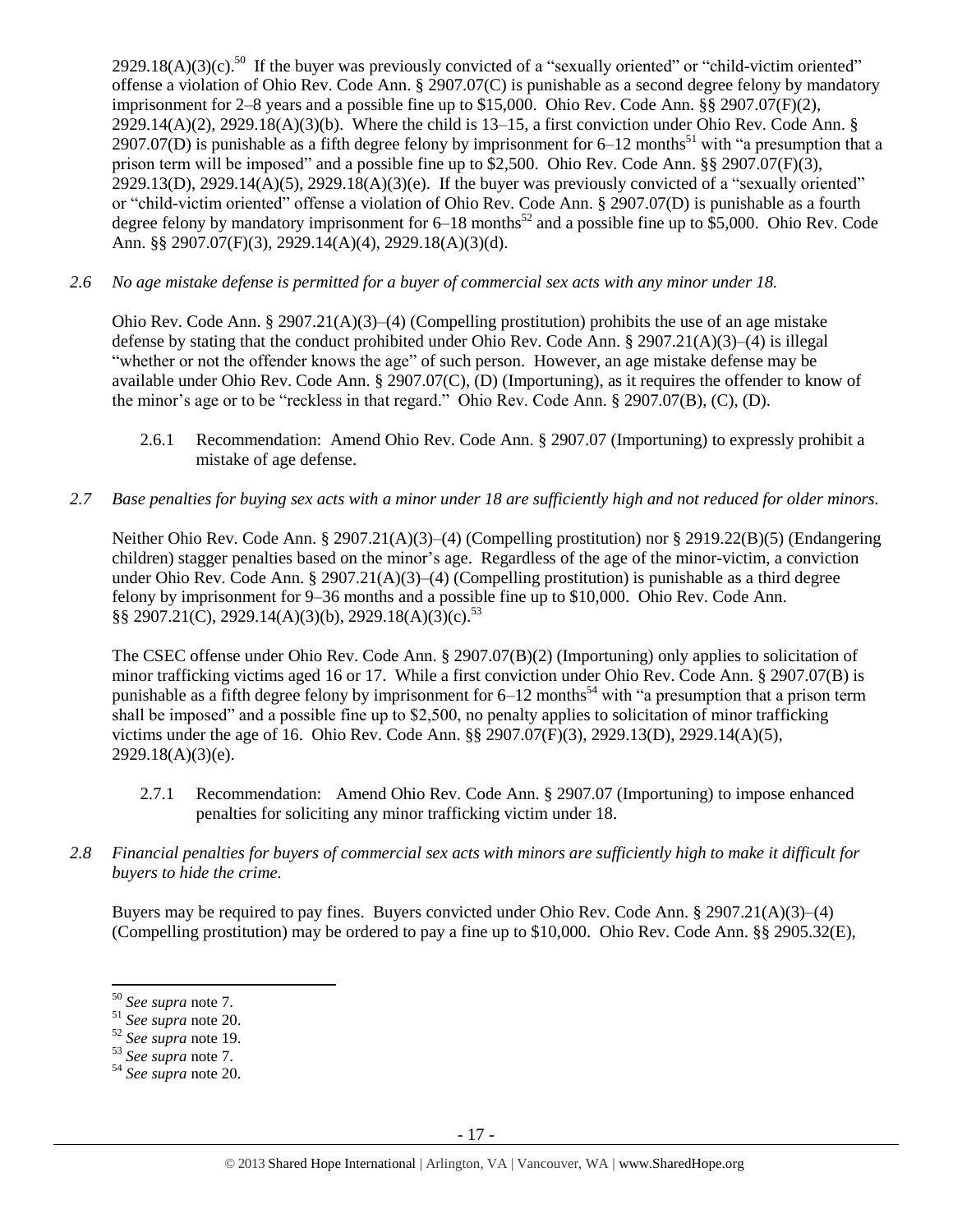2907.21(C), 2929.18(A)(3)(b), (c).<sup>55</sup> Buyers convicted under Ohio Rev. Code Ann. § 2907.07(C), (D) (Importuning) for the first time may be ordered to pay possible fines up to \$10,000, where the victim is under 13, or up to \$2,500, where the victim is 13–15 or is a 16 or 17 year old victim of trafficking. Ohio Rev. Code Ann. §§ 2907.07(F)(2), (3), 2929.18(A)(3)(c), (e). Buyers with prior convictions convicted under Ohio Rev. Code Ann. § 2907.07(C), (D) or may be required to pay a possible fine up to \$15,000, where the victim is under 13, or up to \$5,000, where the victim is 13–15. Ohio Rev. Code Ann. §§ 2907.07(F)(2), (3), 2929.18(A)(3)(b), (d). Buyers convicted under Ohio Rev. Code Ann. § 2919.22(B)(5) (Endangering children) may be ordered to pay possible fines up to \$15,000. Ohio Rev. Code Ann. §§ 2919.22(E)(4), 2929.18(A)(3)(b).

Buyers convicted of other crimes also may be ordered to make restitution under Ohio Rev. Code Ann. § 2929.18(A)(1), which states,

[T]he court imposing a sentence upon an offender for a felony may sentence the offender to any financial sanction or combination of financial sanctions authorized under this section . . .

(1) Restitution by the offender to the victim of the offender's crime or any survivor of the victim, in an amount based on the victim's economic loss. If the court imposes restitution, the court shall order that the restitution be made to the victim in open court, to the adult probation department that serves the county on behalf of the victim, to the clerk of courts, or to another agency designated by the court. If the court imposes restitution, at sentencing, the court shall determine the amount of restitution to be made by the offender. If the court imposes restitution, the court may base the amount of restitution it orders on an amount recommended by the victim, the offender, a presentence investigation report, estimates or receipts indicating the cost of repairing or replacing property, and other information, provided that the amount the court orders as restitution shall not exceed the amount of the economic loss suffered by the victim as a direct and proximate result of the commission of the offense.

Buyers convicted of an offense<sup>56</sup> such as Ohio Rev. Code Ann. § 2905.32, § 2907.21(A)(2)–(4), or § 2907.07 may be subject to asset forfeiture under Ohio Rev. Code Ann. § 2981.04 (Criminal forfeiture proceedings). Ohio Rev. Code Ann. § 2981.02(A) (Property subject to forfeiture; determination of use or intended use of instrumentality; motor vehicle law exclusion) states that the following property is subject to forfeiture:

<span id="page-17-0"></span>(1) Contraband involved in an offense;

(2) Proceeds derived from or acquired through the commission of an offense;

(3) An instrumentality that is used in or intended to be used in the commission or facilitation of any of the following offenses when the use or intended use, consistent with division (B) of this section, is sufficient to warrant forfeiture under this chapter:

(a) A felony;

(b) A misdemeanor, when forfeiture is specifically authorized by a section of the Revised Code or by a municipal ordinance that creates the offense or sets forth its penalties;

(c) An attempt to commit, complicity in committing, or a conspiracy to commit an offense of the type described in divisions  $(A)(3)(a)$  and (b) of this section.

Seizure of this property is governed by Ohio Rev. Code Ann. §2981.06 (Seizure of forfeited or other property disposition) which states in subsection (A),

 $\overline{\phantom{a}}$ 

any act or omission that could be charged as a criminal offense or a delinquent act, whether or not a formal criminal prosecution or delinquent child proceeding began at the time the forfeiture is initiated. Except as otherwise specified, an offense for which property may be forfeited includes any felony and any misdemeanor. The commission of an "offense" includes the commission of a delinquent act.

<sup>55</sup> *See supra* note [7.](#page-1-1)

<sup>56</sup> Ohio Rev. Code Ann. § 2981.01(B)(10) (Purposes of forfeitures; definitions) defines an "offense" as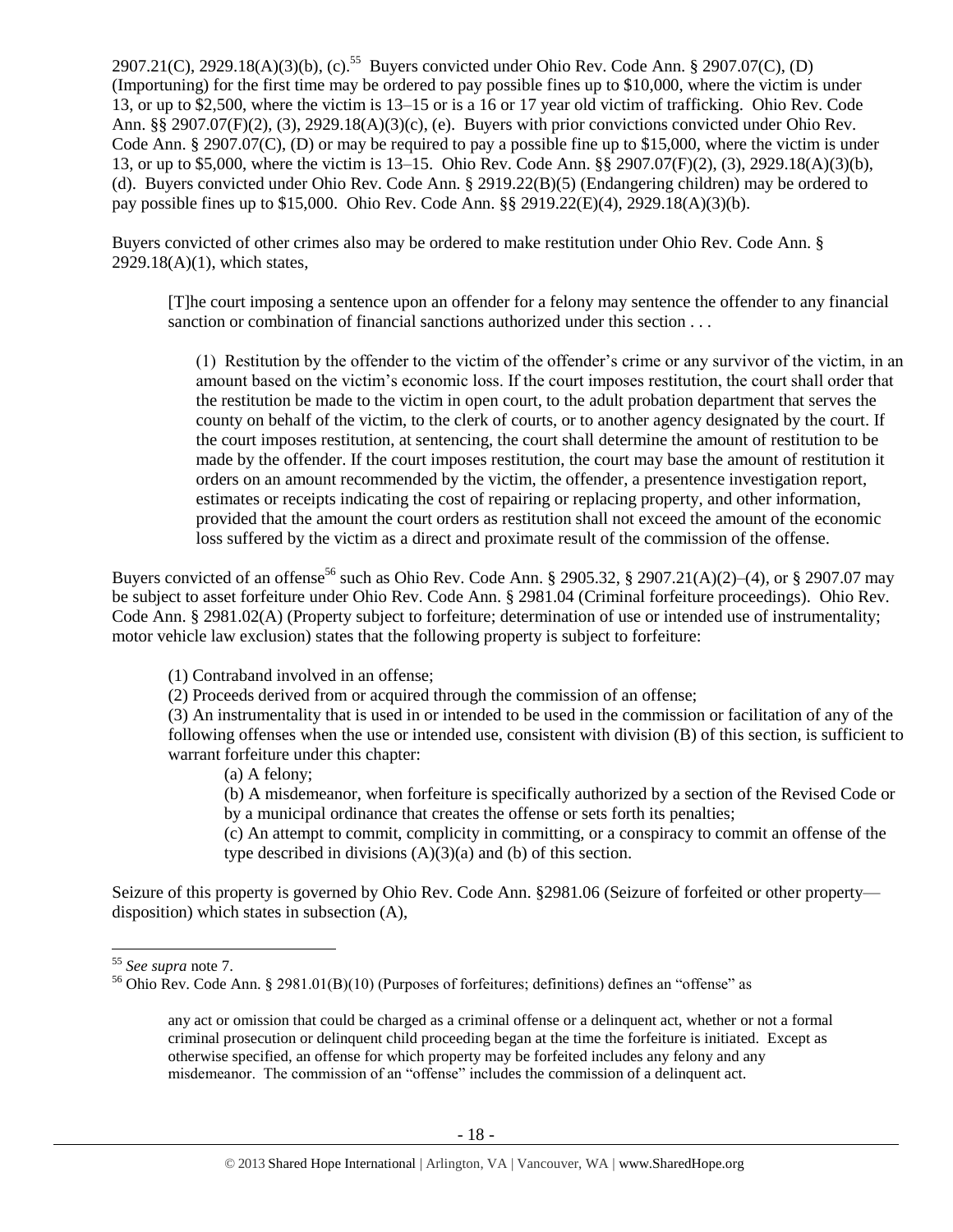Upon the entry of a forfeiture order under section 2981.04 or 2981.05 of the Revised Code, if necessary, the court shall order an appropriate law enforcement officer to seize the forfeited property on conditions that the court considers proper.

Property may be forfeited pursuant to a criminal process in Ohio Rev. Code Ann. §2981.04 or a civil process in Ohio Rev. Code Ann. §2981.05. Disposal of forfeited property is governed by Ohio Rev. Code Ann. § 2981.12, which outlines differing disposals for a variety of property types.

# *2.9 Buying and possessing child pornography carries penalties as high as similar federal offenses.*

Ohio criminalizes both buying and possessing child pornography. Ohio Rev. Code Ann. § 2907.321(A)(5) (Pandering obscenity involving a minor) makes it illegal to "[b]uy, procure, possess, or control any obscene material, that has a minor as one of its participants," while Ohio Rev. Code Ann. § 2907.322(A)(5) (Pandering sexually oriented matter involving a minor) makes it illegal for a person to "[k]knowingly solicit, receive, purchase, exchange, possess, or control any material that shows a minor participating or engaging in sexual activity, masturbation, or bestiality." A first conviction under Ohio Rev. Code Ann. § 2907.321(A)(5) or § 2907.322(A)(5) is punishable as a fourth degree felony by imprisonment for 6–18 months and a possible fine up to \$5,000. Ohio Rev. Code Ann. §§ 2907.321(C), 2907.322(C), 2929.14(A)(4), 2929.18(A)(3)(d). A subsequent conviction under either statute is punishable as a third degree felony by imprisonment for 9–36 months and a possible fine up to \$10,000. Ohio Rev. Code Ann. §§ 2907.321(C), 2907.322(C), 2929.14(A)(3)(b), 2929.18(A)(3)(c). Ohio Rev. Code Ann. § 2907.323(A)(3) (Illegal use of minor in nudityoriented material or performance) also bans possessing or viewing "any material or performance that shows a minor who is not the person's child or ward in a state of nudity" without proper purpose. A first conviction under Ohio Rev. Code Ann. § 2907.323(A)(3) is punishable as a fifth degree felony by imprisonment for 6–12 months and a possible fine up to \$2,500, while a conviction under Ohio Rev. Code Ann. § 2907.323(A)(3) after a prior conviction pursuant to Ohio Rev. Code Ann. § 2907.321, § 2907.322 or § 2907.323 is punishable as a fourth degree felony by imprisonment for 6–18 months and a possible fine up to \$5,000. Ohio Rev. Code Ann. §§ 2907.323(B), 2929.14(A)(4), (5), 2929.18(A)(3)(d), (e).

In comparison, a federal conviction for possession of child pornography<sup>57</sup> is generally punishable by imprisonment for 5–20 years and a fine not to exceed \$250,000.<sup>58</sup> Subsequent convictions, however, are punishable by imprisonment up to 40 years and a fine not to exceed \$250,000.<sup>59</sup>

 $\overline{\phantom{a}}$  $57$  18 U.S.C. §§ 2252(a)(2), (a)(4) (Certain activities relating to material involving the sexual exploitation of minors),  $2252A(a)(2)$ –(3) (Certain activities relating to material constituting or containing child pornography), 1466A(a), (b) (Obscene visual representations of the sexual abuse of children).

 $\frac{58}{58}$  18 U.S.C. §§ 2252(b) (stating that a conviction under subsection (a)(2) is punishable by imprisonment for 5–20 years and a fine, while a conviction under subsection (a)(4) is punishable by imprisonment up to 10 years, a fine, or both),  $2252A(b)(1)$  (a conviction is punishable by imprisonment for  $5-20$  years and a fine),  $1466A(a)$ , (b) (stating that a conviction under subsection (a) is "subject to the penalties provided in section  $2252A(b)(1)$ ," imprisonment for 5–20 years and a fine, while a conviction under subsection (b) is "subject to the penalties provided in section 2252A(b)(2)," imprisonment up to 10 years, a fine, or both); *see also* 18 U.S.C. §§ 3559(a)(1) (classifying all of the above listed offenses as felonies), 3571(b)(3) (providing a fine up to \$250,000 for any felony conviction).  $^{59}$  18 U.S.C. §§ 2252(b) (stating if a person has a prior conviction under subsection (a)(2), or a list of other statutes, a conviction is punishable by a fine and imprisonment for 15–40 years, but if a person has a prior conviction under subsection (a)(4), or a list of other statutes, a conviction is punishable by a fine and imprisonment for  $10-20$  years),  $2252A(b)(1)$  (stating if a person has a prior conviction under subsection (a)(2), (a)(3), or a list of other statutes, a conviction is punishable by a fine and imprisonment for  $15-40$  years),  $1466A(a)$ , (b) (stating that the penalty scheme for section 2252A(b) applies); *see also* 18 U.S.C. §§ 3559(a)(1) (classifying all of the above listed offenses as felonies), 3571(b)(3) (providing a fine up to \$250,000 for any felony conviction).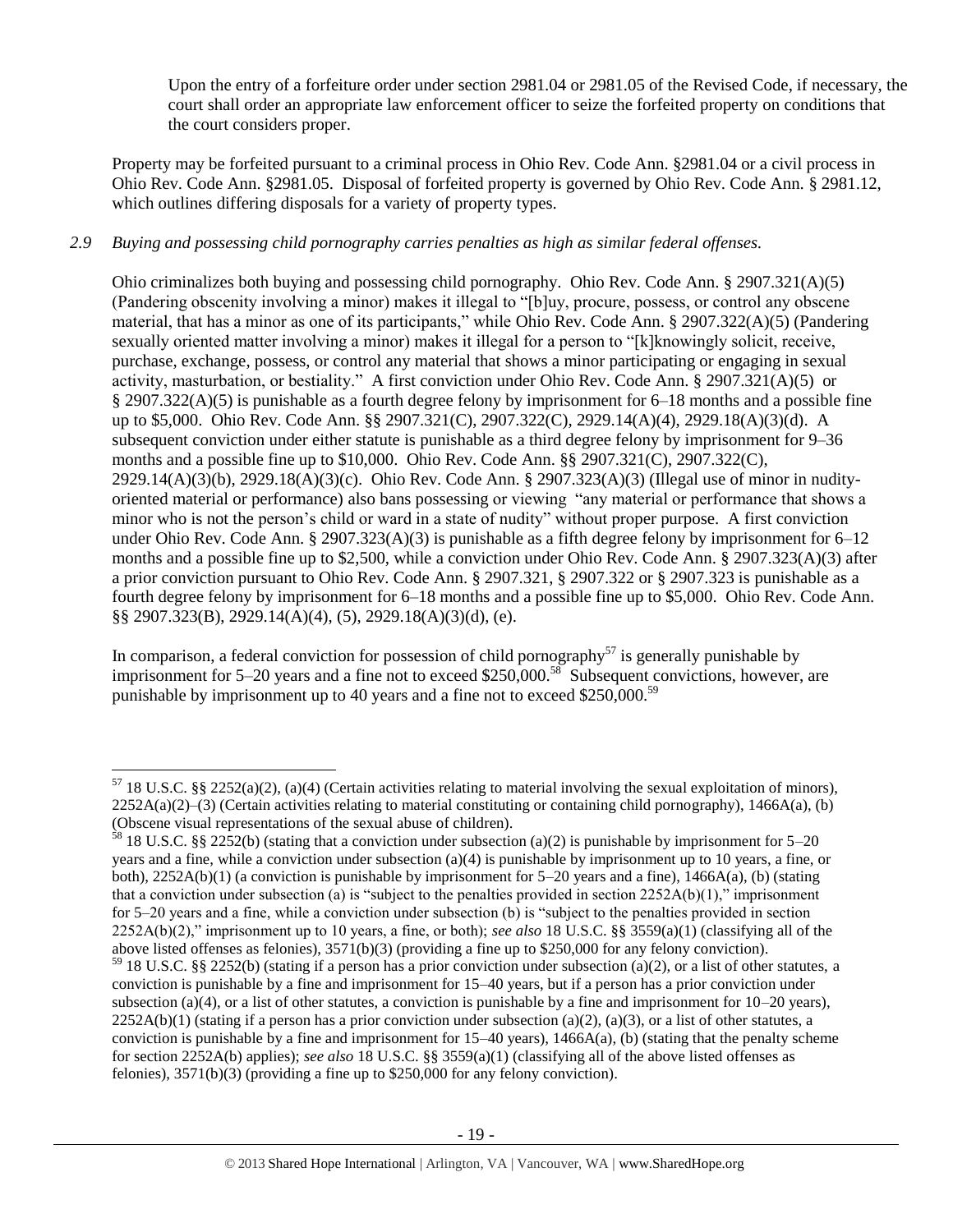- 2.9.1 Recommendation: Increase the penalties for violations of Ohio Rev. Code Ann. § 2907.323(A)(3) (Illegal use of minor in nudity-oriented material or performance) and Ohio Rev. Code Ann. § 2907.322(A)(5) (Pandering sexually oriented matter involving a minor).
- *2.10 Convicted buyers of commercial sex acts with minors and child pornography are required to register as sex offenders.*

Buyers are required to register as sex offenders if convicted under Ohio Rev. Code Ann. § 2907.21(A)(3)–(4) (Compelling prostitution).

Ohio Rev. Code Ann. § 2950.04(A)(1)(a) (Duty to register and comply with registration requirements) requires a person convicted of a "sexually oriented offense" to register as a sex offender. Ohio Rev. Code Ann. § 2950.01(A) (Definitions) defines a "sexually oriented offense" as,

any of the following violations or offenses committed by a person, regardless of the person's age: (1) A violation of section 2907.02 [Rape], 2907.03 [Sexual battery], 2907.05 [Gross sexual imposition], 2907.06 [Sexual imposition], 2907.07 [Importuning], 2907.08 [Voyeurism], 2907.21 [Compelling prostitution], 2907.22 [Promoting prostitution], 2907.32 [Pandering obscenity], 2907.321 [Pandering obscenity involving a minor], 2907.322 [Pandering sexually oriented matter involving a minor], or 2907.323 [Illegal use of minor in nudity-oriented material or performance] of the Revised Code;

(2) A violation of section 2907.04 [Unlawful sexual conduct with minor] of the Revised Code when the offender is less than four years older than the other person with whom the offender engaged in sexual conduct, the other person did not consent to the sexual conduct, and the offender previously has not been convicted of or pleaded guilty to a violation of section 2907.02, 2907.03, or 2907.04 of the Revised Code or a violation of former section 2907.12 [Repealed] of the Revised Code; (3) A violation of section 2907.04 of the Revised Code when the offender is at least four years older than the other person with whom the offender engaged in sexual conduct or when the offender is less than four years older than the other person with whom the offender engaged in sexual conduct and the offender previously has been convicted of or pleaded guilty to a violation of section 2907.02 , 2907.03, or 2907.04 of the Revised Code or a violation of former section 2907.12 of the Revised Code;

. . .

(12) A violation of any former law of this state, any existing or former municipal ordinance or law of another state or the United States, any existing or former law applicable in a military court or in an Indian tribal court, or any existing or former law of any nation other than the United States that is or was substantially equivalent to any offense listed in division  $(A)(1), (2), (3), (4), (5), (6), (7),$ (8), (9), (10), or (11) of this section;

(13) Any attempt to commit, conspiracy to commit, or complicity in committing any offense listed in division  $(A)(1)$ ,  $(2)$ ,  $(3)$ ,  $(4)$ ,  $(5)$ ,  $(6)$ ,  $(7)$ ,  $(8)$ ,  $(9)$ ,  $(10)$ ,  $(11)$ , or  $(12)$  of this section.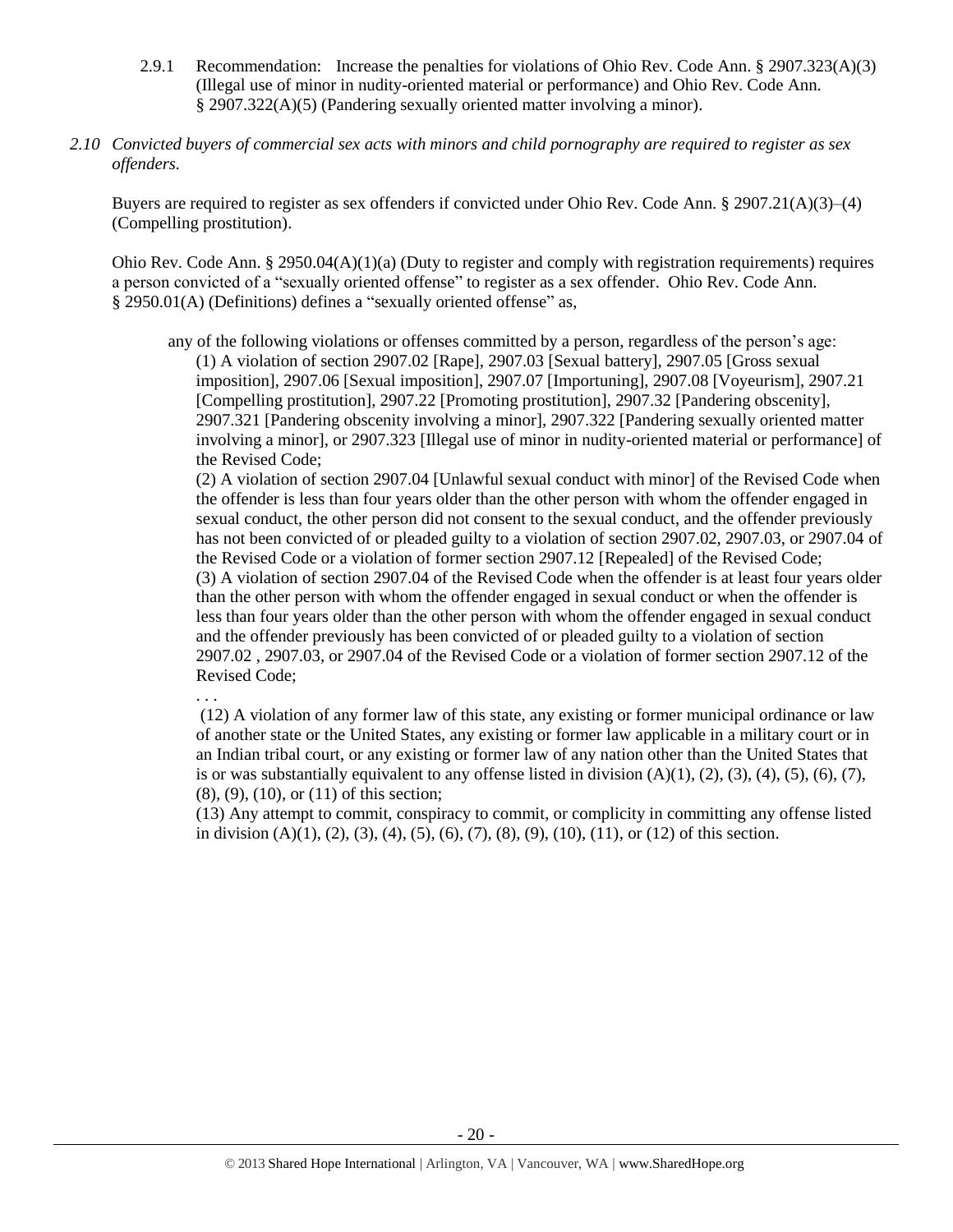#### **FRAMEWORK ISSUE 3: CRIMINAL PROVISIONS FOR TRAFFICKERS**

## *Legal Components:*

- *3.1 Penalties for trafficking a child for sexual exploitation are as high as federal penalties.*
- *3.2 Creating and distributing child pornography carries penalties as high as similar federal offenses.*
- *3.3 Using the Internet to lure, entice, recruit or sell commercial sex acts with a minor is a separate crime or results in an enhanced penalty for traffickers.*
- *3.4 Financial penalties for traffickers, including asset forfeiture, are sufficiently high.*
- *3.5 Convicted traffickers are required to register as sex offenders.*
- *3.6 Laws relating to termination of parental rights for certain offenses include sex trafficking or commercial sexual exploitation of children (CSEC) offenses in order to remove the children of traffickers from their control and potential exploitation.*

*\_\_\_\_\_\_\_\_\_\_\_\_\_\_\_\_\_\_\_\_\_\_\_\_\_\_\_\_\_\_\_\_\_\_\_\_\_\_\_\_\_\_\_\_\_\_\_\_\_\_\_\_\_\_\_\_\_\_\_\_\_\_\_\_\_\_\_\_\_\_\_\_\_\_\_\_\_\_\_\_\_\_\_\_\_\_\_\_\_\_\_\_\_\_*

## *Legal Analysis:*

*3.1 Penalties for trafficking a child for sexual exploitation are as high as federal penalties.* 

A conviction under Ohio Rev. Code Ann. § 2905.32 $^{60}$  (Trafficking in persons) is punishable as a first degree felony by imprisonment for a definite term of 10, 11, 12, 13, 14 or 15 years and a possible fine up to \$20,000. Ohio Rev. Code Ann. §§ 2905.32(E), 2929.18(A)(3)(a).<sup>61</sup>

Traffickers who knowingly "[i]nduce, procure, encourage, solicit, request, or otherwise facilitate . . . [a] minor to engage in sexual activity for hire" may be convicted under Ohio Rev. Code Ann. § 2907.21(A)(2) (Compelling prostitution). A conviction under Ohio Rev. Code Ann. § 2907.21(A)(2) is punishable as a third degree felony by imprisonment for 9–36 months<sup>62</sup> and a possible fine up to \$10,000. Ohio Rev. Code Ann. §§ 2907.21(C), 2929.14(A)(3)(b), 2929.18(A)(3)(c). However, if a trafficker convicted under Ohio Rev. Code Ann. § 2907.21 committed the offense "in furtherance of human trafficking," enhanced penalties apply under Ohio Rev. Code Ann. § 2941.1422 (Human trafficking specification) and § 2929.14(B)(7) (Basic prison terms). Ohio Rev. Code Ann. § 2907.21(C). In such a case, a conviction under Ohio Rev. Code Ann. § 2907.21(A)(2)– (5) is punishable as a third degree felony by mandatory imprisonment for 3 years and a possible fine up to \$10,000. Ohio Rev. Code Ann. §§ 2907.21(C), 2929.14(A)(3)(b), (B)(7)(a)(ii), 2929.18(A)(3)(c).

Pursuant to Ohio Rev. Code Ann. § 2907.23(A),(B) (Procuring), a trafficker may be convicted for procuring a prostitute, procuring a patron, directing patrons or knowingly permitting premises to be used for prostitution. If the minor, who has been procured for commercial sexual activity, is under 16 years of age, a conviction may result in a felony of the fourth degree, which is punishable by imprisonment for 6–18 months<sup>63</sup> and a possible fine up to \$5,000. Ohio Rev. Code Ann. §§ 2907.23(C), 2929.14(A)(4), 2929.18(A)(3)(d). If the minor is 16 or 17 years of age at the time of the violation, a conviction may result in a felony of the fifth degree, which is punishable by imprisonment for 6–12 months<sup>64</sup> with "a presumption that a prison term shall be imposed" and a possible fine up to \$2,500. Ohio Rev. Code Ann. §§ 2907.23(C), 2929.13(D), 2929.14(A)(5), 2929.18(A)(3)(e). These penalties apply even if the trafficker did not know the minor's age.

 $\overline{a}$ 

<sup>60</sup> *See supra* section 1.1 for the provisions of Ohio Rev. Code Ann. § 2905.32.

<sup>61</sup> *See supra* note [7.](#page-1-1)

<sup>62</sup> *See supra* note [10.](#page-3-1)

<sup>63</sup> *See supra* note [19.](#page-6-1)

<sup>64</sup> *See supra* note [20.](#page-6-0)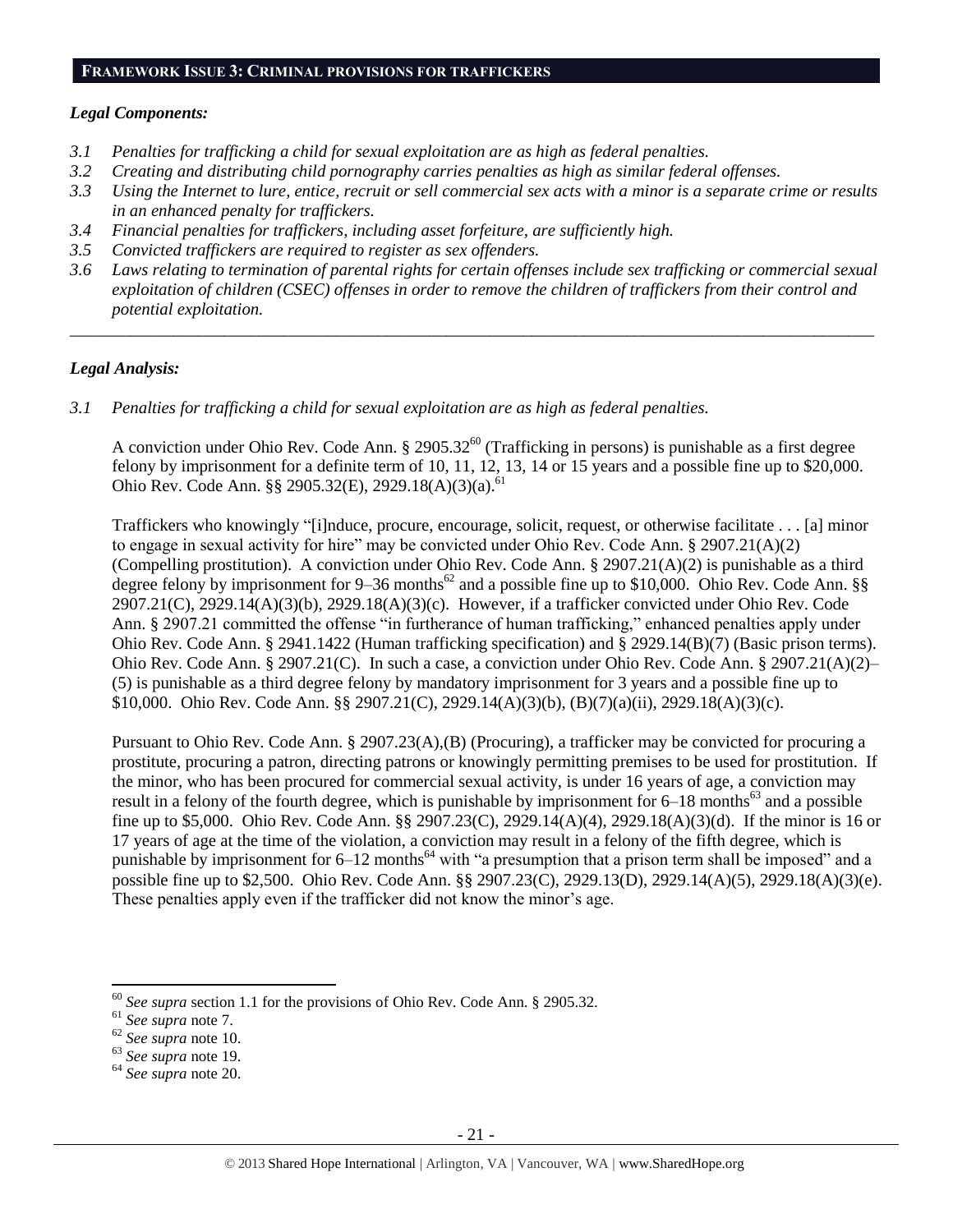Traffickers also may be convicted under Ohio Rev. Code Ann. § 2907.22(A) (Promoting prostitution).<sup>65</sup> Where the victim is a minor, a conviction under Ohio Rev. Code Ann. § 2907.22(A) is punishable as a third degree felony by imprisonment for 9–36 months and a possible fine up to \$10,000. Ohio Rev. Code Ann. §§ 2907.22(B), 2929.14(A)(3)(b), 2929.18(A)(3)(c). If a trafficker convicted under Ohio Rev. Code Ann. § 2907.22 committed the offense "in furtherance of human trafficking," enhanced penalties apply pursuant to Ohio Rev. Code Ann. § 2941.1422 and § 2929.14(B)(7). Ohio Rev. Code Ann. § 2907.22(B). In such a case, a conviction under Ohio Rev. Code Ann. § 2907.22 is punishable as a third degree felony by mandatory imprisonment for 3 years and a possible fine up to \$10,000. Ohio Rev. Code Ann. §§ 2907.22(B), 2929.14(A)(3)(b), (B)(7)(a)(ii), 2929.18(A)(3)(c).

Because Ohio Rev. Code Ann. § 2905.32 and Chapter 2907 of the Revised Code are allied offenses, a trafficker may not be convicted under Ohio Rev. Code Ann. § 2907.21 (Compelling prostitution), § 2907.22(A) (Promoting prostitution) or § 2907.23(A),(B) (Procuring) if also convicted under Ohio Rev. Code Ann. § 2905.32 (Trafficking in persons) for the same conduct involving the same victim. Ohio Rev. Code Ann. § 2905.32(D).

Traffickers also may face prosecution under Ohio's laws relating to money laundering. Ohio Rev. Code Ann. § 1315.55(A) states,

(1) No person shall conduct or attempt to conduct a transaction<sup>66</sup> knowing that the property<sup>67</sup> involved in the transaction is the proceeds of some form of unlawful activity with the purpose of committing or furthering the commission of corrupt activity. $^{68}$ 

(2) No person shall conduct or attempt to conduct a transaction knowing that the property involved in the transaction is the proceeds of some form of unlawful activity<sup>69</sup> with the intent to conceal or disguise the nature, location, source, ownership, or control of the property or the intent to avoid a transaction reporting requirement under section 1315.53 [Duty to report transactions, keep records; money laundering prohibitions] of the Revised Code or federal law.

(3) No person shall conduct or attempt to conduct a transaction with the purpose to promote, manage, establish, carry on, or facilitate the promotion, management, establishment, or carrying on of corrupt activity.

(4) No person shall conduct or structure or attempt to conduct or structure a transaction that involves the proceeds of corrupt activity that is of a value greater than ten thousand dollars if the person knows or has reasonable cause to know that the transaction involves the proceeds of corrupt activity.

(5) No person shall conduct or attempt to conduct a transaction that involves what has been represented to the person by a law enforcement officer or another person at the direction of or with the approval of a law enforcement officer to be the proceeds of corrupt activity or property used to conduct or facilitate corrupt activity with the intent to promote, manage, establish, carry on, or facilitate promotion, management, establishment, or carrying on of corrupt activity, to conceal or disguise the nature,

 $\overline{a}$ 

<sup>&</sup>lt;sup>65</sup> See supra section 1.2 for the provisions of Ohio Rev. Code Ann. § 2907.22(A).

<sup>&</sup>lt;sup>66</sup> Ohio Rev. Code Ann. § 1315.51(L) (Definitions) defines a "transaction" to include "a purchase, sale, trade, loan, pledge, investment, gift, transfer, transmission, delivery, deposit, withdrawal, payment, transfer between accounts, exchange of currency, extension of credit, purchase or sale of a payment instrument, use of a safe deposit box, or any other acquisition or disposition of property."

 $67$  Ohio Rev. Code Ann. § 1315.51(I) defines "property" as "anything of value and includes an interest in property, including a benefit, privilege, claim, or right with respect to anything of value, whether real or personal, tangible or intangible."

<sup>&</sup>lt;sup>68</sup> Ohio Rev. Code Ann. § 1315.51(B) provides that "'[c]orrupt activity' has the same meaning as in section 2923 of the Revised Code." *See supra* section 3.1 for the definition of "corrupt activity" provided in Ohio Rev. Code Ann. § 2923.31(I).

 $69$  Ohio Rev. Code Ann. § 1315.51(O) defines "unlawful activity" as "an act that is a criminal offense in the state in which the act is committed and, if the act is committed in a state other than this state, would be a criminal offense if committed in this state."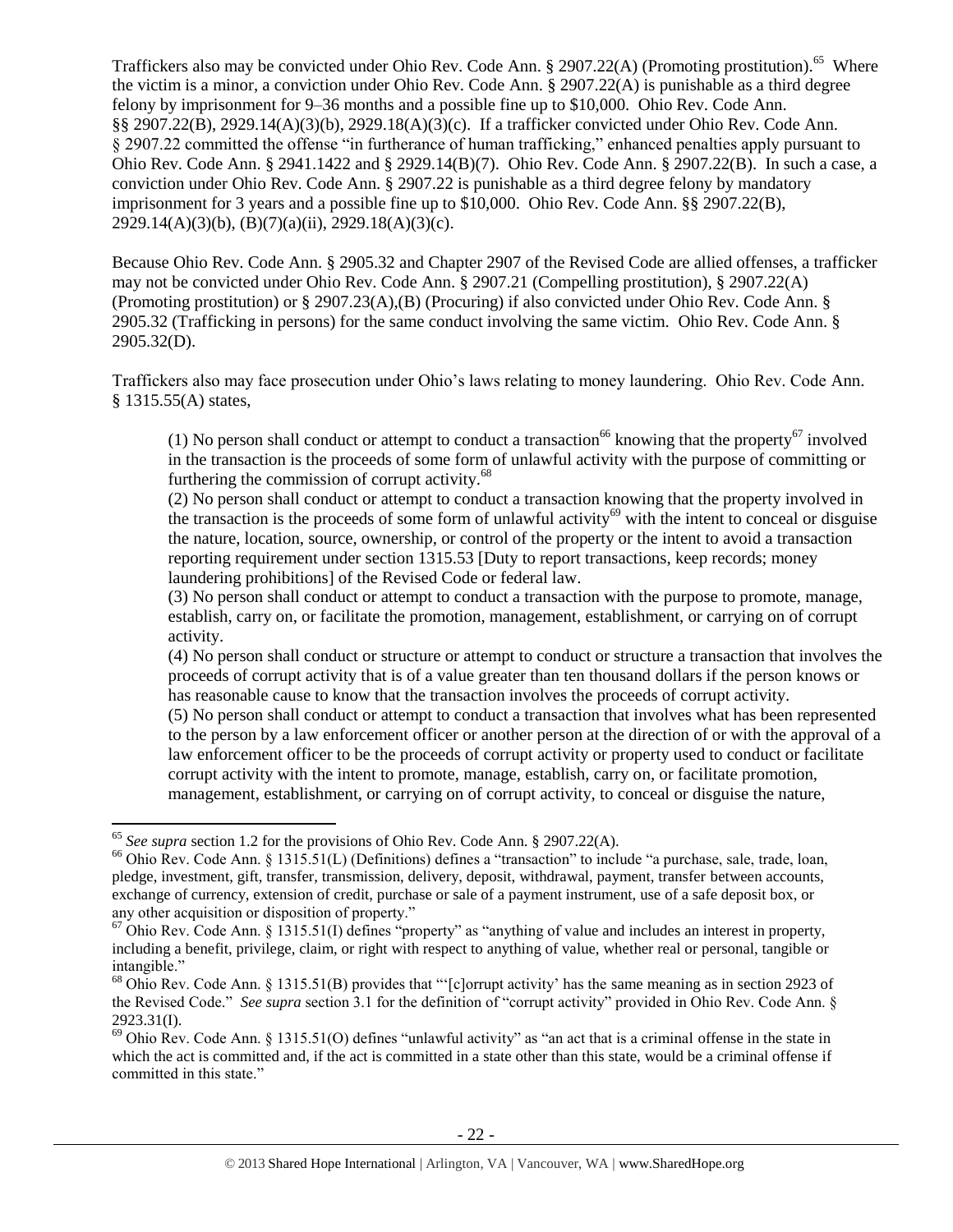location, source, ownership, or control of the property believed to be the proceeds of corrupt activity, or to avoid a transaction reporting requirement under section 1315.53 of the Revised Code or federal law.

A conviction under Ohio Rev. Code Ann. § 1315.55(A) is punishable as a third degree felony by imprisonment for 9–36 months and a possible fine of the greater of \$7,500 or up to "twice the value of the property involved," and a possible additional fine of up to 3 times the "value of the property involved in the transaction," which will "be paid to the state treasury to the credit of the general revenue fund." Ohio Rev. Code Ann. §§ 1315.99(C), 1315.55(B), 2929.14(A)(3)(b).

In comparison, if the victim is under the age of 14, a conviction under the Trafficking Victims Protection Act  $(TVPA)^{70}$  for child sex trafficking is punishable by 15 years to life imprisonment and a fine not to exceed \$250,000. 18 U.S.C. §§ 1591(b)(1), 3559(a)(1), 3571(b)(3). If the victim is between the ages of 14–17, a conviction is punishable by 10 years to life imprisonment and a fine not to exceed \$250,000. 18 U.S.C. §§ 1591(b)(2), 3559(a)(1), 3571(b)(3). A conviction is punishable by mandatory life imprisonment, however, if the trafficker has a prior conviction for a federal sex offense<sup> $71$ </sup> against a minor.

# *3.2 Creating and distributing child pornography carries penalties as high as similar federal offenses.*

Both the creation and distribution of child pornography are criminalized under Ohio law. Ohio Rev. Code Ann. § 2907.321(A)(1)–(4), (6) (Pandering obscenity involving a minor) states,

No person, with knowledge of the character of the material or performance involved, shall do any of the following:

(1) Create, reproduce, or publish any obscene material that has a minor as one of its participants or portrayed observers;

(2) Promote or advertise for sale or dissemination; sell, deliver, disseminate, display, exhibit, present, rent, or provide; or offer or agree to sell, deliver, disseminate, display, exhibit, present, rent, or provide, any obscene material that has a minor as one of its participants or portrayed observers;

(3) Create, direct, or produce an obscene performance that has a minor as one of its participants; (4) Advertise or promote for presentation, present, or participate in presenting an obscene performance that has a minor as one of its participants;

. . .

(6) Bring or cause to be brought into this state any obscene material that has a minor as one of its participants or portrayed observers.

A conviction under Ohio Rev. Code Ann. § 2907.321(A)(1)–(4), (6) is punishable as a second degree felony by imprisonment for 2–8 years and a possible fine up to \$15,000. Ohio Rev. Code Ann. §§ 2907.321(C), 2929.14(A)(2), 2929.18(A)(3)(b).<sup>72</sup>

Similarly, Ohio Rev. Code Ann. § 2907.322(A)(1)–(4), (6) (Pandering sexually oriented matter involving a minor) states,

No person, with knowledge of the character of the material or performance involved, shall do any of the following:

(1) Create, record, photograph, film, develop, reproduce, or publish any material that shows a minor participating or engaging in sexual activity, masturbation, or bestiality;

 $\overline{\phantom{a}}$ 

<sup>70</sup> *See supra* note [45.](#page-15-0)

<sup>71</sup> *See supra* note [46.](#page-15-1) 

<sup>72</sup> *See supra* note [7.](#page-1-1)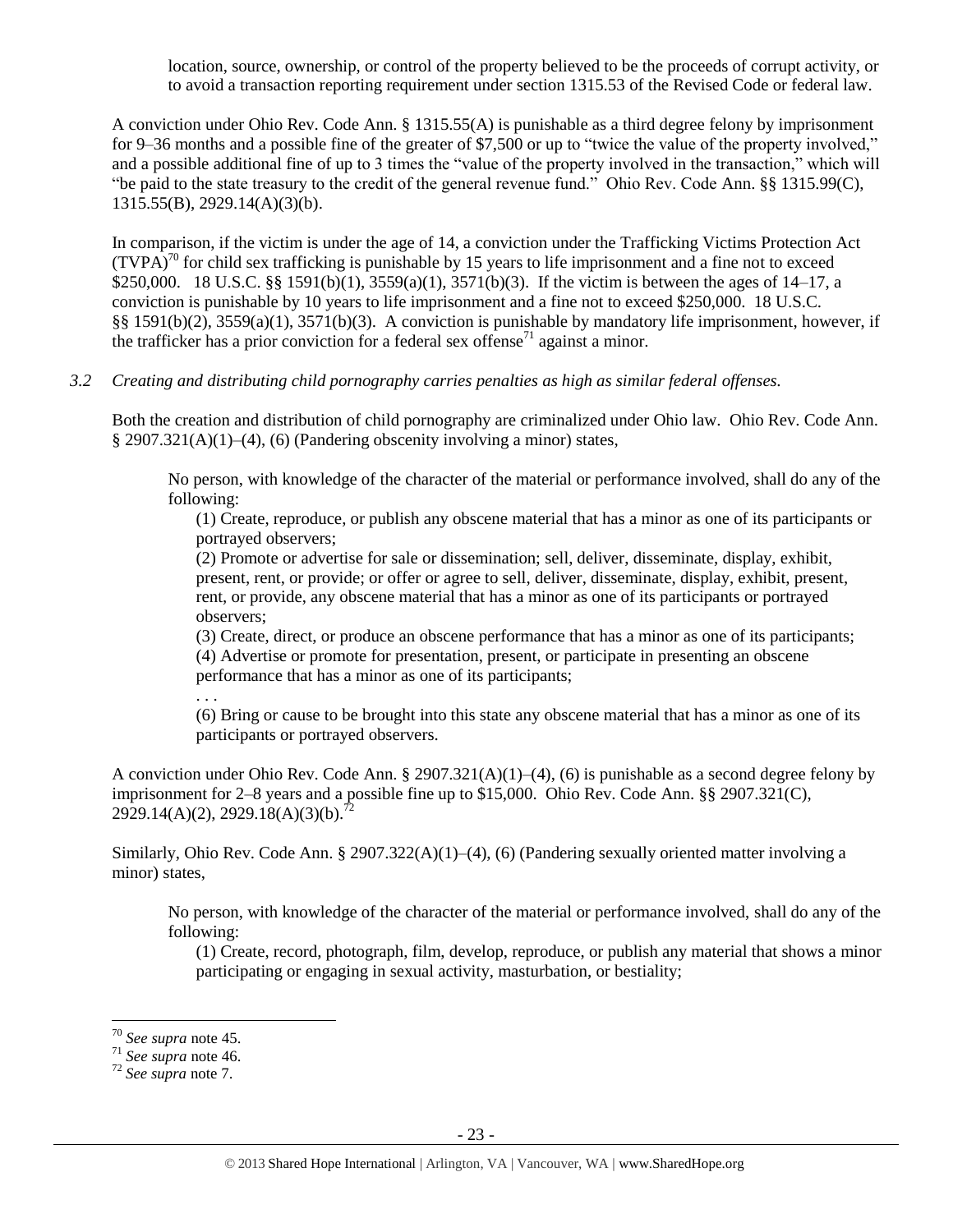(2) Advertise for sale or dissemination, sell, distribute, transport, disseminate, exhibit, or display any material that shows a minor participating or engaging in sexual activity, masturbation, or bestiality;

(3) Create, direct, or produce a performance that shows a minor participating or engaging in sexual activity, masturbation, or bestiality;

(4) Advertise for presentation, present, or participate in presenting a performance that shows a minor participating or engaging in sexual activity, masturbation, or bestiality;

. . .

(6) Bring or cause to be brought into this state any material that shows a minor participating or engaging in sexual activity, masturbation, or bestiality, or bring, cause to be brought, or finance the bringing of any minor into or across this state with the intent that the minor engage in sexual activity, masturbation, or bestiality in a performance or for the purpose of producing material containing a visual representation depicting the minor engaged in sexual activity, masturbation, or bestiality.

A conviction under Ohio Rev. Code Ann. § 2907.322(A)(1)–(4), (6) is punishable as a second degree felony by imprisonment for 2–8 years and a possible fine up to \$15,000. Ohio Rev. Code Ann. §§ 2907.322(C), 2929.14(A)(2), 2929.18(A)(3)(b).

Additionally, Ohio Rev. Code Ann. § 2907.323(A)(1) (Illegal use of minor in nudity-oriented material or performance) states,

No person shall do any of the following:

(1) Photograph any minor who is not the person's child or ward in a state of nudity, or create, direct, produce, or transfer any material or performance that shows the minor in a state of nudity, unless both of the following apply:

(a) The material or performance is, or is to be, sold, disseminated, displayed, possessed, controlled, brought or caused to be brought into this state, or presented for a bona fide artistic, medical, scientific, educational, religious, governmental, judicial, or other proper purpose, by or to a physician, psychologist, sociologist, scientist, teacher, person pursuing bona fide studies or research, librarian, member of the clergy, prosecutor, judge, or other person having a proper interest in the material or performance;

(b) The minor's parents, guardian, or custodian consents in writing to the photographing of the minor, to the use of the minor in the material or performance, or to the transfer of the material and to the specific manner in which the material or performance is to be used.

A conviction under Ohio Rev. Code Ann. § 2907.323(A)(1), (2) is punishable as a second degree felony by imprisonment for 2–8 years and a possible fine up to \$15,000. Ohio Rev. Code Ann. §§ 2907.323(B),  $2929.14(A)(2), 2929.18(A)(3)(b).^{73}$ 

Traffickers may also be convicted under Ohio Rev. Code Ann. § 2919.22(B)(5) (Endangering children), which states,

No person shall do any of the following to a child under eighteen years of age . . .

. . . (5) Entice, coerce, permit, encourage, compel, hire, employ, use, or allow the child to act, model, or in any other way participate in, or be photographed for, the production, presentation, dissemination, or advertisement of any material or performance that the

 $\overline{\phantom{a}}$  $^{73}$  Ohio Rev. Code Ann. § 2941.1422 (Human trafficking specification) may be applicable to impose enhanced penalties upon conviction. *See supra* not[e 13](#page-3-2) for the text of the provision and Section 1.2 for an explanation of its applicability.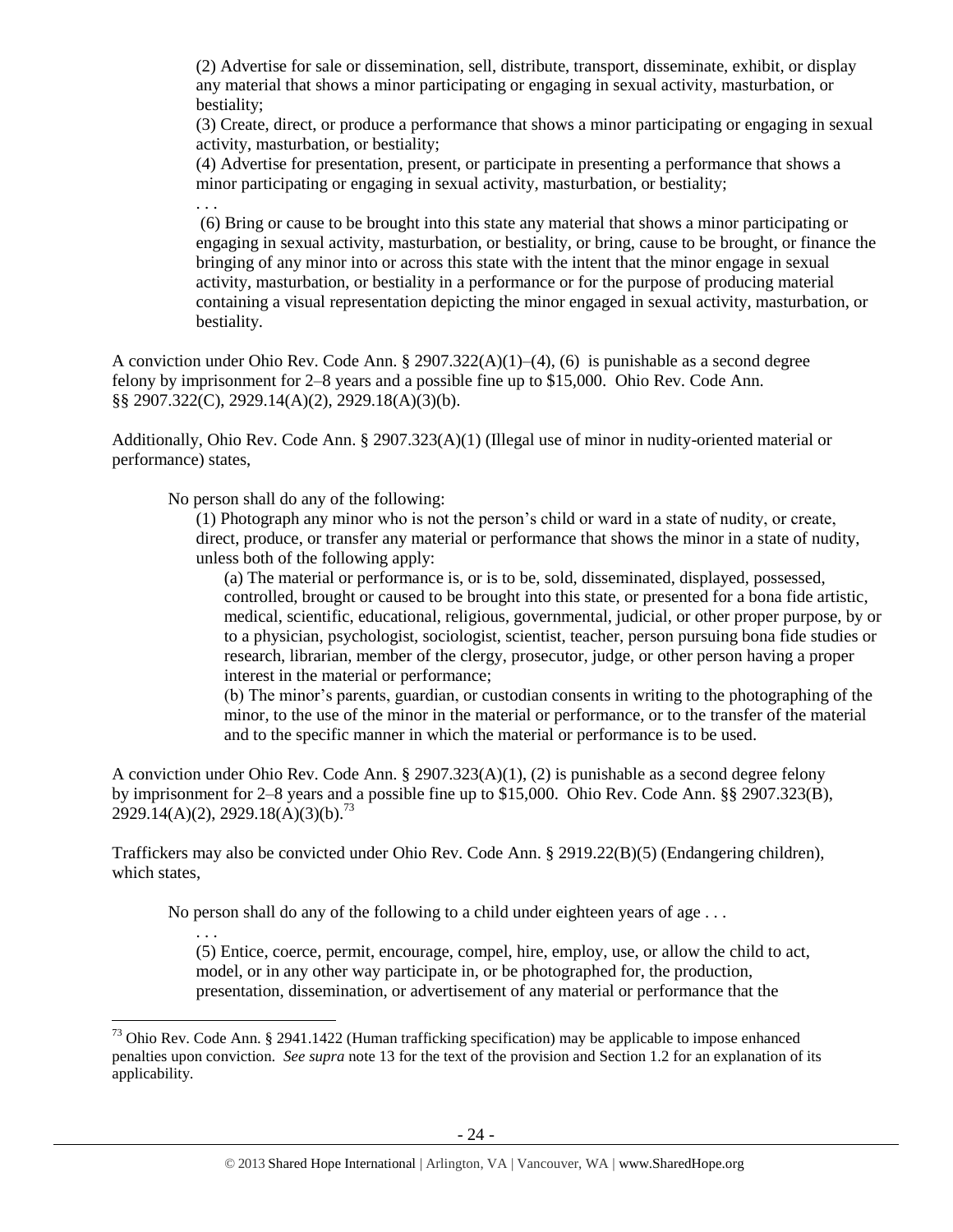offender knows or reasonably should know is obscene, is sexually oriented matter, or is nudity-oriented matter.

A conviction under Ohio Rev. Code Ann. § 2919.22(B)(5) is punishable as a second degree felony punishable by imprisonment for 2–8 years and a possible fine up to \$15,000. Ohio Rev. Code Ann. §§ 2919.22(E)(4), 2929.14(A)(2), 2929.18(A)(3)(b).

In comparison, if the victim is under the age of 14, a conviction under the TVPA for child sex trafficking is punishable by 15 years to life imprisonment and a fine not to exceed \$250,000. 18 U.S.C. §§ 1591(b)(1),  $3559(a)(1)$ ,  $3571(b)(3)$ . If the victim is between the ages of  $14-17$ , a conviction is punishable by 10 years to life imprisonment and a fine not to exceed \$250,000. 18 U.S.C. §§ 1591(b)(2), 3559(a)(1), 3571(b)(3). A conviction is punishable by mandatory life imprisonment, however, if the trafficker has a prior conviction for a federal sex offense<sup>74</sup> against a minor. Additionally, a federal conviction for distribution of child pornography<sup>75</sup> is generally punishable by imprisonment for  $5-20$  years and a fine not to exceed \$250,000.<sup>76</sup> Subsequent convictions, however, are punishable by imprisonment up to 40 years and a fine not to exceed \$250,000.<sup>77</sup>

# *3.3 Using the Internet to lure, entice, recruit or sell commercial sex acts with a minor is a separate crime or results in an enhanced penalty for traffickers.*

Although Ohio Rev. Code Ann. § 2907.07(C), (D) (Importuning)<sup>78</sup> makes it illegal to use the Internet to solicit a child under 16 to engage in sexual activity, Ohio Rev. Code Ann. § 2907.07(C), (D) is most likely inapplicable to traffickers because Ohio Rev. Code Ann. § 2907.07(C), (D) requires the offender, and not a third party, to engage in the sexual activity with the minor. Ohio Rev. Code Ann. § 2907.07(C), (D).

# *3.4 Financial penalties for traffickers, including asset forfeiture, are sufficiently high.*

Traffickers may be required to pay fines. Traffickers convicted under Ohio Rev. Code Ann. § 2905.32 (Trafficking in persons) may be ordered to pay up to \$20,000, while those convicted under § 2919.22(B)(5) (Endangering children) may be ordered to pay a possible fine up to \$15,000. Ohio Rev. Code Ann. §§ 2905.32(E), 2907.22(B), 2929.18(A)(3)(b), (c).<sup>79</sup> Traffickers convicted under Ohio Rev. Code Ann. § 2709.21(A)(2) (Compelling prostitution) and § 2907.22(A) (Promoting prostitution) may be ordered to pay fines up to \$10,000, while traffickers convicted under Ohio Rev. Code Ann. § 2907.23(A),(B) (Procuring) face a possible fine up to \$5,000. Ohio Rev. Code Ann. §§ 2907.21(C), 2907.23(C), 2929.14(A)(4), 2929.18(A)(3)(b),

 $\overline{\phantom{a}}$ 

<sup>79</sup> *See supra* note [7.](#page-1-1)

<sup>74</sup> *See supra* note [46.](#page-15-1)

<sup>&</sup>lt;sup>75</sup> 18 U.S.C. §§ 2252(a)(1), (a)(2), (a)(3) (Certain activities relating to material involving the sexual exploitation of minors), 2252A(a)(2), (a)(3) (Certain activities relating to material constituting or containing child pornography), 1466A(a) (Obscene visual representations of the sexual abuse of children).

<sup>&</sup>lt;sup>76</sup> 18 U.S.C. §§ 2252(b) (stating that a conviction under subsection (a)(1), (a)(2), or (a)(3) is punishable by imprisonment for 5–20 years and a fine), 2252A(b)(1) (a conviction is punishable by imprisonment for 5–20 years and a fine), 1466A(a), (b) (stating that a conviction under subsection (a) is "subject to the penalties provided in section 2252A(b)(1)," imprisonment for 5–20 years and a fine, while a conviction under subsection (b) is "subject to the penalties provided in section 2252A(b)(2)," imprisonment up to 10 years, a fine, or both); *see also* 18 U.S.C. §§ 3559(a)(1) (classifying all of the above listed offenses as felonies),  $3571(b)(3)$  (providing a fine up to \$250,000 for any felony conviction).

<sup>&</sup>lt;sup>77</sup> 18 U.S.C. §§ 2252(b) (stating if a person has a prior conviction under subsection (a)(1), (a)(2), or (a)(3) or a list of other statutes, a conviction is punishable by a fine and imprisonment for 15–40 years), 2252A(b)(1) (stating if a person has a prior conviction under subsection (a)(2), (a)(3), or a list of other statutes, a conviction is punishable by a fine and imprisonment for  $15-40$  years),  $1466A(a)$ , (b) (stating that the penalty scheme for section  $2252A(b)$ applies); *see also* 18 U.S.C. §§ 3559(a)(1) (classifying all of the above listed offenses as felonies), 3571(b)(3) (providing a fine up to \$250,000 for any felony conviction).

See supra section 2.5 for the provisions of Ohio Rev. Code Ann. § 2907.07(C), (D).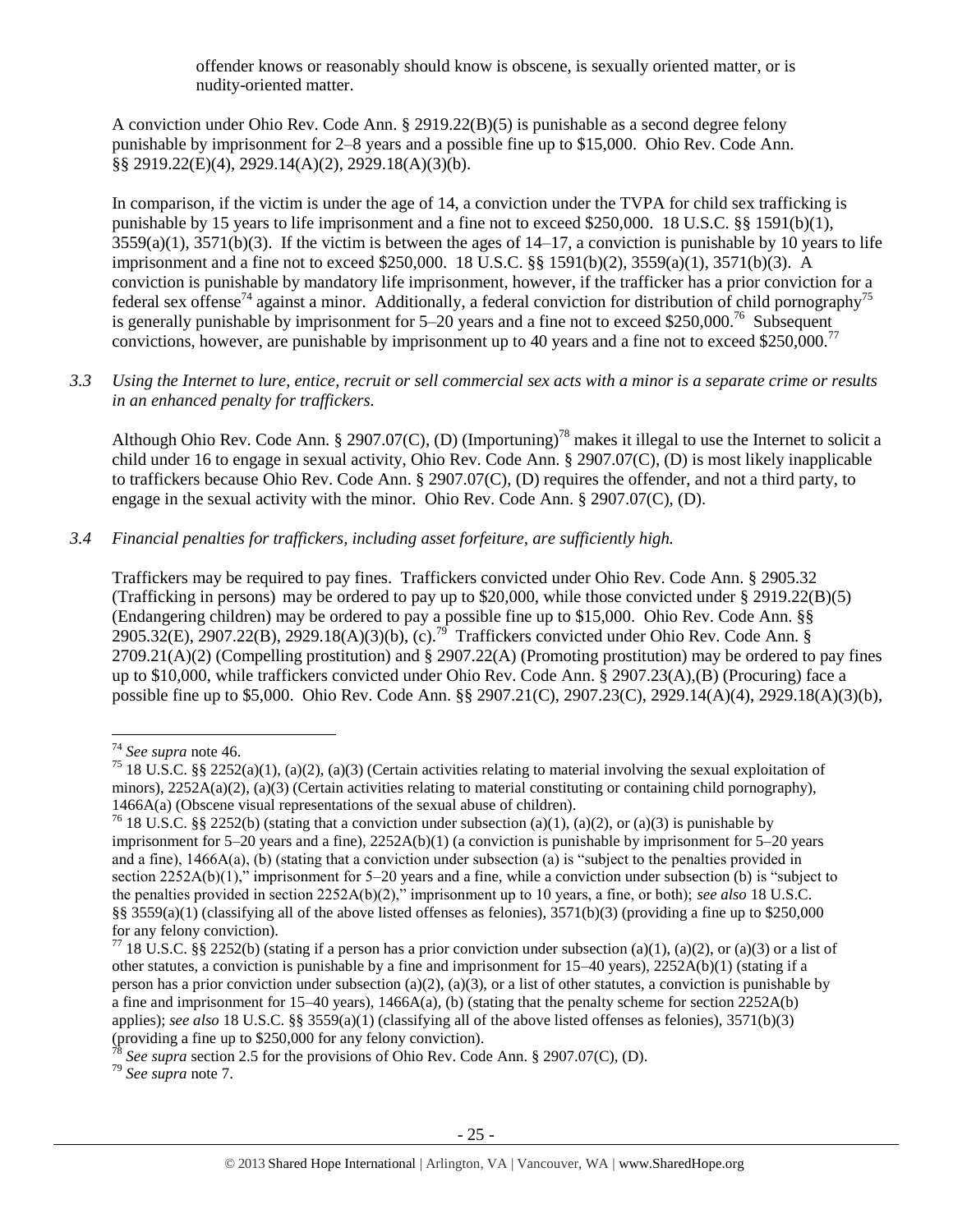(c), (d). If convicted under Ohio Rev. Code Ann. § 1315.55(A) (Additional money laundering prohibitions), a trafficker may be ordered to pay a possible fine of the greater of \$75,000 or up to "twice the value of the property involved," and a possible additional fine of up to 3 times the "value of the property involved in the transaction," which will "be paid to the state treasury to the credit of the general revenue fund." Ohio Rev. Code Ann. §§ 2923.32(B)(2), 2929.18(A)(3)(a), (b), 1315.99(C), 1315.55(B).

Ohio Rev. Code Ann. § 2929.18(B)(8)(a) (Financial sanctions; restitution; reimbursements)<sup>80</sup> requires traffickers convicted of an offense committed in furtherance of human trafficking to make restitution, while traffickers convicted of other crimes also may be ordered to make restitution under Ohio Rev. Code Ann. § 2929.18(A)(1), which states,

[T]he court imposing a sentence upon an offender for a felony may sentence the offender to any financial sanction or combination of financial sanctions authorized under this section . . .

(1) Restitution by the offender to the victim of the offender's crime or any survivor of the victim, in an amount based on the victim's economic loss. If the court imposes restitution, the court shall order that the restitution be made to the victim in open court, to the adult probation department that serves the county on behalf of the victim, to the clerk of courts, or to another agency designated by the court. If the court imposes restitution, at sentencing, the court shall determine the amount of restitution to be made by the offender. If the court imposes restitution, the court may base the amount of restitution it orders on an amount recommended by the victim, the offender, a presentence investigation report, estimates or receipts indicating the cost of repairing or replacing property, and other information, provided that the amount the court orders as restitution shall not exceed the amount of the economic loss suffered by the victim as a direct and proximate result of the commission of the offense.

<span id="page-25-0"></span>Traffickers convicted of an offense such as of Ohio Rev. Code Ann. § 2905.32, § 2907.21(A)(2)–(4), and § 2907.22(A) also may be subject to asset forfeiture under Ohio Rev. Code Ann. § 2981.04 (Criminal forfeiture proceedings). Ohio Rev. Code Ann. § 2981.02(A) (Property subject to forfeiture; determination of use or intended use of instrumentality; motor vehicle law exclusion) states that property is subject to forfeiture if it is contraband and proceeds<sup>81</sup> of any offense<sup>82</sup> or any instrumentality "used, or intended to be used, in the commission . . . of . . . [a] felony; [a] misdemeanor, when forfeiture is specifically authorized by a section of the Revised Code or by a municipal ordinance that creates the offense or sets forth its penalties; [or an] attempt to commit, complicity in committing, or a conspiracy to commit an offense of the type described in divisions (A)(3)(a) and (b) of this section." Ohio Rev. Code Ann. § 2981.02(A)(1)-(3).

Seizure of this property is governed by Ohio Rev. Code Ann. §2981.06 (Seizure of forfeited or other property – disposition) which states in subsection (A),

 $\overline{\phantom{a}}$ 

<sup>80</sup> *See supra* section 2.8 for the provisions of Ohio Rev. Code Ann. § 2929.18(B)(8)(a).

 $81$  Ohio Rev. Code Ann. § 2981.01(B)(11) states,

<sup>(11)</sup> "Proceeds" means both of the following:

<sup>(</sup>a) In cases involving unlawful goods, services, or activities, "proceeds" means any property derived directly or indirectly from an offense. "Proceeds" may include, but is not limited to, money or any other means of exchange. "Proceeds" is not limited to the net gain or profit realized from the offense. (b) In cases involving lawful goods or services that are sold or provided in an unlawful manner, "proceeds" means the amount of money or other means of exchange acquired through the illegal transactions resulting in the forfeiture, less the direct costs lawfully incurred in providing the goods or services. The lawful costs deduction does not include any part of the overhead expenses of, or income taxes paid by, the entity providing the goods or services. The alleged offender or delinquent child has the burden to prove that any costs are lawfully incurred.

<sup>&</sup>lt;sup>82</sup> See supra note [56](#page-17-0) for the definition of "offense."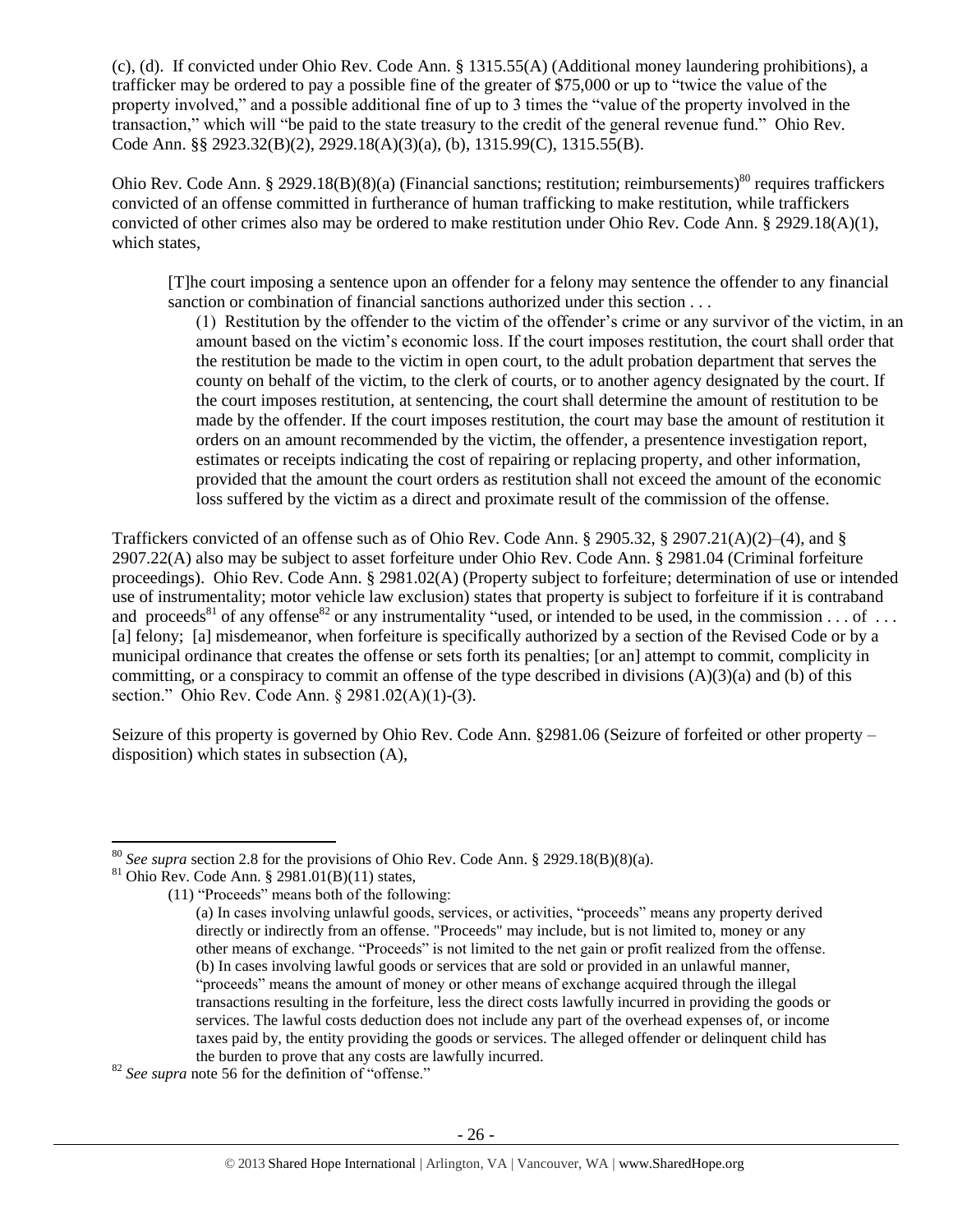Upon the entry of a forfeiture order under section 2981.04 or 2981.05 of the Revised Code, if necessary, the court shall order an appropriate law enforcement officer to seize the forfeited property on conditions that the court considers proper.

Property may be forfeited pursuant to a criminal process in Ohio Rev. Code Ann. §2981.04 or a civil process in Ohio Rev. Code Ann. §2981.05. Disposal of forfeited property is governed by Ohio Rev. Code Ann. § 2981.12, which outlines differing disposals for a variety of property types.

*3.5 Convicted traffickers are required to register as sex offenders.*

Traffickers will be required to register as Tier I sex offenders/child-victim offenders if convicted under Ohio Rev. Code Ann. § 2907.22 (Promoting prostitution). Ohio Rev. Code Ann. § 2950.01(E)(1)(a). If convicted under Ohio Rev. Code Ann. § 2907.21 (Compelling prostitution), § 2905.32 (Trafficking in persons), § 2907.321 (Pandering obscenity involving minor), or § 2907.322 (Pandering sexually oriented matter involving a minor), traffickers will have to register as Tier II sex offenders/child-victim offenders. Ohio Rev. Code Ann. §  $2950.01(F)(1)(g)$ .

Ohio Rev. Code Ann. § 2950.04( $A$ )(1)(a) (Duty to register and comply with registration requirements) requires a person convicted of a "sexually oriented offense" to register as a sex offender. Ohio Rev. Code Ann. § 2950.01(A) (Definitions)<sup>83</sup> defines a sexually oriented offenses to include convictions under Ohio Rev. Code Ann. § 2905.32, § 2907.21, § 2907.22, § 2907.321, and § 2907.322.

*3.6 Laws relating to termination of parental rights for certain offenses include sex trafficking or commercial sexual exploitation of children (CSEC) offenses in order to remove the children of traffickers from their control and potential exploitation.* 

While convictions for certain enumerated crimes constitute grounds for the termination of parental rights, Ohio Rev. Code Ann. § 2905.32 (Trafficking in persons) is not included among those crimes. Ohio Admin. Code § 5101:2-42-95(A)(1)(a) (Obtaining permanent custody: termination of parental rights) states,

Unless the public children services agency (PCSA) or private child placing agency (PCPA) has compelling reasons for not pursuing a request for permanent custody of a child, the agency, pursuant to section 2151.413 [Motion requesting permanent custody] of the Revised Code, shall petition the court that issued the current order of disposition to request permanent custody of a child when any of the following conditions are present:

(1) A court of competent jurisdiction has determined that the parent from whom the child was removed has:

(a) Been convicted of or pleaded guilty to one of the following:

(iii) An offense under division  $(B)(2)$  of section 2919.22 (endangering children) of the Revised Code or under existing or former law of this state, any other state, or the United States that is substantially equivalent to the offense described in that section and the child, a sibling of the child, or another child who lived in the parent's household at the time of the offense.

(iv) An offense under section 2907.02 (rape), 2907.03 (sexual battery), 2907.04 (sexual corruption of a minor), 2907.05 (gross sexual imposition), or 2907.06 (sexual imposition) of the Revised Code or under existing or former law of this state, any other state, or the United States that is substantially equivalent to an offense described in those sections and the victim of the offense is the child, a sibling of the child, or another child who lived in the parent's household at the time of the offense.

. . . .

 $\overline{\phantom{a}}$ 

<sup>83</sup> *See supra* section 2.10 for the text of Ohio Rev. Code Ann. § 2950.01(A).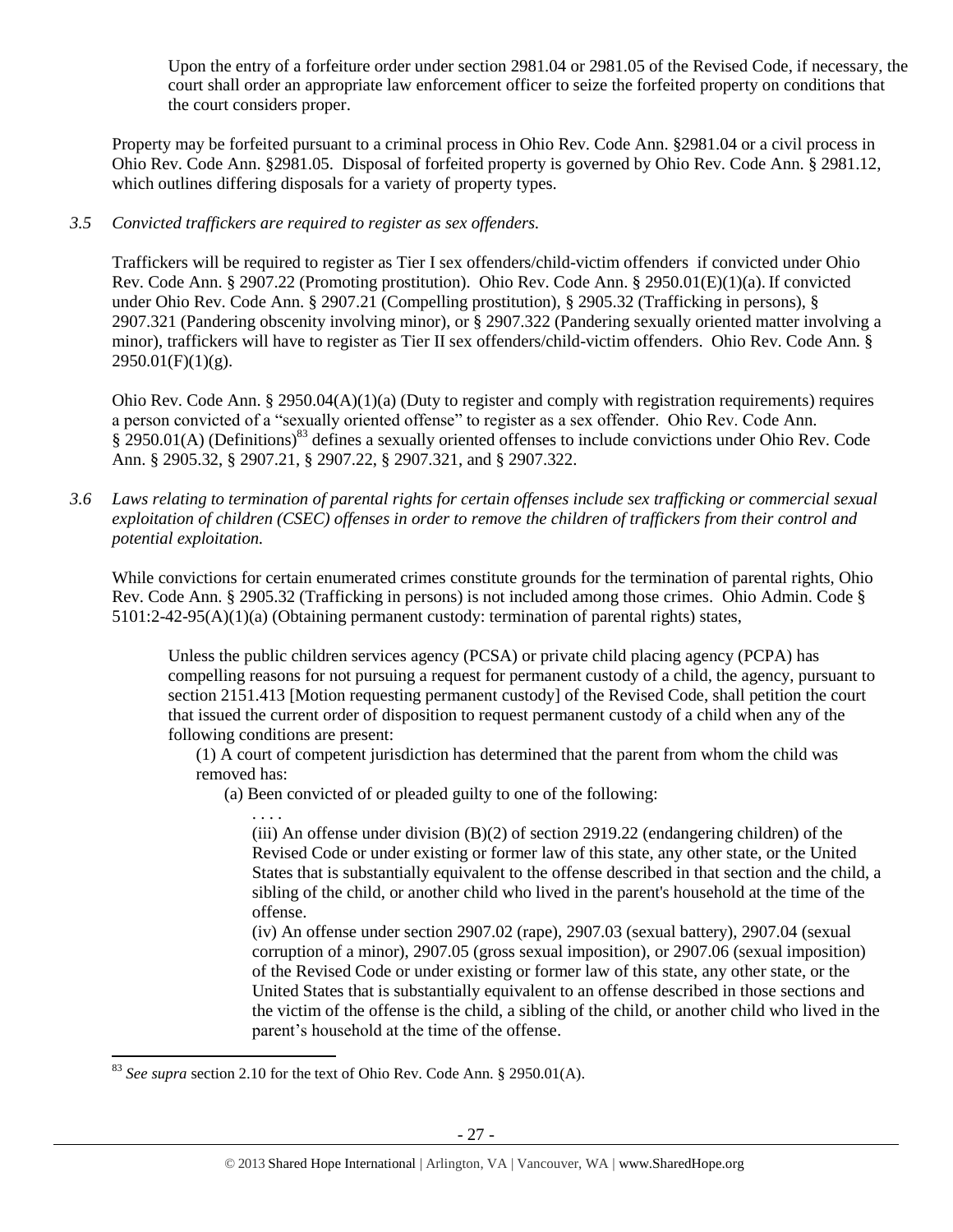(v) A conspiracy or attempt to commit, or complicity to committing, an offense described in paragraph  $(A)(1)(a)(i)$  or  $(A)(1)(a)(iv)$  of this rule.

3.6.1 Recommendation: Amend Ohio Admin. Code § 5101:2-42-95(A)(1)(a) (Obtaining permanent custody: termination of parental rights) to include convictions under Ohio Rev. Code Ann. § 2905.32 (Trafficking in persons) when the sex trafficking victim is a minor and Ohio's other CSEC crimes as grounds for termination of parental rights.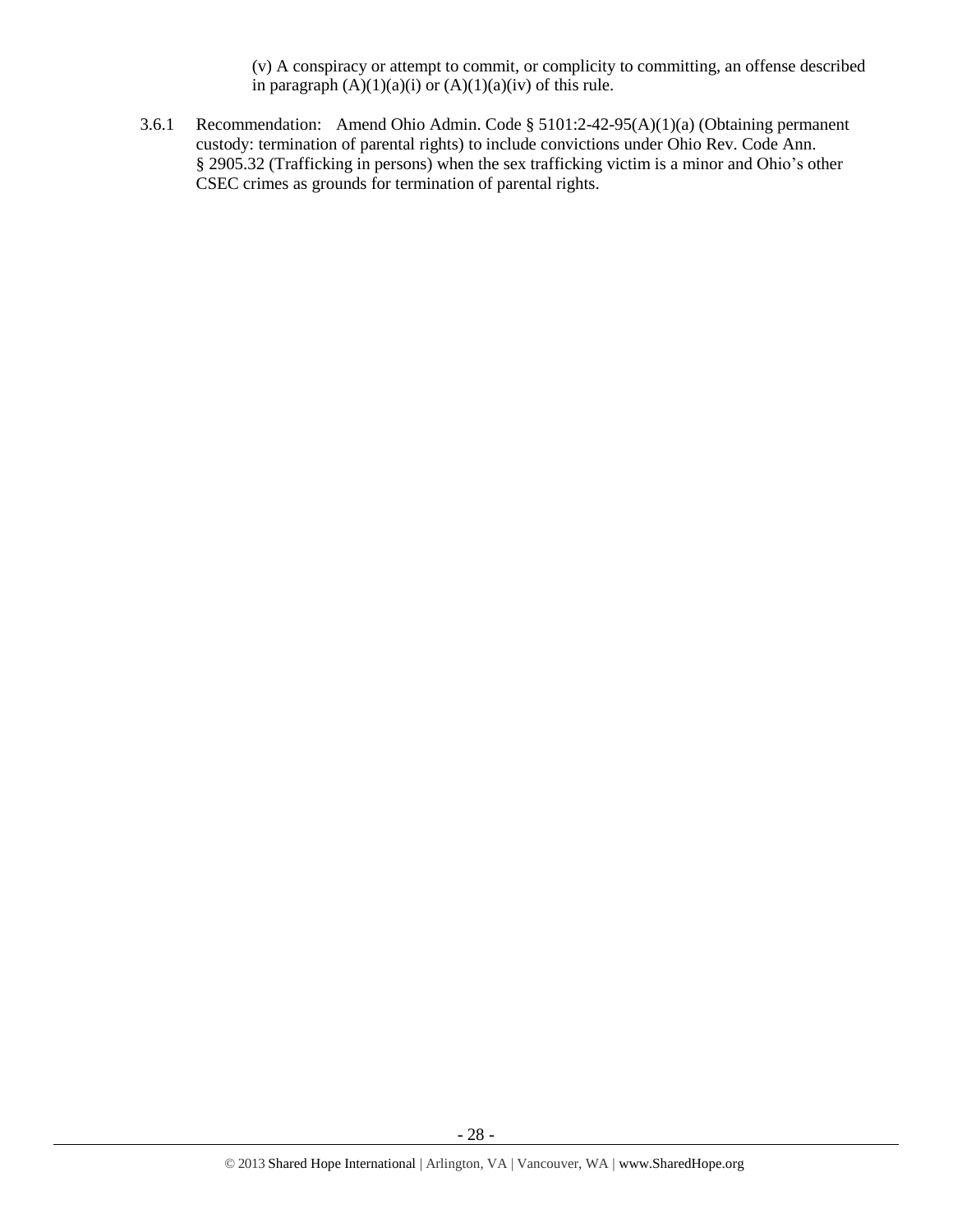#### **FRAMEWORK ISSUE 4: CRIMINAL PROVISIONS FOR FACILITATORS**

#### *Legal Components:*

- *4.1 The acts of assisting, enabling, or financially benefitting from child sex trafficking are included as criminal offenses in the state sex trafficking statute.*
- *4.2 Financial penalties, including asset forfeiture laws, are in place for those who benefit financially from or aid and assist in committing domestic minor sex trafficking.*

*\_\_\_\_\_\_\_\_\_\_\_\_\_\_\_\_\_\_\_\_\_\_\_\_\_\_\_\_\_\_\_\_\_\_\_\_\_\_\_\_\_\_\_\_\_\_\_\_\_\_\_\_\_\_\_\_\_\_\_\_\_\_\_\_\_\_\_\_\_\_\_\_\_\_\_\_\_\_\_\_\_\_\_\_\_\_\_\_\_\_\_\_\_\_*

- *4.3 Promoting and selling child sex tourism is illegal.*
- *4.4 Promoting and selling child pornography is illegal.*

## *Legal Analysis:*

*4.1 The acts of assisting, enabling, or financially benefitting from child sex trafficking are included as criminal offenses in the state sex trafficking statute.*

Ohio Rev. Code Ann. § 2905.32 (Trafficking in persons) does not criminalize assisting, enabling, or financially benefitting from domestic minor sex trafficking, but may apply to facilitators who knowingly "harbor" or "transport . . . another person knowing that the person will be subjected to involuntary servitude or be compelled to engage in sexual activity for hire . . . ." A conviction under Ohio Rev. Code Ann. § 2905.32<sup>84</sup> is punishable as a first degree felony by imprisonment for 10–15 years and a possible fine up to \$20,000. Ohio Rev. Code Ann. §§ 2905.32(E), 2929.18(A)(3)(b).<sup>85</sup>

Pursuant to Ohio Rev. Code Ann. § 2907.23(A),(B) (Procuring), a facilitator may be convicted for procuring a patron, directing patrons or knowingly permitting premises to be used for prostitution. If the minor, procured for commercial sexual activity, is under 16 years of age, a conviction may result in a felony of the fourth degree, which is punishable by imprisonment for  $6-18$  months<sup>86</sup> and a possible fine up to \$5,000. Ohio Rev. Code Ann. §§ 2907.23(C), 2929.14(A)(4), 2929.18(A)(3)(d). If the minor is 16 or 17 years of age at the time of the violation, a conviction may result in a felony of the fifth degree, which is punishable by imprisonment for 6–12 months<sup>87</sup> with "a presumption that a prison term shall be imposed" and a possible fine up to \$2,500. Ohio Rev. Code Ann. §§ 2929.13(D), 2929.14(A)(5), 2929.18(A)(3)(e). These penalties apply even if the facilitator did not know the age of the minor.

Facilitators who knowingly "[i]nduce, procure, . . . or otherwise facilitate . . . a minor to engage in sexual activity for hire" may be convicted under Ohio Rev. Code Ann. § 2907.21(A)(2) (Compelling prostitution).<sup>88</sup> A conviction under Ohio Rev. Code Ann. § 2907.21(A)(2) is punishable as a third degree felony by imprisonment for 9–36 months<sup>89</sup> and a possible fine up to \$10,000. Ohio Rev. Code Ann. §§ 2907.21(C), 2929.14(A)(3)(b), 2929.18(A)(3)(c). However, if the facilitator convicted under Ohio Rev. Code Ann. § 2907.21(A)(2) committed the offense "in furtherance of human trafficking," enhanced penalties apply under Ohio Rev. Code Ann.  $§$  2941.1422 (Human trafficking specification)<sup>90</sup> and § 2929.14(B)(7) (Basic prison terms). Ohio Rev. Code Ann. § 2907.21(C). In such a case, a conviction under Ohio Rev. Code Ann. § 2907.21(A)(2) is punishable as a third degree felony by mandatory imprisonment for 3 years and a possible fine up to \$10,000. Ohio Rev. Code Ann. §§ 2907.21(C), 2929.14(A)(3)(b), (B)(7)(a)(ii), 2929.18(A)(3)(c).

 $\overline{\phantom{a}}$ 

<sup>84</sup> *See supra* Section 1.1 for the provisions of Ohio Rev. Code Ann. § 2905.32.

<sup>85</sup> *See supra* note [7.](#page-1-1)

<sup>86</sup> *See supra* note [19.](#page-6-1)

<sup>87</sup> *See supra* note [20.](#page-6-0)

<sup>88</sup> *See supra* Section 1.2 for a detailed explanation and the text of Ohio Rev. Code Ann. § 2907.21.

<sup>89</sup> *See supra* note [10.](#page-3-1)

<sup>90</sup> *See supra* Section 1.2 for a detailed explanation and the text of Ohio Rev. Code Ann. § 2941.1422.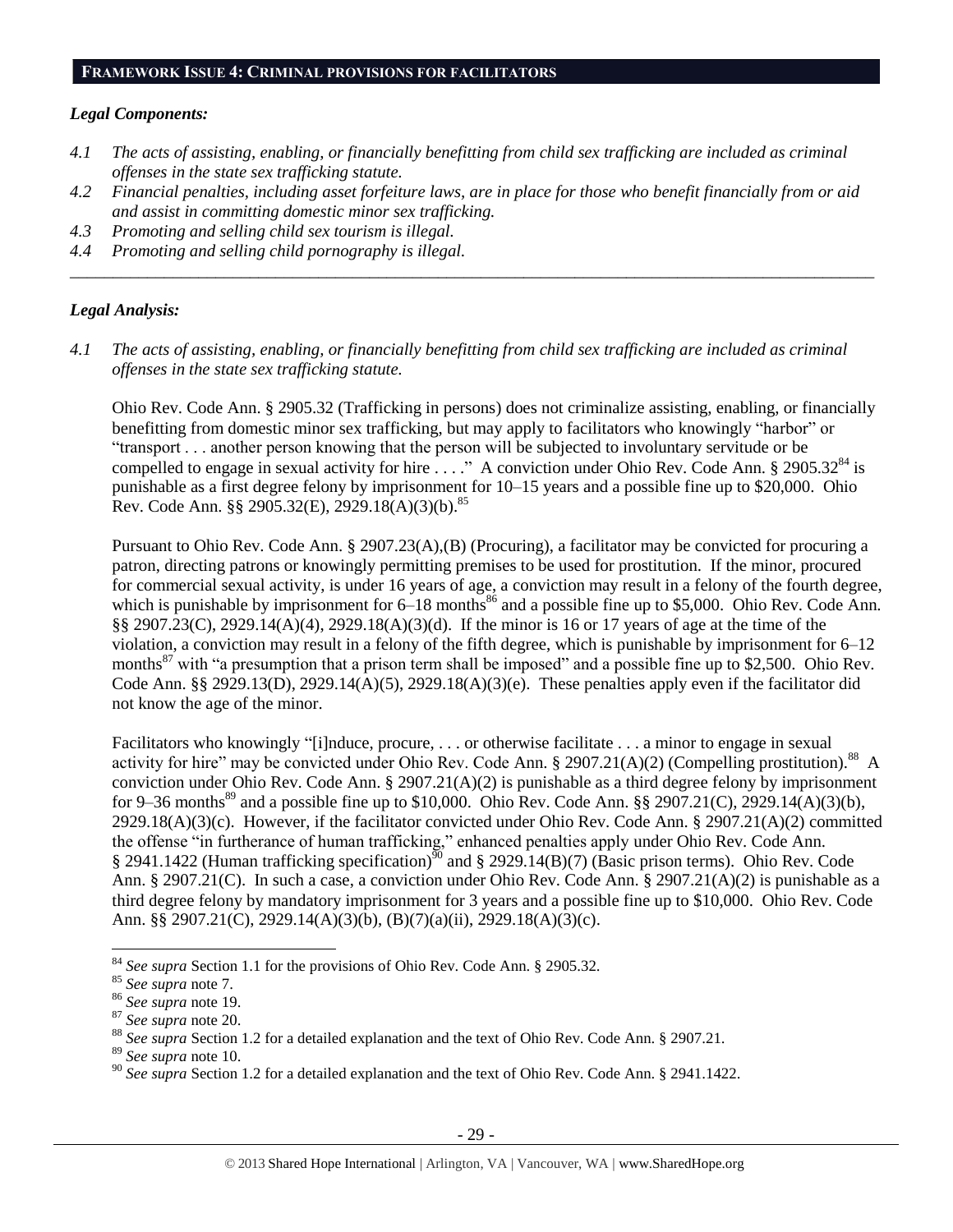Facilitators also may be convicted under Ohio Rev. Code Ann.  $\S 2907.22(A)$  (Promoting prostitution).<sup>91</sup> Where the victim is a minor,<sup>92</sup> a conviction under Ohio Rev. Code Ann. § 2907.22(A) is punishable as a third degree felony by imprisonment for 9–36 months and a possible fine up to \$10,000. Ohio Rev. Code Ann. §§ 2907.22(B), 2929.14(A)(3)(b), 2929.18(A)(3)(c). If a facilitator convicted under Ohio Rev. Code Ann. § 2907.22(A) committed the offense "in furtherance of human trafficking," enhanced penalties apply pursuant to Ohio Rev. Code Ann. § 2941.1422 and § 2929.14(B)(7). In such a case, a conviction under Ohio Rev. Code Ann. § 2907.22(A) is punishable as a third degree felony by mandatory imprisonment for 3 years and a possible fine up to \$10,000. Ohio Rev. Code Ann. §§ 2907.22(B), 2929.14(A)(3)(b), (B)(7)(a)(ii), 2929.18(A)(3)(c).

Pursuant to Ohio Rev. Code Ann. § 2921.32(A) (Obstructing justice), no person will "hinder the discovery, apprehension, prosecution, conviction, or punishment of another for crime or to assist another to benefit from the commission of a crime." If the crime is trafficking in persons, obstructing justice is a felony of the second degree, which is punishable by imprisonment for 2–8 years and a possible fine up to \$15,000. Ohio Rev. Code Ann. §§ 2921.32(C)(6), 2929.14(A)(2), 2929.18(A)(3)(b).

Facilitators also may face prosecution under Ohio's laws relating to money laundering. Ohio Rev. Code Ann. § 1315.55(A).<sup>93</sup> A conviction under Ohio Rev. Code Ann. § 1315.55(A) (Additional money laundering prohibitions) is punishable as a third degree felony by imprisonment for 9–36 months and a possible fine of the greater of \$7,500 or up to "twice the value of the property involved," and a possible additional fine of up to 3 times the "value of the property involved in the transaction," which will "be paid to the state treasury to the credit of the general revenue fund." Ohio Rev. Code Ann. §§ 1315.99(C), 1315.55(B), 2929.14(A)(3)(b).

- 4.1.1 Recommendation: Amend Ohio Rev. Code Ann. § 2905.32 (Trafficking in persons) to include assisting, enabling, or financially benefitting from domestic minor sex trafficking.
- *4.2 Financial penalties, including asset forfeiture laws, are in place for those who benefit financially from or aid and assist in committing domestic minor sex trafficking.*

Facilitators may be required to pay fines. Facilitators convicted under Ohio Rev. Code Ann. § 2905.32 (Trafficking in persons) may be ordered to pay a possible fine up to \$20,000, while facilitators convicted under Ohio Rev. Code Ann. § 2709.21(A)(2) (Compelling prostitution) and § 2907.22(A) (Promoting prostitution) may be ordered to pay fines up to \$10,000. Ohio Rev. Code Ann. §§ 2905.32(E), 2907.21(C), 2907.22(B),  $2929.18(A)(3)(b)$ , (c).<sup>94</sup> Persons convicted under Ohio Rev. Code Ann. § 2923.32 (Engaging in a pattern of corrupt activity; forfeiture) face a possible fine up to \$20,000 or 3 times the greater of "the gross value gained" or "the gross loss caused," and may be ordered to pay court and investigation costs, while those convicted under Ohio Rev. Code Ann. § 1315.55(A) (Additional money laundering prohibitions) may be ordered to pay a possible fine of the greater of \$7,500 or up to "twice the value of the property involved," and a possible additional fine of up to 3 times the "value of the property involved in the transaction," which will "be paid to the state treasury to the credit of the general revenue fund." Ohio Rev. Code Ann. §§ 2923.32(B)(2), 2929.18(A)(3)(a), (b), 1315.99(C), 1315.55(B).

Ohio Rev. Code Ann. § 2929.18(B)(8)(a) (Financial sanctions; restitution; reimbursements)<sup>95</sup> requires facilitators convicted of an offense committed in furtherance of human trafficking to make restitution, while traffickers convicted of other crimes also may be ordered to make restitution under Ohio Rev. Code Ann. § 2929.18(A)(1) for a "victim's economic loss."

 $\overline{a}$ 

<sup>91</sup> *See supra* Section 1.2 for the provisions of Ohio Rev. Code Ann. § 2907.22(A).

<sup>&</sup>lt;sup>92</sup> See supra note [17](#page-5-1) for the text of Ohio Rev. Code Ann. § 2907.22(B).

<sup>&</sup>lt;sup>93</sup> See supra Section 3.1 for the provisions of Ohio Rev. Code Ann. § 1315.55.

<sup>94</sup> *See supra* note [7.](#page-1-1)

<sup>95</sup> *See supra* Section 3.4 for the provisions of Ohio Rev. Code Ann. § 2929.18(B)(8)(a).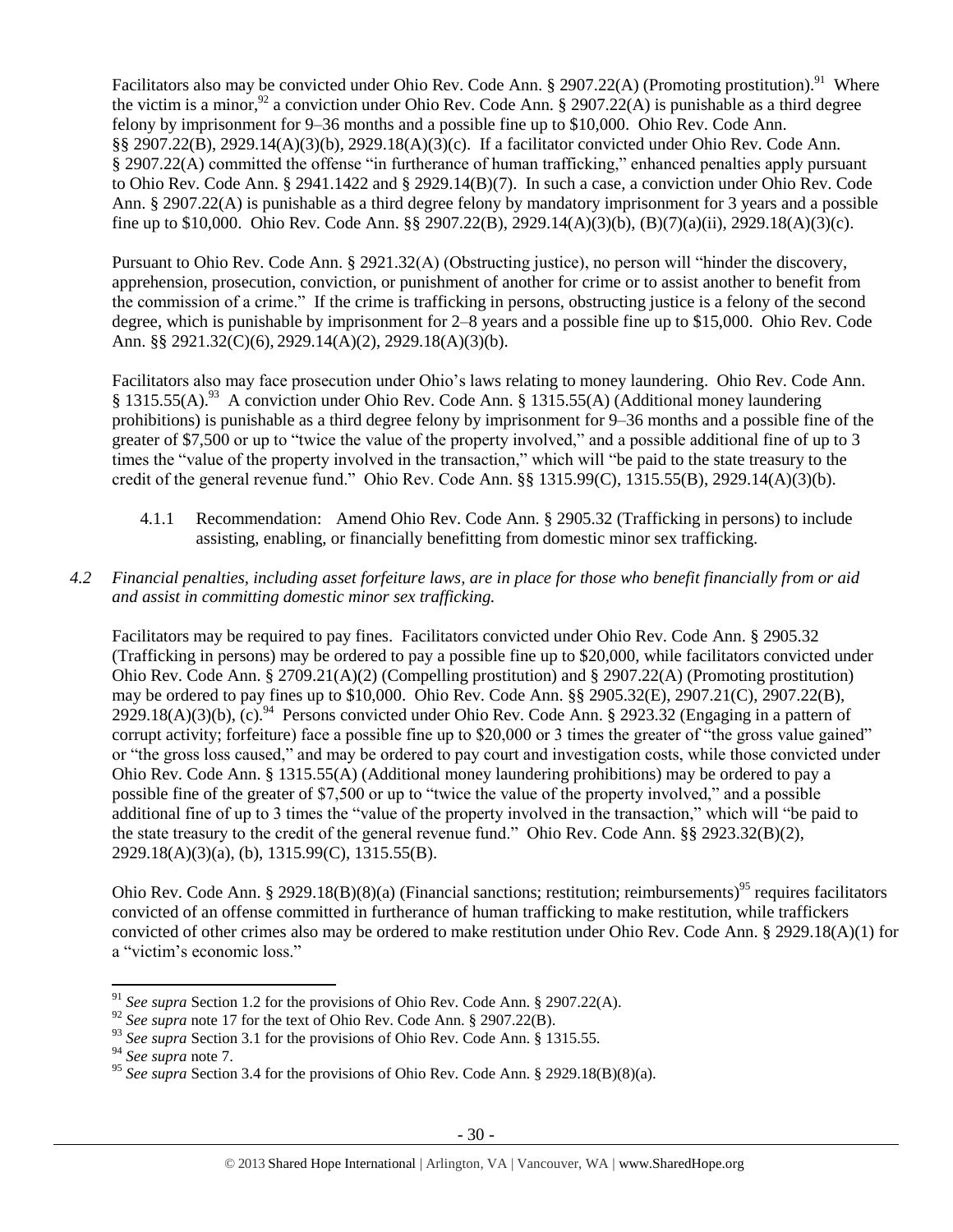Facilitators convicted of an offense<sup>96</sup> such as Ohio Rev. Code Ann. § 2905.32, § 2907.21(A)(2), or § 2907.22(A) also may be subject to asset forfeiture under Ohio Rev. Code Ann. § 2981.04 (Criminal forfeiture proceedings). Ohio Rev. Code Ann. § 2981.02(A) (Property subject to forfeiture; determination of use or intended use of instrumentality; motor vehicle law exclusion) states that property is subject to forfeiture if it is contraband and proceeds<sup>97</sup> of any offense<sup>98</sup> and any instrumentality "used, or intended to be used, in the commission . . . of . . . [a] felony; [a] misdemeanor, when forfeiture is specifically authorized by a section of the Revised Code or by a municipal ordinance that creates the offense or sets forth its penalties; [or an] attempt to commit, complicity in committing, or a conspiracy to commit an offense of the type described in divisions (A)(3)(a) and (b) of this section." Ohio Rev. Code Ann. § 2981.02(A)(1)-(3).

Seizure of this property is governed by Ohio Rev. Code Ann. §2981.06 (Seizure of forfeited or other property disposition) which states in subsection (A),

Upon the entry of a forfeiture order under section 2981.04 or 2981.05 of the Revised Code, if necessary, the court shall order an appropriate law enforcement officer to seize the forfeited property on conditions that the court considers proper.

Property may be forfeited pursuant to a criminal process in Ohio Rev. Code Ann. §2981.04 or a civil process in Ohio Rev. Code Ann. §2981.05. Disposal of forfeited property is governed by Ohio Rev. Code Ann. § 2981.12, which outlines differing disposals for a variety of property types. Additionally, Ohio Rev. Code Ann. §  $2923.32(B)(3)^{99}$  expressly requires facilitators convicted of engaging in a pattern of corrupt activity to forfeit property "used in the course of," or "derived from," a violation of Ohio Rev. Code Ann. § 2923.32.

*4.3 Promoting and selling child sex tourism is illegal.*

Ohio does not specifically prohibit child sex tourism.

- 4.3.1 Recommendation: Enact a law that specifically prohibits selling or offering to sell travel services that include or facilitate travel for the purpose of engaging in commercial sexual exploitation of a minor or prostitution of a minor, if occurring in Ohio.
- *4.4 Promoting and selling child pornography is illegal.*

Ohio criminalizes both promoting and selling child pornography. Ohio Rev. Code Ann. § 2907.321(A)(2), (4) (Pandering obscenity involving a minor) states,

No person, with knowledge of the character of the material or performance involved, shall do any of the following:

. . .

. . .

(2) Promote or advertise for sale or dissemination; sell, deliver, disseminate, display, exhibit, present, rent, or provide; or offer or agree to sell, deliver, disseminate, display, exhibit, present, rent, or provide, any obscene material that has a minor as one of its participants or portrayed observers;

(4) Advertise or promote for presentation, present, or participate in presenting an obscene performance that has a minor as one of its participants.

 $\overline{\phantom{a}}$ <sup>96</sup> *See supra* note [56.](#page-17-0)

<sup>&</sup>lt;sup>97</sup> See supra note [81](#page-25-0) for the definition of "proceeds."

<sup>&</sup>lt;sup>98</sup> See supra note [56](#page-17-0) for the definition of "offense."

<sup>99</sup> *See supra* Section 3.4 for the provisions of Ohio Rev. Code Ann. § 2923.32(B)(3).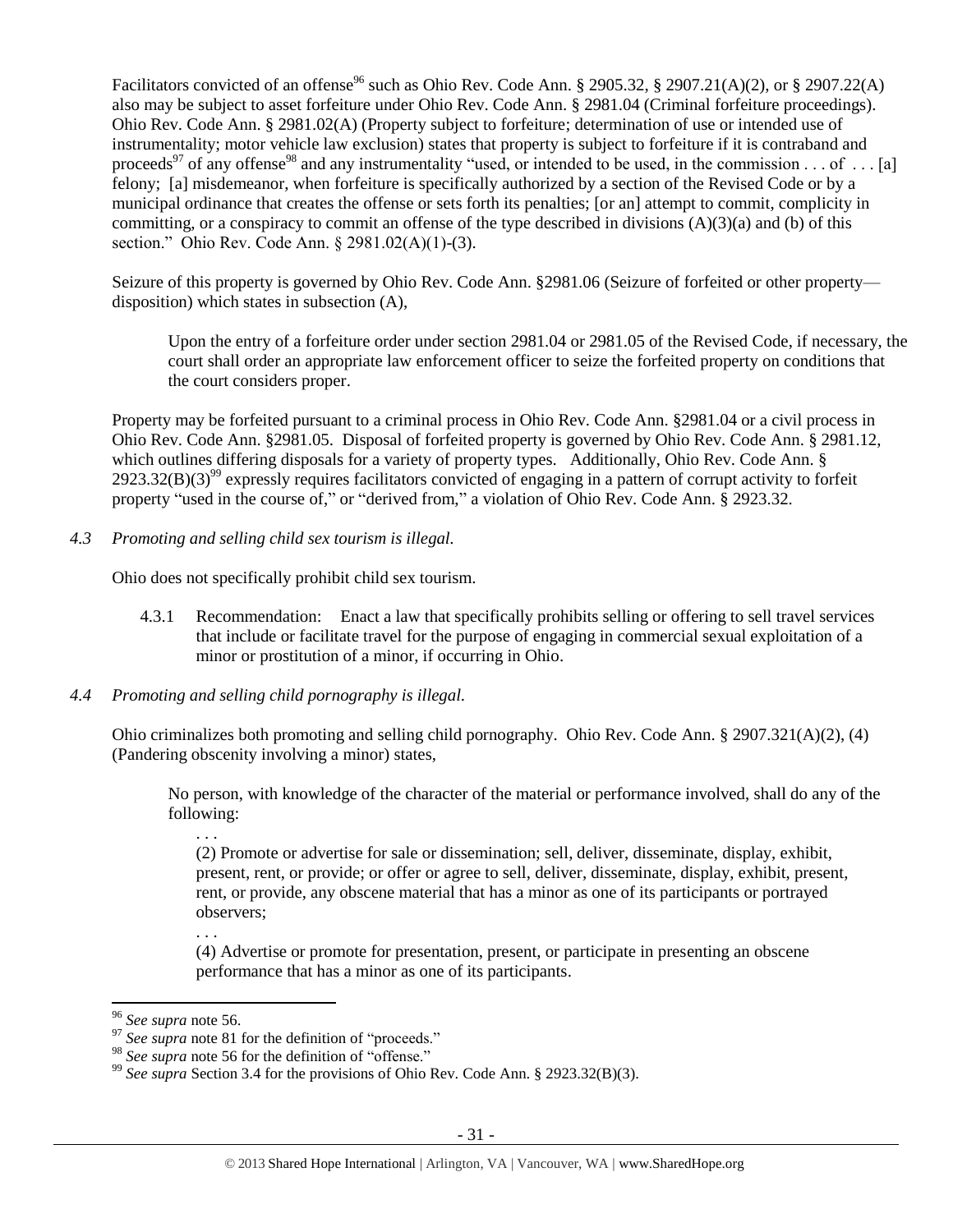A conviction under Ohio Rev. Code Ann. § 2907.321(A)(2), (4), is punishable as a second degree felony by imprisonment for 2–8 years and a possible fine up to \$15,000. Ohio Rev. Code Ann. §§ 2907.321(C), 2929.14(A)(2), 2929.18(A)(3)(b).

Similarly, Ohio Rev. Code Ann. § 2907.322(A)(2), (4) (Pandering sexually oriented matter involving a minor) states,

No person, with knowledge of the character of the material or performance involved, shall do any of the following:

(2) Advertise for sale or dissemination, sell, distribute, transport, disseminate, exhibit, or display any material that shows a minor participating or engaging in sexual activity, masturbation, or bestiality;

(4) Advertise for presentation, present, or participate in presenting a performance that shows a minor participating or engaging in sexual activity, masturbation, or bestiality;

A conviction under Ohio Rev. Code Ann.  $\S 2907.322(A)(1)–(4),(6)$  is punishable as a second degree felony by imprisonment for 2–8 years and a possible fine up to \$15,000. Ohio Rev. Code Ann. §§ 2907.322(C), 2929.14(A)(2), 2929.18(A)(3)(b).

. . .

. . .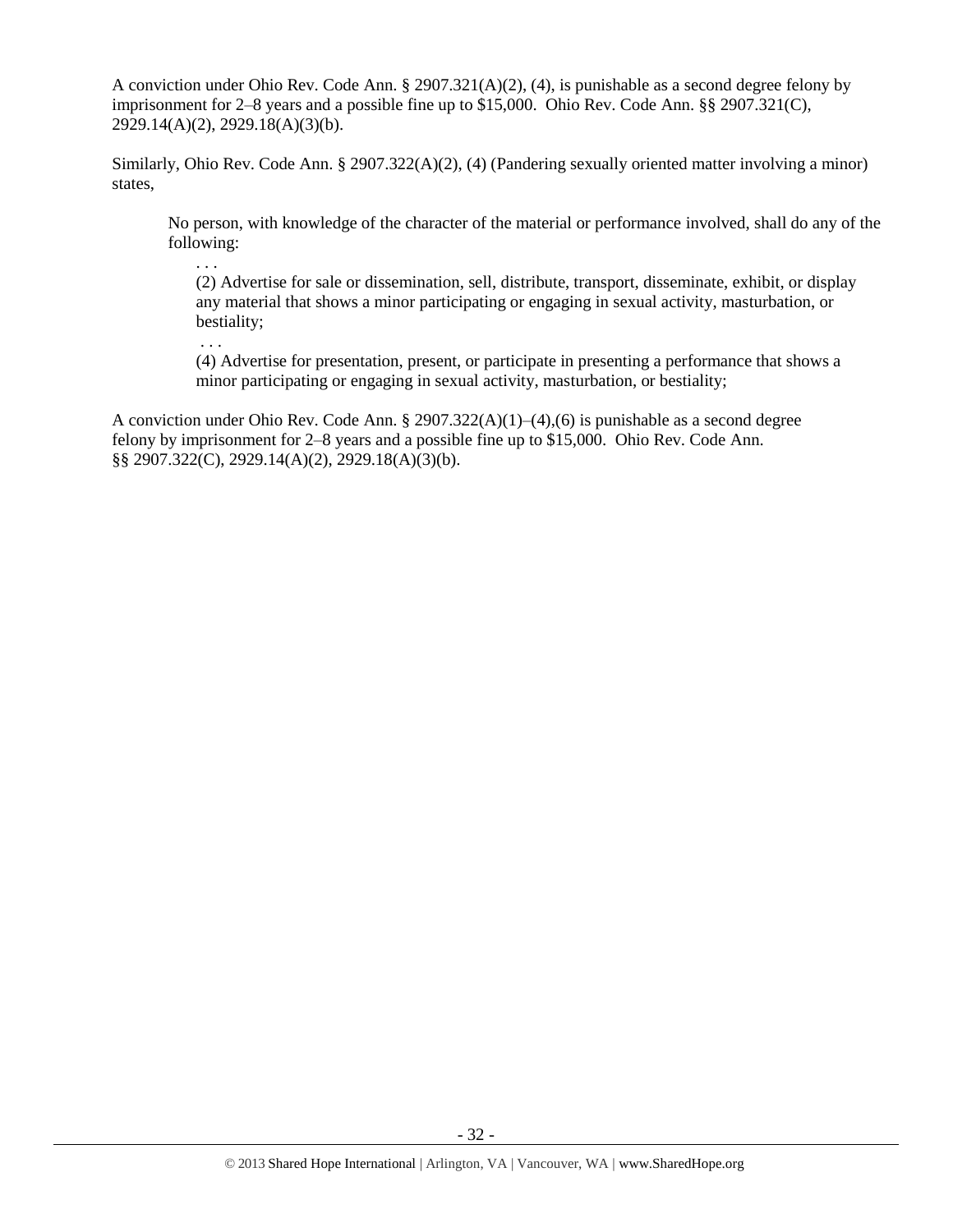#### **FRAMEWORK ISSUE 5: PROTECTIVE PROVISIONS FOR THE CHILD VICTIMS**

#### *Legal Components:*

- *5.1 Statutorily-mandated victim services define "victim" to specifically include victims of domestic minor sex trafficking or commercial sexual exploitation of children (CSEC) to ensure prompt identification and access to victims' rights and services.*
- *5.2 The state sex trafficking statute expressly prohibits a defendant from raising consent of the minor to the commercial sex acts as a defense.*
- *5.3 Prostitution laws apply only to adults, making minors under 18 specifically immune from this offense.*
- *5.4 Child victims of sex trafficking or commercial sexual exploitation are provided with a child protection response, including specialized shelter and services, and are not detained in juvenile detention facilities.*
- *5.5 Commercial sexual exploitation is identified as a type of abuse and neglect within child protection statutes.*
- *5.6 The definition of "caregiver" (or similar term) in the child welfare statutes is broad enough to include a trafficker who has custody or control of a child in order to bring a trafficked child into protection of child protective services.*
- *5.7 Crime victims' compensation is specifically available to a child victim of sex trafficking or commercial sexual exploitation of children (CSEC) without regard to ineligibility factors.*
- *5.8 Victim-friendly procedures and protections are provided in the trial process for minors under 18.*
- *5.9 Expungement or sealing of juvenile delinquency records resulting from arrests or adjudications for prostitution-related offenses committed as a result of, or in the course of, the commercial sexual exploitation of a minor is available within a reasonable time after turning 18.*
- *5.10 Victim restitution and civil remedies for victims of domestic minor sex trafficking or commercial sexual exploitation of children (CSEC) are authorized by law.*
- *5.11 Statutes of limitations for civil and criminal actions for child sex trafficking or commercial sexual exploitation of children (CSEC) offenses are eliminated or lengthened sufficiently to allow prosecutors and victims a realistic opportunity to pursue criminal action and legal remedies.*

*\_\_\_\_\_\_\_\_\_\_\_\_\_\_\_\_\_\_\_\_\_\_\_\_\_\_\_\_\_\_\_\_\_\_\_\_\_\_\_\_\_\_\_\_\_\_\_\_\_\_\_\_\_\_\_\_\_\_\_\_\_\_\_\_\_\_\_\_\_\_\_\_\_\_\_\_\_\_\_\_\_\_\_\_\_\_\_\_\_\_\_\_\_*

## *Legal Analysis:*

 $\overline{\phantom{a}}$ 

*5.1 Statutorily-mandated victim services define "victim" to specifically include victims of domestic minor sex trafficking or commercial sexual exploitation of children (CSEC) to ensure prompt identification and access to victims' rights and services.*

In the context of Ohio statute's chapter of victim's rights, Ohio Rev. Code Ann. § 2930.01(H)(1) (Definitions) defines a "victim" as the following:

A person who is identified as the victim of a crime<sup>100</sup> or specified delinquent act in a police report or in a complaint, indictment, or information that charges the commission of a crime and that provides the basis for the criminal prosecution or delinquency proceeding and subsequent proceedings to which this chapter makes reference.

<span id="page-32-0"></span>For purposes of crime victims' compensation, Ohio Rev. Code Ann. § 2743.51(L)(1) (Definitions) defines a victim as including "a person who suffers personal injury or death as a result of . . . [c]riminally injurious conduct."<sup>101</sup>

one of the following:

<sup>&</sup>lt;sup>100</sup> Ohio Rev. Code Ann. § 2930.01(A)(1) defines "crime" in part as "[a] felony."

 $101$  Ohio Rev. Code Ann. § 2743.51(C) defines "criminally injurious conduct" as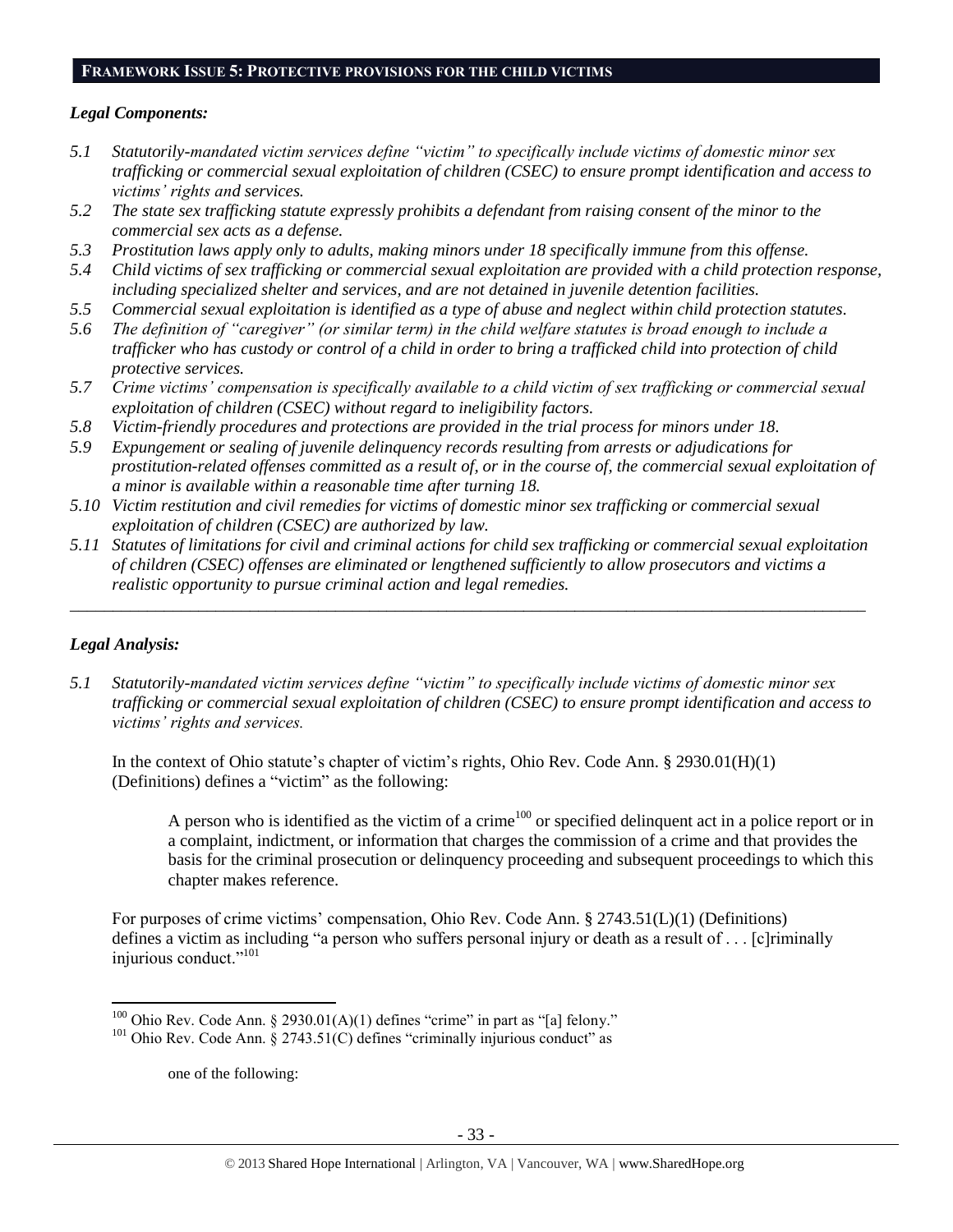- 5.1.1 Recommendation: Amend Ohio Rev. Code Ann. § 2930.01 (Definitions) to expressly specify that human trafficking and CSEC victims qualify as victims for purposes of victims' services without requiring that the victim provide the basis for the criminal prosecution or subsequent proceedings.
- *5.2 The state sex trafficking statute expressly prohibits a defendant from raising consent of the minor to the commercial sex acts as a defense.*

Ohio Rev. Code Ann. § 2905.32 (Trafficking in persons) and Ohio's CSEC laws do not expressly prohibit a defendant from raising a defense that the subject minor consented to the commercial sex act.

- 5.2.1 Recommendation: Enact a provision expressly prohibiting a consent defense to any commercial sexual offense when the victim is a minor.
- *5.3 Prostitution laws apply only to adults, making minors under 18 specifically immune from this offense.*

Ohio Rev. Code Ann. § 2907.25(A) (Prostitution; after positive HIV test) does not make minors immune from prosecution or limit its applicability to adults. Ohio Rev. Code Ann. § 2907.25(A) states, "No person shall engage in sexual activity for hire." A conviction under Ohio Rev. Code Ann. § 2907.25 is punishable as a third degree misdemeanor by imprisonment for up to 60 days and a possible fine up to \$500. Ohio Rev. Code Ann. §§ 2907.25(C)(1), 2929.24(A)(3), 2929.28(A)(2)(a)(iii).

5.3.1 Recommendation: Amend Ohio Rev. Code Ann. § 2907.25 (Prostitution; after positive HIV test) to apply only to adults, making minors immune from prosecution. Refer any case of a minor involved in prostitution to Ohio Rev. Code Ann. § 2905.32 (Trafficking in persons).

*Child victims of sex trafficking or commercial sexual exploitation are provided with a child protection response, including specialized shelter and services, and are not detained in juvenile detention facilities.*

# **Child Identified as Abused/Neglected**

. . . .

l

Pursuant to Ohio Rev. Code Ann. § 2151.031<sup>102</sup>, a sexually exploited child is likely to be identified as abused or neglected. If a child is identified as abused or neglected under Ohio Rev. Code Ann. § 2151.031, the definition of custodian under Ohio Rev. Code Ann. § 2151.011(12)<sup>103</sup> is not sufficiently broad to involve Child Protective Services in investigations where the child is in the custody or control of a non-family trafficker.

> (1) For the purposes of any person described in division (A)(1) [Definition of claimant] of this section, any conduct that occurs or is attempted in this state; poses a substantial threat of personal injury or death; and is punishable by fine, imprisonment, or death, or would be so punishable but for the fact that the person engaging in the conduct lacked capacity to commit the crime under the laws of this state. . . .

> (2) For the purposes of any person described in division (A)(2) of this section, any conduct that occurs or is attempted in another state, district, territory, or foreign country; poses a substantial threat of personal injury or death; and is punishable by fine, imprisonment, or death, or would be so punishable but for the fact that the person engaging in the conduct lacked capacity to commit the crime under the laws of the state, district, territory, or foreign country in which the conduct occurred or was attempted. . . ..

<sup>102</sup> See *infra* section 5.5 for a full analysis of child abuse definitions.

<sup>103</sup> See *infra* Section 5.6 for a full analysis of the definition of "custodian" under the child welfare statutes.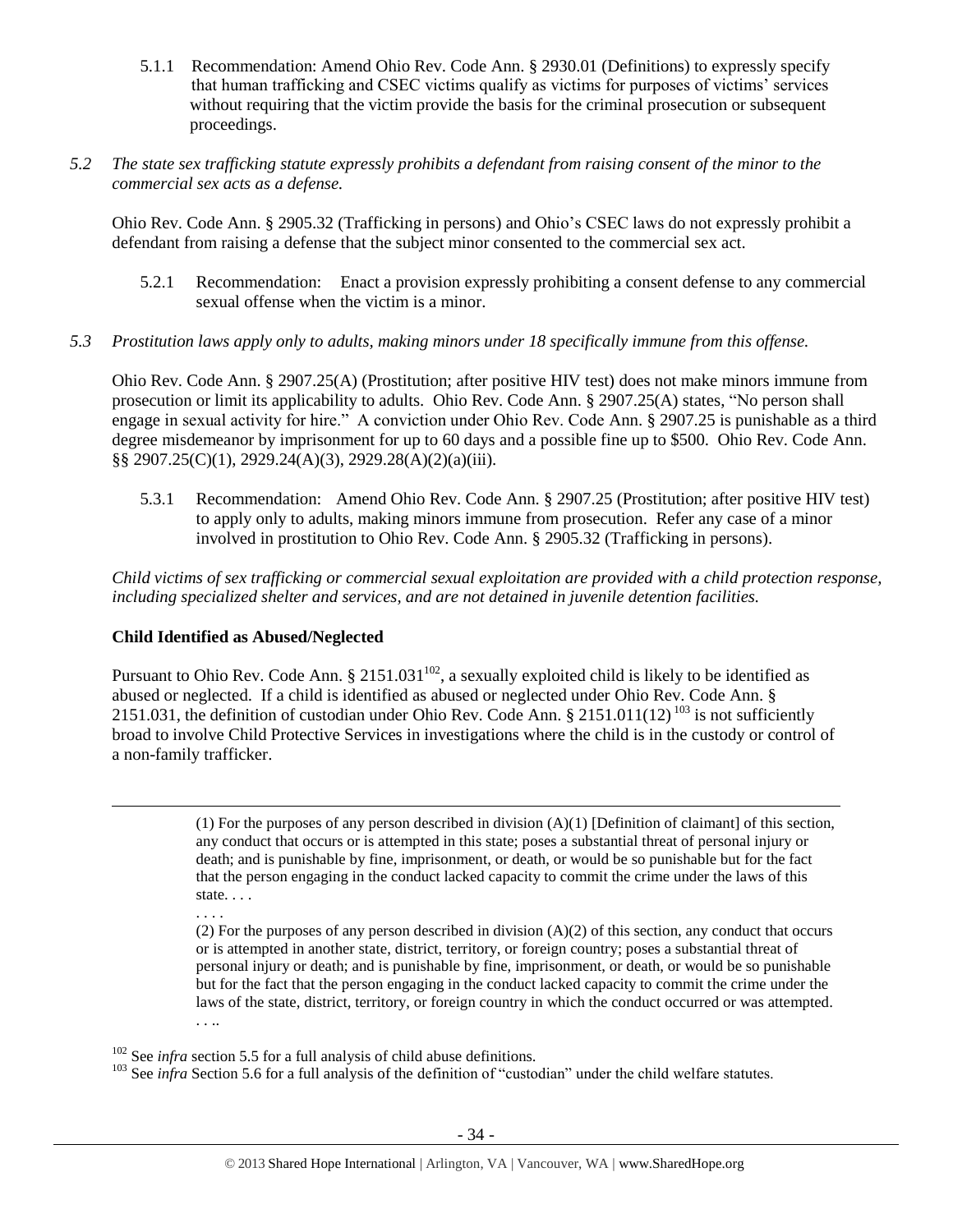A sexually exploited child may be identified as abused by a number of professions who are required to report abuse. Ohio Rev. Code Ann.  $\S 2151.421(A)(1)(a)$  (Duty to report child abuse or neglect; investigation and follow-up procedures) requires attorneys and specified healthcare and education professionals, among others, who have "reasonable cause to suspect based on facts that would cause a reasonable person in a similar position to suspect, that a child under eighteen years of age . . . has suffered or faces a threat of suffering any physical or mental wound, injury, disability, or condition of a nature that reasonably indicates abuse or neglect of the child" to report the suspected abuse.

# I. Initial Custody

This child may be taken into custody by law enforcement. Ohio Rev. Code Ann. § 2151.31(A) (Apprehension, custody, and detention) provides that a child may be taken into custody,

(3) By a law enforcement officer or duly authorized officer of the court when any of the following conditions are present:

(a) There are reasonable grounds to believe that the child is suffering from illness or injury and is not receiving proper care, as described in section [2151.03](http://codes.ohio.gov/orc/2151.03) [Neglected child defined; failure to provide medical care for religious reasons; duty to report child abuse] of the Revised Code, and the child's removal is necessary to prevent immediate or threatened physical or emotional harm; (b) There are reasonable grounds to believe that the child is in immediate danger from the child's surroundings and that the child's removal is necessary to prevent immediate or threatened physical or emotional harm;

(c) There are reasonable grounds to believe that a parent, guardian, custodian, or other household member of the child's household has abused or neglected another child in the household and to believe that the child is in danger of immediate or threatened physical or emotional harm from that person.

. . . .

(5) By a law enforcement officer or duly authorized officer of the court when there are reasonable grounds to believe that the child has run away from the child's parents, guardian, or other custodian; (6) By a law enforcement officer or duly authorized officer of the court when any of the following apply:

(a) There are reasonable grounds to believe that the conduct, conditions, or surroundings of the child are endangering the health, welfare, or safety of the child.

Ohio Rev. Code Ann. § 2151.31(B) explains that taking a child into custody under Ohio Rev. Code Ann. § 2151.31(A) is not considered an arrest.

Since custody pursuant to Ohio Rev. Code Ann. §2151.31(A) is not an arrest, Ohio Rev. Code Ann. § 2151.31(C) provides that the child shall not be placed in juvenile detention. Ohio Rev. Code Ann. § 2151.31(C) states,

(1) Except as provided in division (C)(2) of this section, a child taken into custody shall not be confined in a place of juvenile detention or placed in shelter care prior to the implementation of the court's final order of disposition, unless detention or shelter care is required to protect the child from immediate or threatened physical or emotional harm, because the child is a danger or threat to one or more other persons and is charged with violating a section of the Revised Code that may be violated by an adult, because the child may abscond or be removed from the jurisdiction of the court, because the child has no parents, guardian, or custodian or other person able to provide supervision and care for the child and return the child to the court when required, or because an order for placement of the child in detention or shelter care has been made by the court pursuant to this chapter.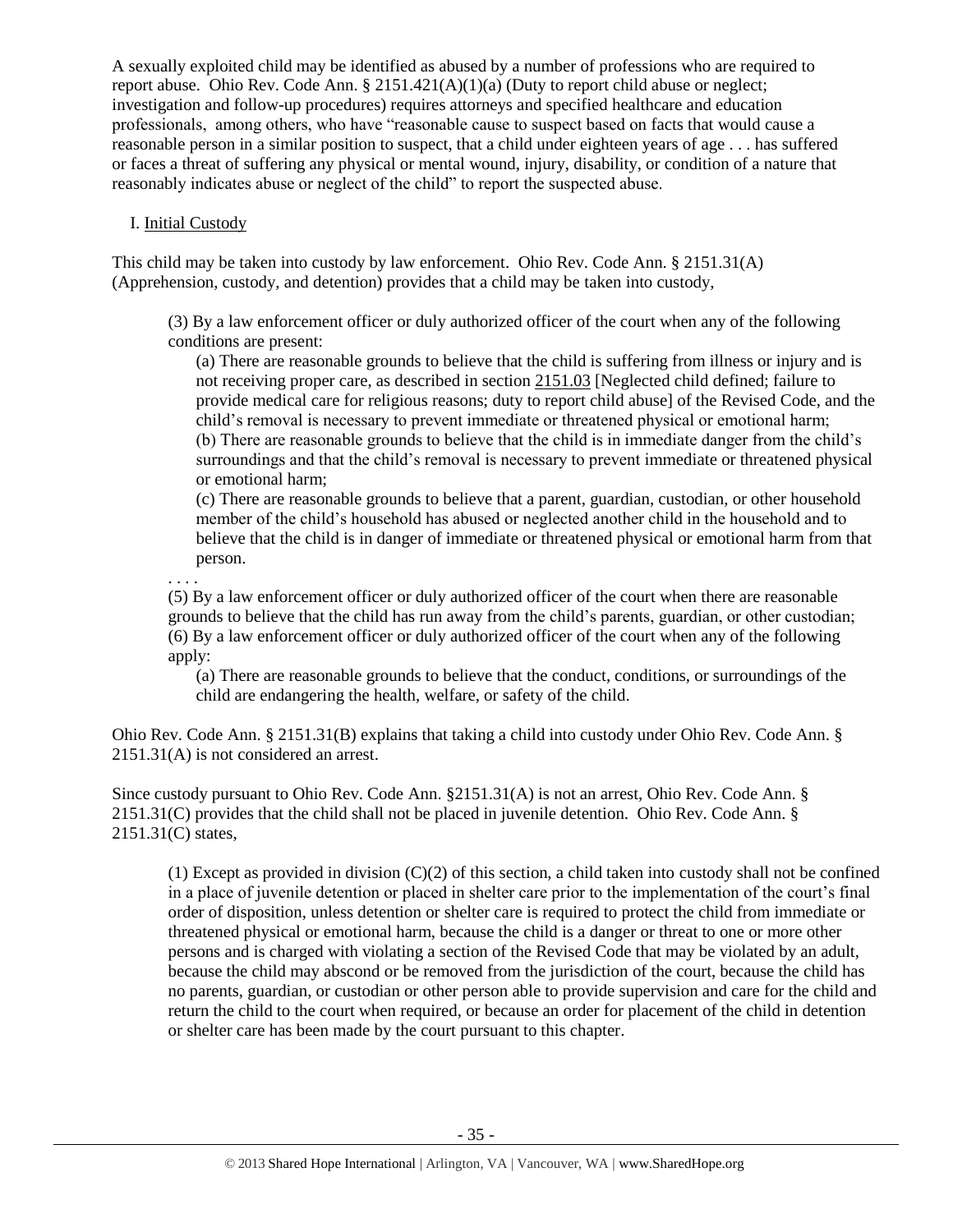Additionally, Pursuant to Ohio Rev. Code Ann. § 2151.312(B)(1), (2) (Places where neglected, abused, dependent, or unruly child may or may not be held),

> (B) (1) Except as provided under division (C)(1) of section 2151.311 of the Revised Code, a child alleged to be or adjudicated a neglected child,  $^{104}$  an abused child,  $^{105}$  a dependent child,  $^{106}$  or an unruly child $107$  may not be held in any of the following facilities:

(a) A state correctional institution, county, multicounty, or municipal jail or workhouse, or other place in which an adult convicted of a crime, under arrest, or charged with a crime is held; (b) A secure correctional facility.

(2) Except as provided under sections 2151.27 to 2151.59 of the Revised Code and division (B)(3) of this section and except when a case is transferred under section 2152.12 of the Revised Code, a child alleged to be or adjudicated an unruly child may not be held for more than twenty-four hours in a detention facility. A child alleged to be or adjudicated a neglected child, an abused child, or a dependent child shall not be held in a detention facility.

#### II. Process Following Initial Custody

Ohio Rev. Code Ann. §2151.311 (Procedure upon taking child into custody) states,

(A) A person taking a child into custody shall, with all reasonable speed and in accordance with division (C) of this section, either:

As used in this chapter, "dependent child" means any child:

(A) Who is homeless or destitute or without adequate parental care, through no fault of the child's parents, guardian, or custodian;

(B) Who lacks adequate parental care by reason of the mental or physical condition of the child's parents, guardian, or custodian;

(C) Whose condition or environment is such as to warrant the state, in the interests of the child, in assuming the child's guardianship;

(D) To whom both of the following apply:

(1) The child is residing in a household in which a parent, guardian, custodian, or other member of the household committed an act that was the basis for an adjudication that a sibling of the child or any other child who resides in the household is an abused, neglected, or dependent child. (2) Because of the circumstances surrounding the abuse, neglect, or dependency of the sibling or other child and the other conditions in the household of the child, the child is in danger of being abused or neglected by that parent, guardian, custodian, or member of the household.

<sup>107</sup> Ohio Rev. Code Ann. § 2151.022 (Unruly child defined) states,

As used in this chapter, "unruly child" includes any of the following:

(A) Any child who does not submit to the reasonable control of the child's parents, teachers, guardian, or custodian, by reason of being wayward or habitually disobedient;

(B) Any child who is an habitual truant from school and who previously has not been adjudicated an unruly child for being an habitual truant;

(C) Any child who behaves in a manner as to injure or endanger the child's own health or morals or the health or morals of others;

(D) Any child who violates a law, other than division (C) of section 2907.39 [Permitting juvenile on premises of adult entertainment establishment; use by juvenile of false information to enter adult entertainment establishment], division (A) of section 2923.211 [Underage purchase of firearm or handgun], division (C)(1) or (D) of section 2925.55 [Definitions; prohibitions concerning purchasing pseudoephedrine products], or section 2151.87 [Child prohibited from possessing, using, purchasing or receiving cigarettes or other tobacco products] of the Revised Code, that is applicable only to a child.

l <sup>104</sup> See infra Section 5.6 for the definition of "neglected child."

<sup>&</sup>lt;sup>105</sup> *See infra* Section 5.6 for the definition of "abused child."

<sup>106</sup> Ohio Rev. Code Ann. § 2151.04 (Dependent child defined) states,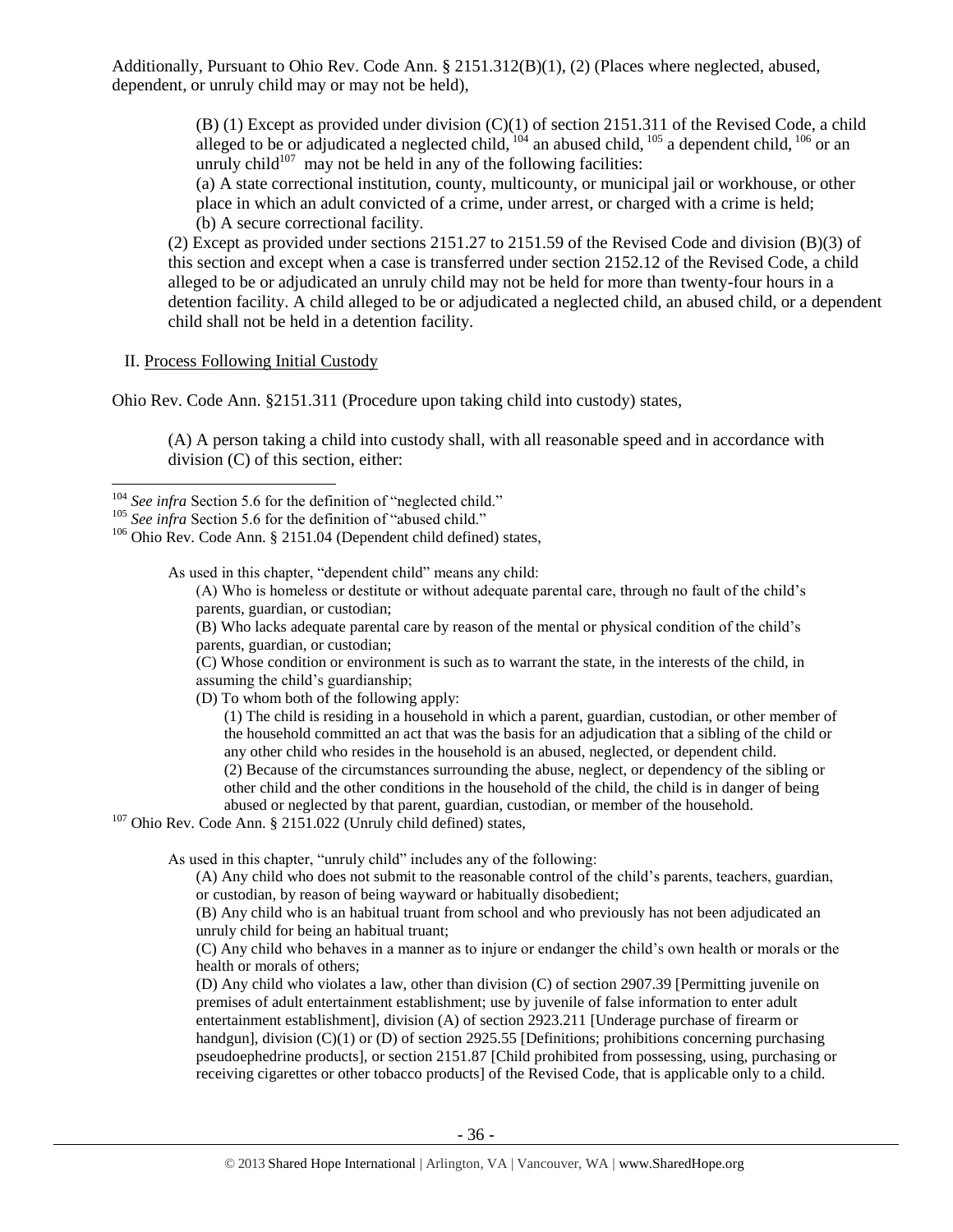(1) Release the child to the child's parents, guardian, or other custodian, unless the child's detention or shelter care appears to be warranted or required as provided in section 2151.31 of the Revised Code;

(2) Bring the child to the court or deliver the child to a place of detention or shelter care designated by the court and promptly give notice thereof, together with a statement of the reason for taking the child into custody, to a parent, guardian, or other custodian and to the court.

A child alleged to be an abused or neglected child is subject to the jurisdiction of the juvenile court. Pursuant to Ohio Rev. Code §2151.23(A), "The juvenile court has exclusive original jurisdiction under the Revised Code as follows: (8) Concerning any child who is to be taken into custody pursuant to section 2151.31 of the Revised Code, upon being notified of the intent to take the child into custody and the reasons for taking the child into custody."

Ohio Rev. Code  $\S2151.27(A)(1)$  governs the filing of a complaint involving an alleged abused or neglected child and states in relevant part,

Subject to division  $(A)(2)$  of this section, any person having knowledge of a child who appears . . . be a . . . abused, neglected, or dependent child may file a sworn complaint with respect to that child in the juvenile court of the county in which the child has a residence or legal settlement or in which the . . . abuse, neglect, or dependency allegedly occurred. If an alleged abused, neglected, or dependent child is taken into custody . . . pursuant to division (A) of section 2151.31 of the Revised Code without the filing of a complaint and placed into shelter care pursuant to division (C) of that section, a sworn complaint shall be filed with respect to the child before the end of the next day after the day on which the child was taken into custody. The sworn complaint may be upon information and belief, and, in addition to the allegation that the child ... is an . . . abused, neglected, or dependent child, the complaint shall allege the particular facts upon which the allegation that the child . . . is an . . . abused, neglected, or dependent child is based.

## III. Placement Process pending Adjudication/Investigation

Pursuant to Ohio Rev. Code Ann. § 2151.314 (Detention hearing),

(A)If the child is not so released, a complaint under section 2151.27 or 2152.021 or an information under [section 2152.13 of the Revised Code](https://a.next.westlaw.com/Link/Document/FullText?findType=L&pubNum=1000279&cite=OHSTS2152.13&originatingDoc=NADDC87705EC911DB8852FC25F2F5B472&refType=LQ&originationContext=document&transitionType=DocumentItem&contextData=(sc.Category)) shall be filed or an indictment under [division \(B\) of section](https://a.next.westlaw.com/Link/Document/FullText?findType=L&pubNum=1000279&cite=OHSTS2152.13&originatingDoc=NADDC87705EC911DB8852FC25F2F5B472&refType=SP&originationContext=document&transitionType=DocumentItem&contextData=(sc.Category)#co_pp_47dd0000d9ea7)  [2152.13 of the Revised Code](https://a.next.westlaw.com/Link/Document/FullText?findType=L&pubNum=1000279&cite=OHSTS2152.13&originatingDoc=NADDC87705EC911DB8852FC25F2F5B472&refType=SP&originationContext=document&transitionType=DocumentItem&contextData=(sc.Category)#co_pp_47dd0000d9ea7) shall be sought and an informal detention or shelter care hearing held promptly, not later than seventy-two hours after the child is placed in detention or shelter care, to determine whether detention or shelter care is required

(B) When the court conducts a hearing pursuant to division (A) of this section, all of the following apply:

(1) The court shall determine whether an alleged abused, neglected, or dependent child should remain or be placed in shelter care;

(2) The court shall determine whether there are any relatives of the child who are willing to be temporary custodians of the child. If any relative is willing to be a temporary custodian, the child would otherwise be placed or retained in shelter care, and the appointment is appropriate, the court shall appoint the relative as temporary custodian of the child, unless the court appoints another relative as temporary custodian. If it determines that the appointment of a relative as custodian would not be appropriate, it shall issue a written opinion setting forth the reasons for its determination and give a copy of the opinion to all parties and to the guardian ad litem of the child.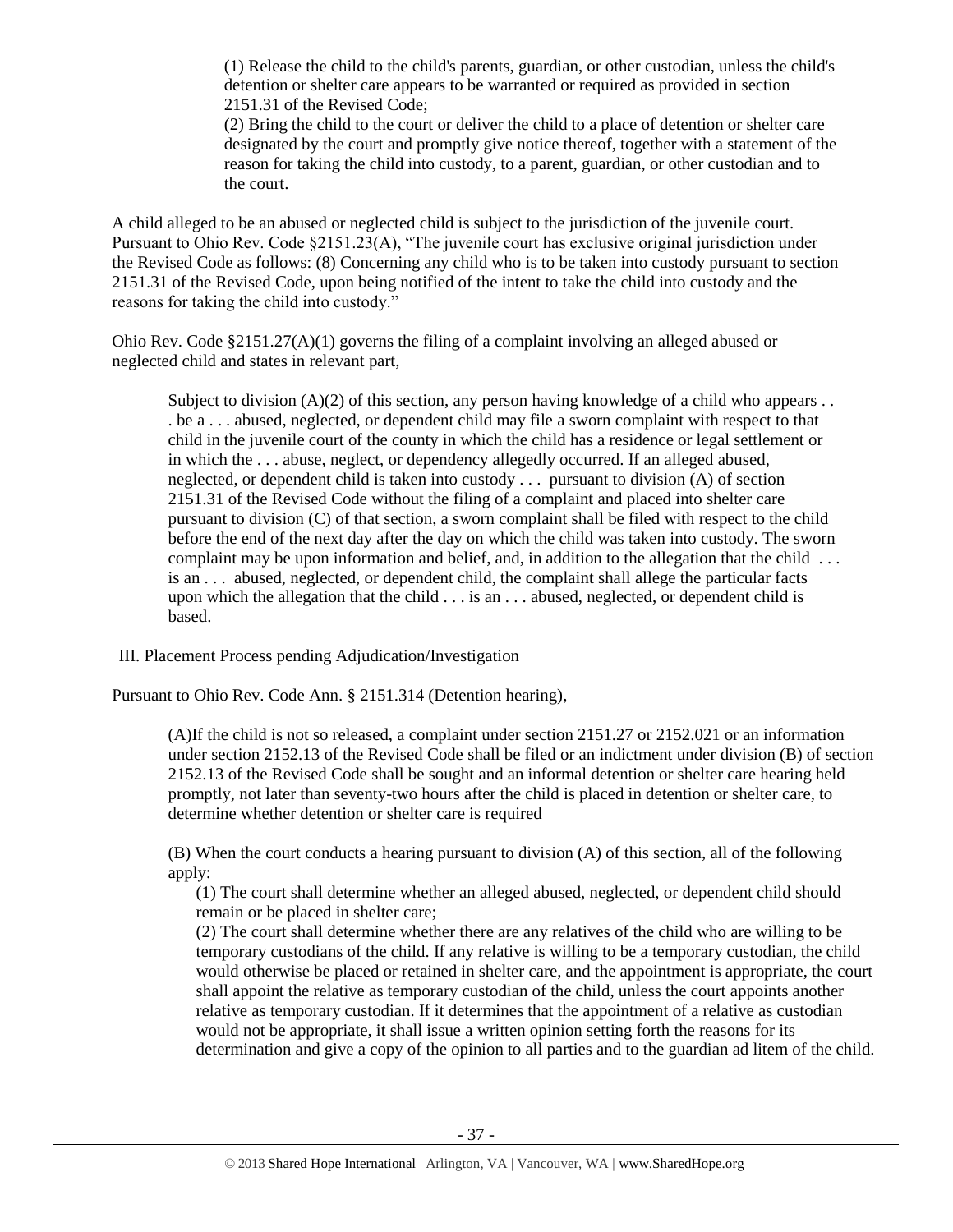The court's consideration of a relative for appointment as a temporary custodian does not make that relative a party to the proceedings.

(3) The court shall comply with [section 2151.419 of the Revised Code.](https://a.next.westlaw.com/Link/Document/FullText?findType=L&pubNum=1000279&cite=OHSTS2151.419&originatingDoc=NADDC87705EC911DB8852FC25F2F5B472&refType=LQ&originationContext=document&transitionType=DocumentItem&contextData=(sc.Category)) (C) If a child is in shelter care following the filing of a complaint pursuant to [section](https://a.next.westlaw.com/Link/Document/FullText?findType=L&pubNum=1000279&cite=OHSTS2151.27&originatingDoc=NADDC87705EC911DB8852FC25F2F5B472&refType=LQ&originationContext=document&transitionType=DocumentItem&contextData=(sc.Category))  [2151.27](https://a.next.westlaw.com/Link/Document/FullText?findType=L&pubNum=1000279&cite=OHSTS2151.27&originatingDoc=NADDC87705EC911DB8852FC25F2F5B472&refType=LQ&originationContext=document&transitionType=DocumentItem&contextData=(sc.Category)) or [2152.021 of the Revised Code,](https://a.next.westlaw.com/Link/Document/FullText?findType=L&pubNum=1000279&cite=OHSTS2152.021&originatingDoc=NADDC87705EC911DB8852FC25F2F5B472&refType=LQ&originationContext=document&transitionType=DocumentItem&contextData=(sc.Category)) the filing of an information, or the obtaining of an indictment or following a hearing held pursuant to division (A) of this section, any party, including the public children services agency, and the guardian ad litem of the child may file a motion with the court requesting that the child be released from shelter care. The motion shall state the reasons why the child should be released from shelter care and, if a hearing has been held pursuant to division (A) of this section, any changes in the situation of the child or the parents, guardian, or custodian of the child that have occurred since that hearing and that justify the release of the child from shelter care. Upon the filing of the motion, the court shall hold a hearing in the same manner as under division (A) of this section.

# IV. Adjudication

a) adjudicatory/dispositional hearing

Pursuant to Ohio Rev. Code Ann. § 2151.35 (Hearing procedure; findings; record),

(A)(1) If the court at the adjudicatory hearing finds from clear and convincing evidence that the child is an abused, neglected, or dependent child, the court shall proceed, in accordance with division (B) of this section, to hold a dispositional hearing and hear the evidence as to the proper disposition to be made under [section](https://a.next.westlaw.com/Link/Document/FullText?findType=L&pubNum=1000279&cite=OHSTS2151.353&originatingDoc=NAFD98FF05EC911DB8852FC25F2F5B472&refType=LQ&originationContext=document&transitionType=DocumentItem&contextData=(sc.Category))  [2151.353 of the Revised Code.](https://a.next.westlaw.com/Link/Document/FullText?findType=L&pubNum=1000279&cite=OHSTS2151.353&originatingDoc=NAFD98FF05EC911DB8852FC25F2F5B472&refType=LQ&originationContext=document&transitionType=DocumentItem&contextData=(sc.Category))

If the court does not find the child to have violated [section 2151.87 of the Revised Code](https://a.next.westlaw.com/Link/Document/FullText?findType=L&pubNum=1000279&cite=OHSTS2151.87&originatingDoc=NAFD98FF05EC911DB8852FC25F2F5B472&refType=LQ&originationContext=document&transitionType=DocumentItem&contextData=(sc.Category)) or to be an abused, neglected, dependent, delinquent, or unruly child or a juvenile traffic offender, it shall order that the case be dismissed and that the child be discharged from any detention or restriction theretofore ordered.

(B)(1) If the court at an adjudicatory hearing determines that a child is an abused, neglected, or dependent child, the court shall not issue a dispositional order until after the court holds a separate dispositional hearing. The court may hold the dispositional hearing for an adjudicated abused, neglected, or dependent child immediately after the adjudicatory hearing if all parties were served prior to the adjudicatory hearing with all documents required for the dispositional hearing. The dispositional hearing may not be held more than thirty days after the adjudicatory hearing is held. The court, upon the request of any party or the guardian ad litem of the child, may continue a dispositional hearing for a reasonable time not to exceed the time limits set forth in this division to enable a party to obtain or consult counsel. The dispositional hearing shall not be held more than ninety days after the date on which the complaint in the case was filed.

If the dispositional hearing is not held within the period of time required by this division, the court, on its own motion or the motion of any party or the guardian ad litem of the child, shall dismiss the complaint without prejudice.

# V. Outcomes

If the court adjudicates the child to be an abused, neglected, or dependent child, pursuant to Ohio. Rev. Code Ann. § 2151.353 (Disposition of abused, neglected or dependent child), the court may enter an order for any of the following dispositions:

(1) Place the child in protective supervision;

(2) Commit the child to the temporary custody of a public children services agency, a private child placing agency, either parent, a relative residing within or outside the state, or a probation officer for placement in a certified foster home, or in any other home approved by the court;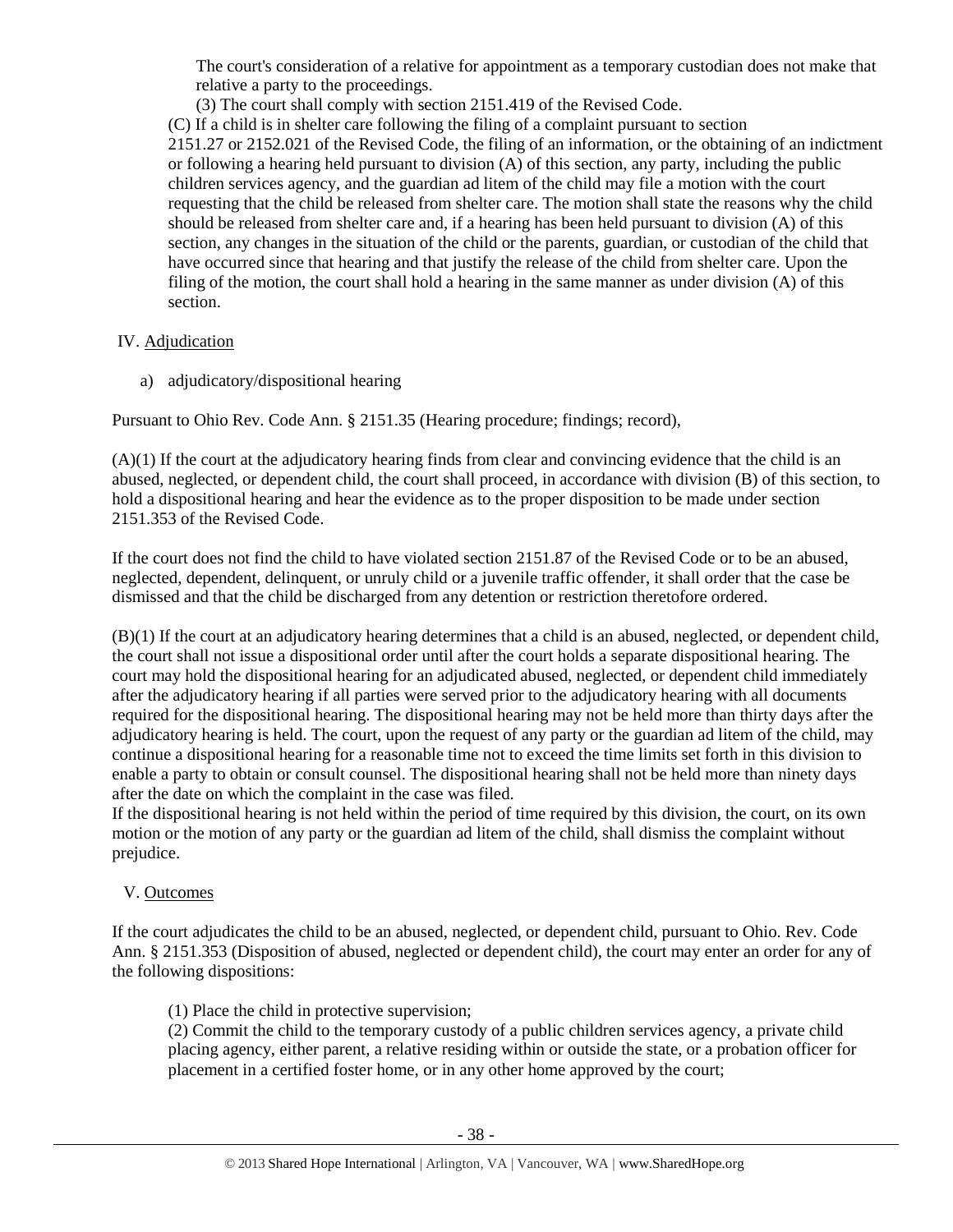(3) Award legal custody of the child to either parent or to any other person who, prior to the dispositional hearing, files a motion requesting legal custody of the child or is identified as a proposed legal custodian in a complaint or motion filed prior to the dispositional hearing by any party to the proceedings. . . .

(4) Commit the child to the permanent custody of a public children services agency or private child placing agency, if the court determines in accordance with division (E) of section 2151.414 of the Revised Code that the child cannot be placed with one of the child's parents within a reasonable time or should not be placed with either parent and determines in accordance with division (D)(1) of section 2151.414 of the Revised Code that the permanent commitment is in the best interest of the child. . . . (5) Place the child in a planned permanent living arrangement with a public children services agency or private child placing agency, if a public children services agency or private child placing agency requests the court to place the child in a planned permanent living arrangement and if the court finds, by clear and convincing evidence, that a planned permanent living arrangement is in the best interest of the child and that one of the following exists:

(a) The child, because of physical, mental, or psychological problems or needs, is unable to function in a family-like setting and must remain in residential or institutional care now and for the foreseeable future beyond the date of the dispositional hearing held pursuant to section 2151.35 of the Revised Code.

(b) The parents of the child have significant physical, mental, or psychological problems and are unable to care for the child because of those problems, adoption is not in the best interest of the child, as determined in accordance with division (D)(1) of section 2151.414 of the Revised Code, and the child retains a significant and positive relationship with a parent or relative. (c) The child is sixteen years of age or older, has been counseled on the permanent placement options available to the child, is unwilling to accept or unable to adapt to a permanent placement, and is in an agency program preparing the child for independent living.

(6) Order the removal from the child's home until further order of the court of the person who committed abuse as described in section 2151.031 of the Revised Code against the child, who caused or allowed the child to suffer neglect as described in section 2151.03 of the Revised Code, or who is the parent, guardian, or custodian of a child who is adjudicated a dependent child and order any person not to have contact with the child or the child's siblings.

# **Child Identified as Unruly/Runaway Child**

# I. Initial Custody

. . . .

a) authority for initial custody

This child may be taken into custody by law enforcement. Ohio Rev. Code Ann. § 2151.31(A) (Apprehension, custody, and detention) provides:

(A) A child may be taken into custody in any of the following ways:

(5) By a law enforcement officer or duly authorized officer of the court when there are reasonable grounds to believe that the child has run away from the child's parents, guardian, or other custodian;

(6) By a law enforcement officer or duly authorized officer of the court when any of the following apply: (a) There are reasonable grounds to believe that the conduct, conditions, or surroundings of the child are endangering the health, welfare, or safety of the child.

(b) A complaint has been filed with respect to the child under [section 2151.27](https://1.next.westlaw.com/Link/Document/FullText?findType=L&pubNum=1000279&cite=OHSTS2151.27&originatingDoc=NAC8B9D705EC911DB8852FC25F2F5B472&refType=LQ&originationContext=document&transitionType=DocumentItem&contextData=(sc.Category)) or [2152.021 of the Revised](https://1.next.westlaw.com/Link/Document/FullText?findType=L&pubNum=1000279&cite=OHSTS2152.021&originatingDoc=NAC8B9D705EC911DB8852FC25F2F5B472&refType=LQ&originationContext=document&transitionType=DocumentItem&contextData=(sc.Category))  [Code](https://1.next.westlaw.com/Link/Document/FullText?findType=L&pubNum=1000279&cite=OHSTS2152.021&originatingDoc=NAC8B9D705EC911DB8852FC25F2F5B472&refType=LQ&originationContext=document&transitionType=DocumentItem&contextData=(sc.Category)) or the child has been indicted under [division \(A\) of section 2152.13 of the Revised Code](https://1.next.westlaw.com/Link/Document/FullText?findType=L&pubNum=1000279&cite=OHSTS2152.13&originatingDoc=NAC8B9D705EC911DB8852FC25F2F5B472&refType=SP&originationContext=document&transitionType=DocumentItem&contextData=(sc.Category)#co_pp_9f360000ada85) or charged by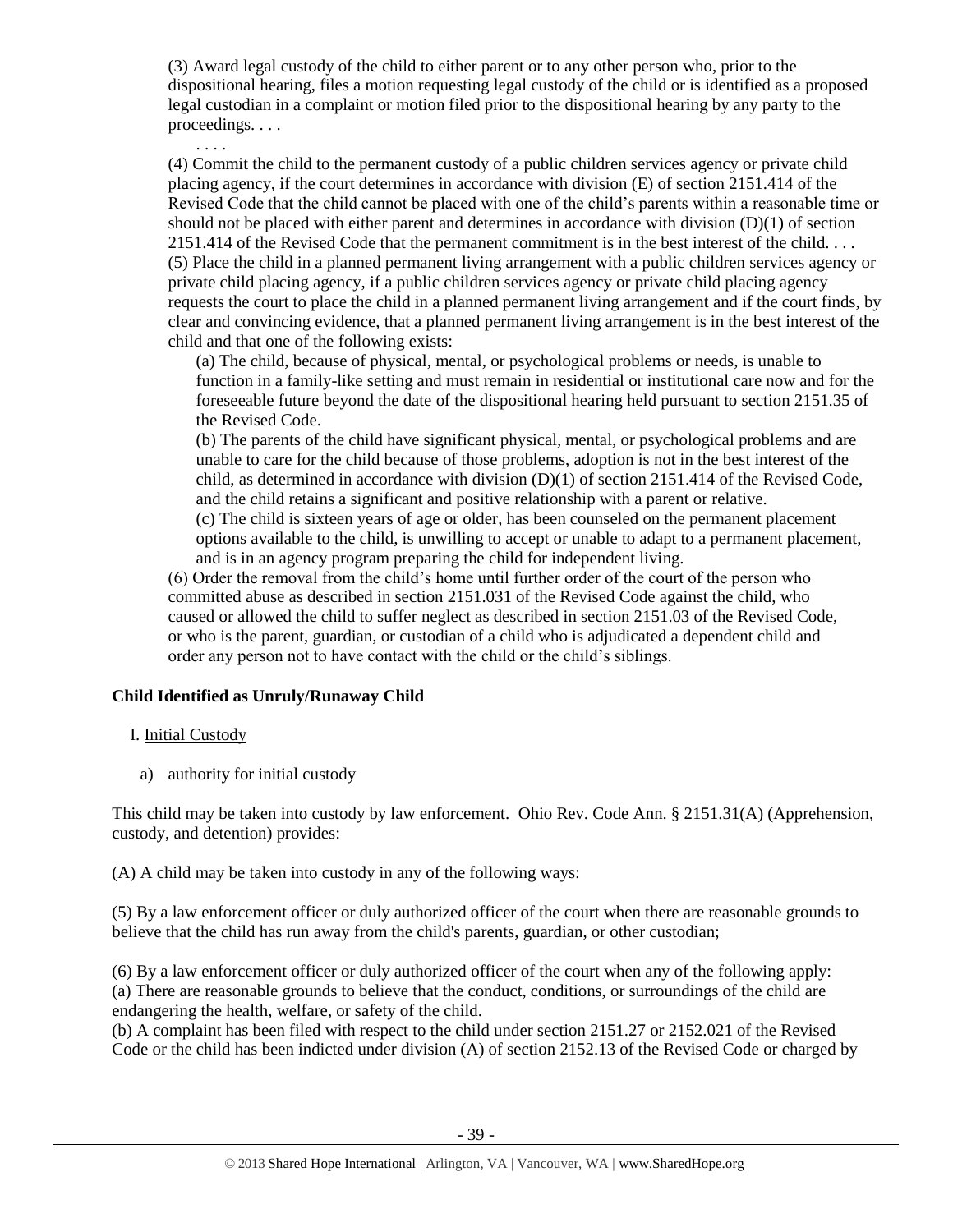information as described in that section and there are reasonable grounds to believe that the child may abscond or be removed from the jurisdiction of the court.

(c) The child is required to appear in court and there are reasonable grounds to believe that the child will not be brought before the court when required.

b) Placement

Ohio Rev. Code Ann. § 2151.31(B)-(C) (Apprehension, custody, and detention) provides:

(B) (1) The taking of a child into custody is not and shall not be deemed an arrest except for the purpose of determining its validity under the constitution of this state or of the United States. (2) Except as provided in [division \(C\) of section 2151.311 of the Revised Code,](https://1.next.westlaw.com/Link/Document/FullText?findType=L&pubNum=1000279&cite=OHSTS2151.311&originatingDoc=NAC8B9D705EC911DB8852FC25F2F5B472&refType=SP&originationContext=document&transitionType=DocumentItem&contextData=(sc.Category)#co_pp_cf1000002eff7) a child taken into custody shall not be held in any state correctional institution, county, multicounty, or municipal jail or workhouse, or any other place where any adult convicted of crime, under arrest, or charged with crime is held.

(C) (1) Except as provided in division (C)(2) of this section, a child taken into custody shall not be confined in a place of juvenile detention or placed in shelter care prior to the implementation of the court's final order of disposition, unless detention or shelter care is required to protect the child from immediate or threatened physical or emotional harm, because the child is a danger or threat to one or more other persons and is charged with violating a section of the Revised Code that may be violated by an adult, because the child may abscond or be removed from the jurisdiction of the court, because the child has no parents, guardian, or custodian or other person able to provide supervision and care for the child and return the child to the court when required, or because an order for placement of the child in detention or shelter care has been made by the court pursuant to this chapter

# II. Process Following Initial Custody

Pursuant to Ohio Rev. Code Ann. §2151.311 (Procedure upon apprehension):

(A) A person taking a child into custody shall, with all reasonable speed and in accordance with division (C) of this section, either:

(1) Release the child to the child's parents, guardian, or other custodian, unless the child's detention or shelter care appears to be warranted or required as provided in section 2151.31 of the Revised Code;

(2) Bring the child to the court or deliver the child to a place of detention or shelter care designated by the court and promptly give notice thereof, together with a statement of the reason for taking the child into custody, to a parent, guardian, or other custodian and to the court.

Purusant to Ohio Rev. Code Ann. §2151.314 (Detention hearing):

(A) When a child is brought before the court or delivered to a place of detention or shelter care designated by the court, the intake or other authorized officer of the court shall immediately make an investigation and shall release the child unless it appears that the child's detention or shelter care is warranted or required under section 2151.31 of the Revised Code.

# III. Placement Process pending Adjudication/Investigation

Pursuant to Ohio Rev. Code Ann. §2151.314 (Detention hearing):

Of the child is not so released, a complaint under section 2151.27 or 2152.021 . . . shall be sought and an informal detention or shelter care hearing held promptly, not later than seventy-two hours after the child is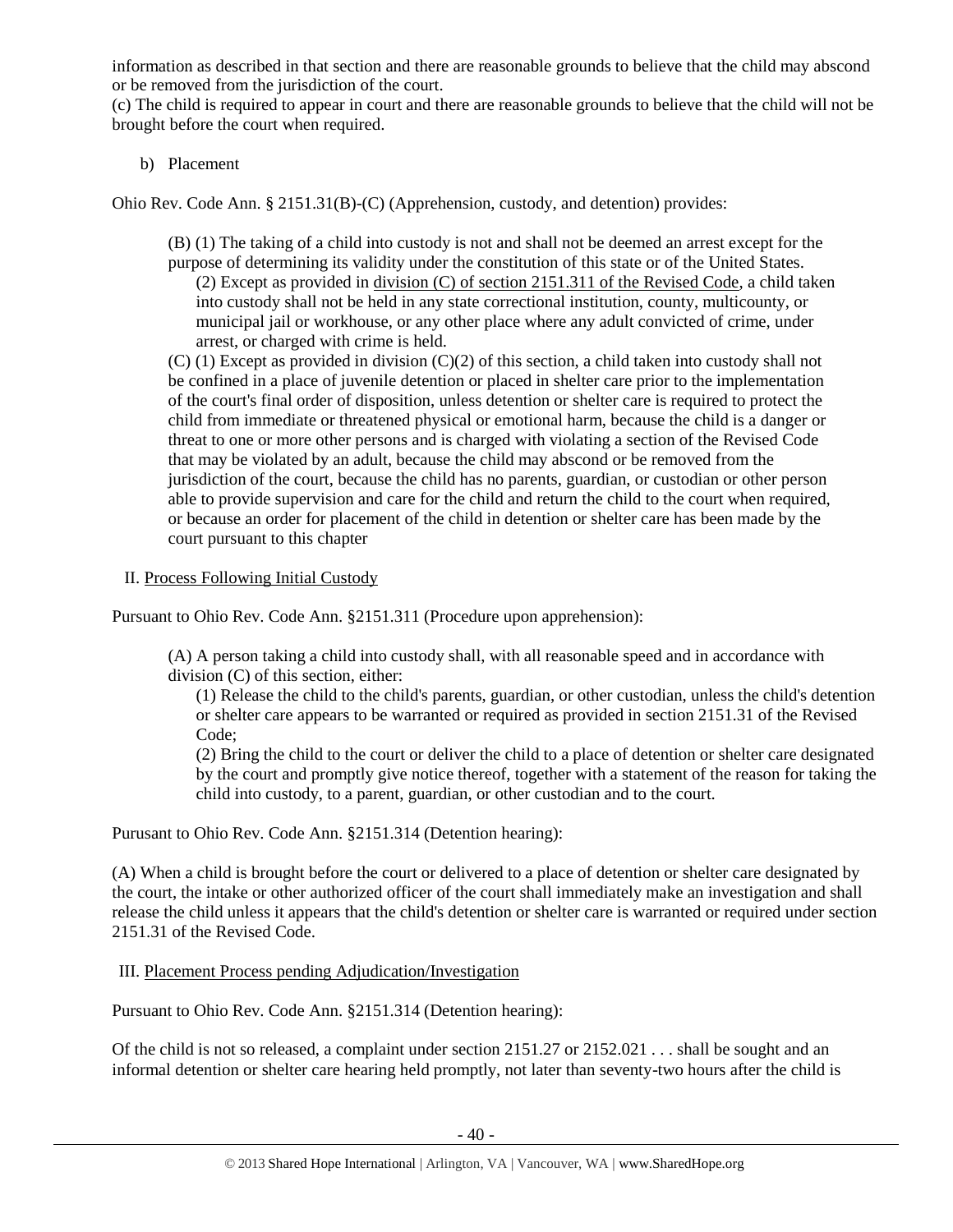placed in detention or shelter care, to determine whether detention or shelter care is required. Reasonable oral or written notice of the time, place, and purpose of the detention or shelter care hearing shall be given to the child and, if they can be found, to the child's parents, guardian, or custodian.

Pursuant to Ohio Rev. Code Ann. §2151.312 (Place of detention):

- (A) A child alleged to be or adjudicated an unruly child may be held only in the following places:
	- (1) A certified family foster home or a home approved by the court;
	- (2) A facility operated by a certified child welfare agency;
	- (3) Any other suitable place designated by the court.

# IV. Adjudication

Pursuant to Ohio Rev. Code Ann. §2151.35 (Hearing procedure; findings; record):

If the court at the adjudicatory hearing finds beyond a reasonable doubt that the child is a delinquent or unruly child or a juvenile traffic offender, the court shall proceed immediately, or at a postponed hearing, to hear the evidence as to the proper disposition to be made under section 2151.354 or Chapter 2152. of the Revised Code. If the court at the adjudicatory hearing finds beyond a reasonable doubt that the child is an unruly child for being an habitual truant, or that the child is an unruly child for being an habitual truant and that the parent, guardian, or other person having care of the child has failed to cause the child's attendance at school in violation of [section 3321.38 of the Revised Code,](https://1.next.westlaw.com/Link/Document/FullText?findType=L&pubNum=1000279&cite=OHSTS3321.38&originatingDoc=NAFD98FF05EC911DB8852FC25F2F5B472&refType=LQ&originationContext=document&transitionType=DocumentItem&contextData=(sc.Category)) the court shall proceed to hold a hearing to hear the evidence as to the proper disposition to be made in regard to the child under [division \(C\)\(1\) of section 2151.354 of the Revised Code](https://1.next.westlaw.com/Link/Document/FullText?findType=L&pubNum=1000279&cite=OHSTS2151.354&originatingDoc=NAFD98FF05EC911DB8852FC25F2F5B472&refType=SP&originationContext=document&transitionType=DocumentItem&contextData=(sc.Category)#co_pp_06d000008da95) and the proper action to take in regard to the parent, guardian, or other person having care of the child under division  $(C)(2)$  of section [2151.354 of the Revised Code.](https://1.next.westlaw.com/Link/Document/FullText?findType=L&pubNum=1000279&cite=OHSTS2151.354&originatingDoc=NAFD98FF05EC911DB8852FC25F2F5B472&refType=SP&originationContext=document&transitionType=DocumentItem&contextData=(sc.Category)#co_pp_142c0000c0301)

# V. Outcomes

Pursuant to Ohio Rev. Code Ann. § 2151.354 (Disposition of unruly child; driver's license suspension; habitual truants):

(A) If the child is adjudicated an unruly child, the court may:

(1) Make any of the dispositions authorized under section 2151.353 of the Revised Code;

(2) Place the child on community control under any sanctions, services, and conditions that the court prescribes, as described in division (A)(4) of section 2152.19 of the Revised Code, provided that, if the court imposes a period of community service upon the child, the period of community service shall not exceed one hundred seventy-five hours;

(3) Suspend the driver's license, probationary driver's license, or temporary instruction permit issued to the child for a period of time prescribed by the court and suspend the registration of all motor vehicles registered in the name of the child for a period of time prescribed by the court. A child whose license or permit is so suspended is ineligible for issuance of a license or permit during the period of suspension. At the end of the period of suspension, the child shall not be reissued a license or permit until the child has paid any applicable reinstatement fee and complied with all requirements governing license reinstatement.

(4) Commit the child to the temporary or permanent custody of the court;

(5) Make any further disposition the court finds proper that is consistent with sections 2151.312 and 2151.56 to 2151.59 of the Revised Code;

(6) If, after making a disposition under division  $(A)(1)$ ,  $(2)$ , or  $(3)$  of this section, the court finds upon further hearing that the child is not amenable to treatment or rehabilitation under that disposition, make a disposition otherwise authorized under divisions  $(A)(1)$ ,  $(4)$ ,  $(5)$ , and  $(8)$  of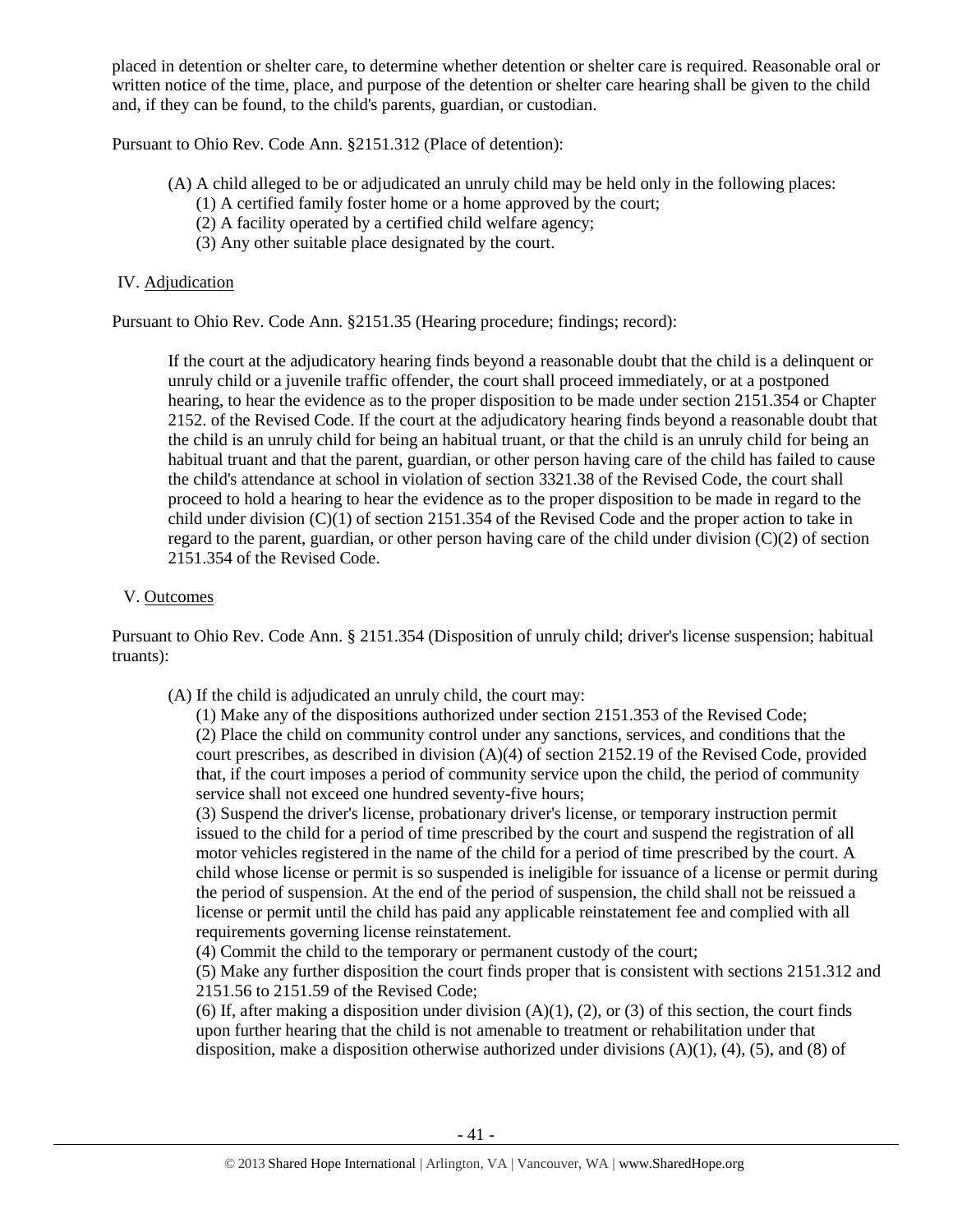section 2152.19 of the Revised Code that is consistent with sections 2151.312 and 2151.56 to 2151.59 of the Revised Code.

# **Child Identified as Delinquent**

# I. Initial Custody

a) authority for initial custody

Ohio Rev. Code Ann. § 2151.31(A) (Apprehension, custody, and detention) provides that a child may be taken into custody,

(1) Pursuant to an order of the court under this chapter or pursuant to an order of the court upon a motion filed pursuant to division (B) of section 2930.05 [Notice of arrest of defendant or alleged juvenile offender; affidavit concerning violence or intimidation] of the Revised Code; (2) Pursuant to the laws of arrest;

. . . .

(6) By a law enforcement officer or duly authorized officer of the court when any of the following apply:

. . . .

(b) A complaint has been filed with respect to the child under section 2151.27 [Complaint] or 2152.021 [Complaint alleging that child is delinquent child or juvenile traffic offender; initiation of serious youthful offender proceedings] of the Revised Code or the child has been indicted under division (A) of section 2152.13 [Serious youthful offender dispositional sentence] of the Revised Code or charged by information as described in that section and there are reasonable grounds to believe that the child may abscond or be removed from the jurisdiction of the court.

(c) The child is required to appear in court and there are reasonable grounds to believe that the child will not be brought before the court when required.

(d) There are reasonable grounds to believe that the child committed a delinquent act and that taking the child into custody is necessary to protect the public interest and safety.

Ohio Rev. Code Ann. § 2151.31(B) explains that taking a child into custody under Ohio Rev. Code Ann. § 2151.31(A) is not considered an arrest.

b) Placement

Ohio Rev. Code Ann. § 2151.311(A) (Procedure upon apprehension) explains that, once taken into custody, a child must be released to the "child's parents, guardian, or other custodian, unless the child's detention or shelter care appears to be warranted or required as provided in section 2151.31 of the Revised Code" or "[b]ring the child to the court or . . . a place of detention or shelter care . . . ." Ohio Rev. Code Ann. § 2151.31(C)(2) states the following:

A child alleged to be a delinquent child who is taken into custody may be confined in a place of juvenile detention prior to the implementation of the court's final order of disposition if the confinement is authorized under section 2152.04 [Confinement of delinquent child for purposes of preparing social history] of the Revised Code or if the child is alleged to be a serious youthful offender under section 2152.13 of the Revised Code and is not released on bond.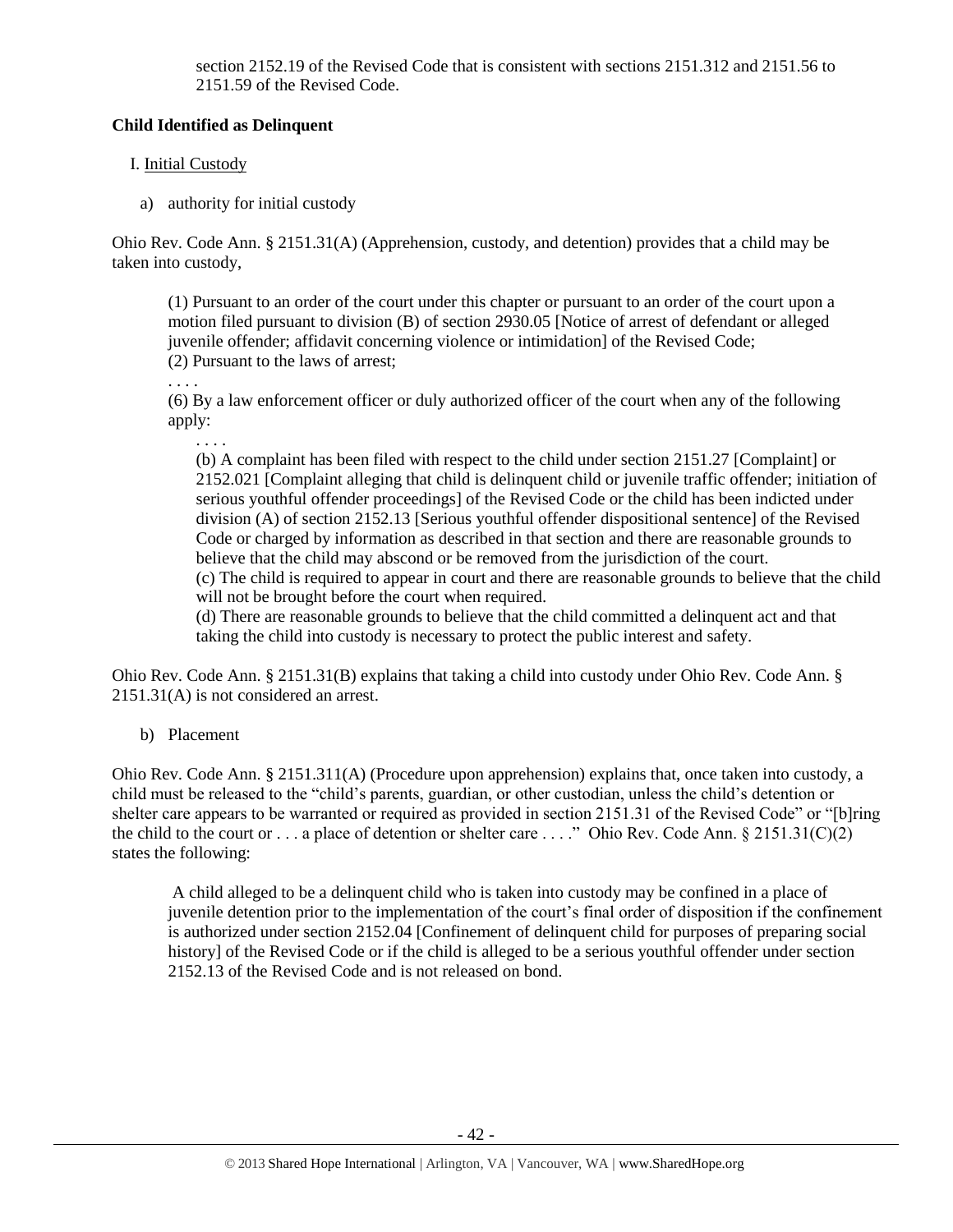Additionally, commercially sexually exploited children who are taken into custody as an allegedly delinquent child<sup>108</sup> may be detained in adult correctional facilities under certain circumstances. Ohio Rev. Code Ann. § 2151.311(C)(1) permits an allegedly delinquent child to be held "in a county, multicounty, or municipal jail or workhouse, or other place where an adult convicted of crime . . . is held" for processing purposes<sup>109</sup> up to 6 hours, if "the child is alleged to be a delinquent child for" an offense "that would be a felony if committed by an adult," or up to 3 hours "[i]f the child is alleged to be a delinquent child" for having committed an act "that would be a misdemeanor if committed by an adult, . . . [or] for being a chronic truant or an habitual truant who previously has been adjudicated an unruly child for being an habitual truant, or is alleged to be an unruly child . ..." Ohio Rev. Code Ann. § 2151.311(C)(1)(a), (b). If a child is so detained, the child must be supervised by personnel, no handcuffs may be put on the child, and the child must be out of reach of adult detainees. Ohio Rev. Code Ann. § 2151.311(C)(1).

# II. Process Following Initial Custody

 $\overline{\phantom{a}}$ 

Pursuant to Ohio Rev. Code Ann. § 2151.314 (Detention hearing),

(A) When a child is brought before the court or delivered to a place of detention or shelter care designated by the court, the intake or other authorized officer of the court shall immediately make an investigation and shall release the child unless it appears that the child's detention or shelter care is warranted or required under [section](https://a.next.westlaw.com/Link/Document/FullText?findType=L&pubNum=1000279&cite=OHSTS2151.31&originatingDoc=NADDC87705EC911DB8852FC25F2F5B472&refType=LQ&originationContext=document&transitionType=DocumentItem&contextData=(sc.Category))  [2151.31 of the Revised Code.](https://a.next.westlaw.com/Link/Document/FullText?findType=L&pubNum=1000279&cite=OHSTS2151.31&originatingDoc=NADDC87705EC911DB8852FC25F2F5B472&refType=LQ&originationContext=document&transitionType=DocumentItem&contextData=(sc.Category))

# III. Placement Process pending Adjudication/Investigation

Pursuant to Ohio Rev. Code Ann. § 2151.314 (Detention hearing),

(A) If the child is not so released, a complaint under section 2151.27 or 2152.021 or an information under [section 2152.13 of the Revised Code](https://a.next.westlaw.com/Link/Document/FullText?findType=L&pubNum=1000279&cite=OHSTS2152.13&originatingDoc=NADDC87705EC911DB8852FC25F2F5B472&refType=LQ&originationContext=document&transitionType=DocumentItem&contextData=(sc.Category)) shall be filed or an indictment under [division \(B\) of section 2152.13](https://a.next.westlaw.com/Link/Document/FullText?findType=L&pubNum=1000279&cite=OHSTS2152.13&originatingDoc=NADDC87705EC911DB8852FC25F2F5B472&refType=SP&originationContext=document&transitionType=DocumentItem&contextData=(sc.Category)#co_pp_47dd0000d9ea7)  [of the Revised Code](https://a.next.westlaw.com/Link/Document/FullText?findType=L&pubNum=1000279&cite=OHSTS2152.13&originatingDoc=NADDC87705EC911DB8852FC25F2F5B472&refType=SP&originationContext=document&transitionType=DocumentItem&contextData=(sc.Category)#co_pp_47dd0000d9ea7) shall be sought and an informal detention or shelter care hearing held promptly, not later

"Delinquent child" includes any of the following:

(5) Any child who is a chronic truant.

(1) Fingerprinting, photographing, or fingerprinting and photographing the child in a secure area of the facility;

(2) Interrogating the child, contacting the child's parent or guardian, arranging for placement of the child, or arranging for transfer or transferring the child, while holding the child in a nonsecure area of the facility.

<sup>&</sup>lt;sup>108</sup> Ohio Rev. Code Ann. § 2151.011(B)(13) (Definitions) defines a "delinquent child" by referring to Ohio Rev. Code Ann. § 2152.02(F) (Definitions), which states,

<sup>(1)</sup> Any child, except a juvenile traffic offender, who violates any law of this state or the United States, or any ordinance of a political subdivision of the state, that would be an offense if committed by an adult;

<sup>(2)</sup> Any child who violates any lawful order of the court made under this chapter or under Chapter 2151 [Juvenile court] of the Revised Code other than an order issued under section 2151.87 [Prohibiting child from possessing, using, purchasing or receiving cigarettes or other tobacco products] of the Revised Code;

<sup>(3)</sup> Any child who violates division (C) of section 2907.39, division (A) of section 2923.211 [Underage purchase of firearm or handgun], or division (C)(1) or (D) of section 2925.55 [Unlawful purchase of pseudoephedrine product] of the Revised Code;

<sup>(4)</sup> Any child who is a habitual truant and who previously has been adjudicated an unruly child for being a habitual truant;

<sup>&</sup>lt;sup>109</sup> Ohio Rev. Code Ann. § 2151.311 (Procedure upon taking child into custody) explains that "processing purposes" include the following: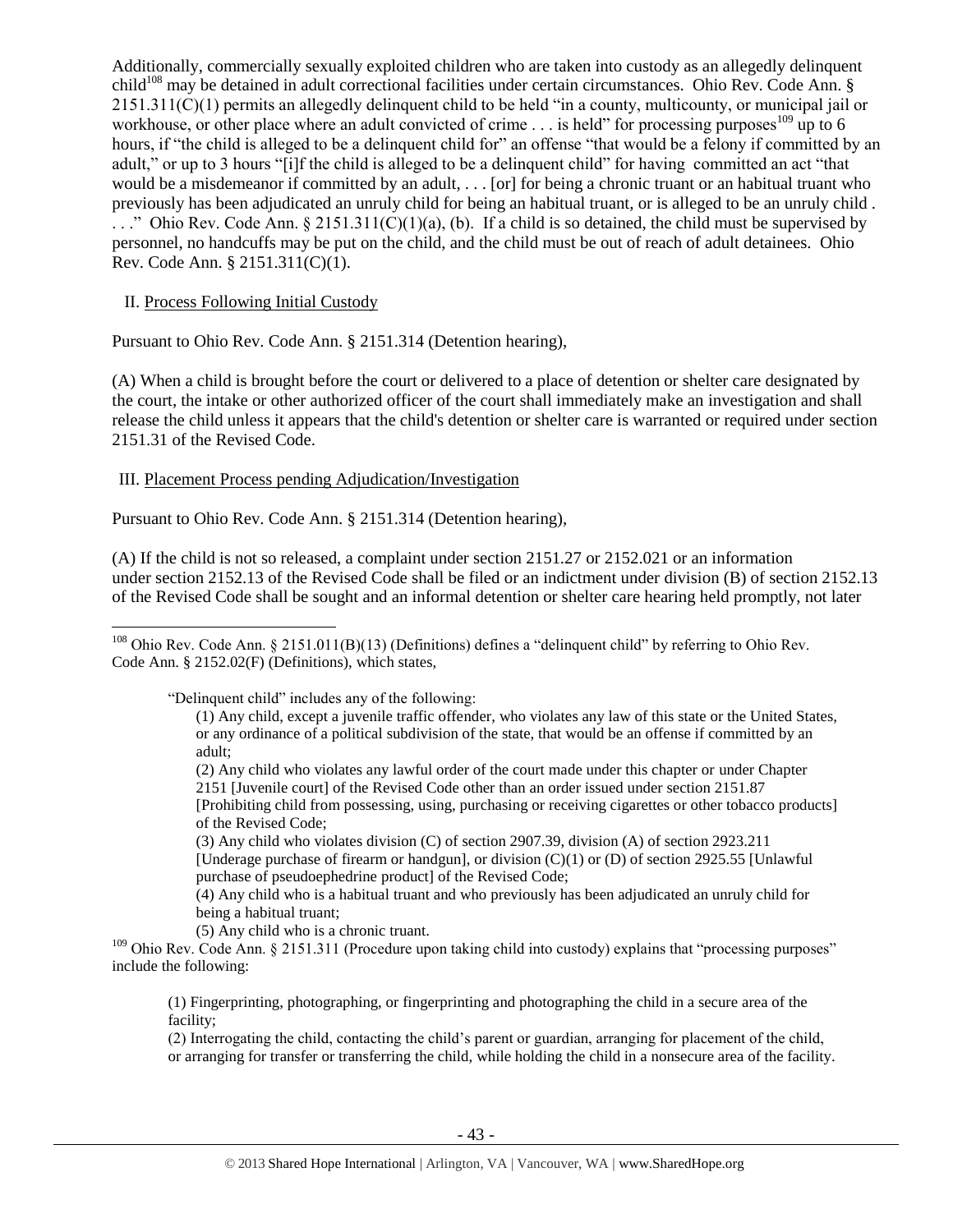than seventy-two hours after the child is placed in detention or shelter care, to determine whether detention or shelter care is required.

Ohio Rev. Code Ann. § 2152.04 also states,

A child who is alleged to be, or who is adjudicated, a delinquent child may be confined in a place of juvenile detention provided under section 2152.41 [County or district detention facility; temporary boarding in private homes] of the Revised Code for a period not to exceed ninety days, during which time a social history may be prepared to include court record, family history, personal history, school and attendance records, and any other pertinent studies and material that will be of assistance to the juvenile court in its disposition of the charges against that alleged or adjudicated delinquent child.

Ohio Rev. Code Ann. § 2152.41(A) reiterates that detention facilities "may be used to detain alleged delinquent children until final disposition for evaluation pursuant to section 2152.04" or "to confine children who are adjudicated delinquent children and placed in the facility pursuant to division (A)(3) of section 2152.19 of the Revised Code."

# IV. Adjudication

a) adjudicatory/dispositional hearing

Pursuant to Ohio Rev. Code Ann. § 2151.35 (Hearing procedure; findings; record),

(A)(1) If the court at the adjudicatory hearing finds beyond a reasonable doubt that the child is a delinquent or unruly child or a juvenile traffic offender, the court shall proceed immediately, or at a postponed hearing, to hear the evidence as to the proper disposition to be made under section 2151.354 or Chapter 2152. of the Revised Code.

Although, generally, a child suspected of being a victim of trafficking would divert pursuant to Ohio Rev. Code Ann. § 2152.021(F).

b) diversion or alternate process

Ohio law provides a diversion program for sexually exploited youth that avoids adjudication and directs minor victims to services, and expunges the juvenile record upon successful completion of the program. Pursuant to Ohio Rev. Code Ann. § 2152.021(F),

(1) At any time after the filing of a complaint alleging that a child is a delinquent child and before adjudication, the court may hold a hearing to determine whether to hold the complaint in abeyance pending the child's successful completion of actions that constitute a method to divert the child from the juvenile court system if the child agrees to the hearing and either of the following applies:

(a) The act charged would be a violation of section 2907.24, 2907.241, or 2907.25 of the Revised Code if the child were an adult.

(b) The court has reason to believe that the child is a victim of a violation of section 2905.32 of the Revised Code, regardless of whether any person has been convicted of a violation of that section or of any other section for victimizing the child, and the act charged is related to the child's victimization.

(2) The prosecuting attorney has the right to participate in any hearing held under division  $(F)(1)$  of this section, to object to holding the complaint that is the subject of the hearing in abeyance, and to make recommendations related to diversion actions. No statement made by a child at a hearing held under division  $(F)(1)$  of this section is admissible in any subsequent proceeding against the child.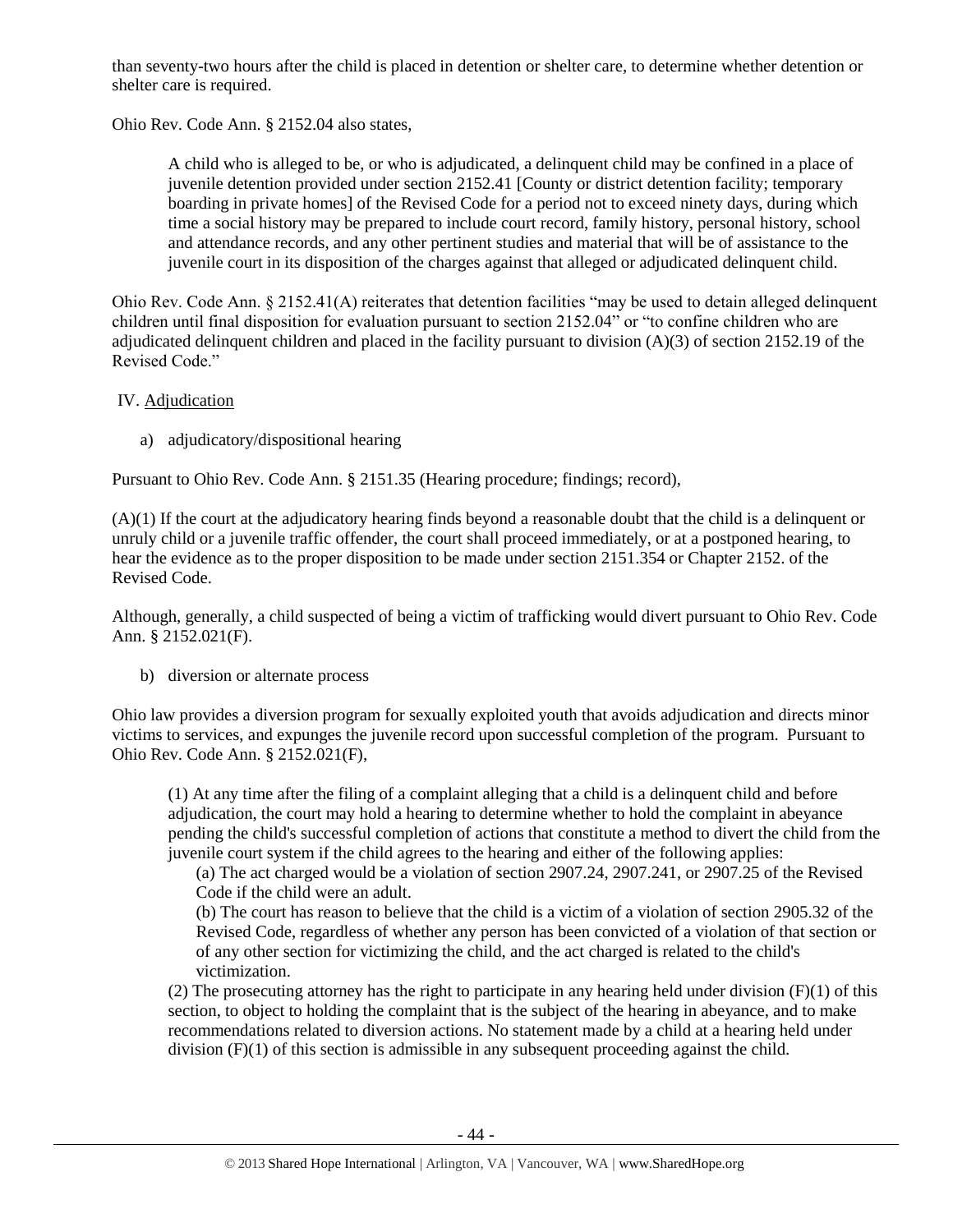(3) If either division  $(F)(1)(a)$  or (b) of this section applies, the court shall promptly appoint a guardian ad litem for the child. The court shall not appoint the child's attorney as guardian ad litem. If the court decides to hold the complaint in abeyance, the guardian ad litem shall make recommendations that are in the best interest of the child to the court.

(4) If after a hearing the court decides to hold the complaint in abeyance, the court may make any orders regarding placement, services, supervision, diversion actions, and conditions of abeyance, including, but not limited to, engagement in trauma-based behavioral health services or education activities, that the court considers appropriate and in the best interest of the child. The court may hold the complaint in abeyance for up to ninety days while the child engages in diversion actions. If the child violates the conditions of abeyance or does not complete the diversion actions to the court's satisfaction within ninety days, the court may extend the period of abeyance for not more than two additional ninety-day periods.

# V. Outcomes

Pursuant to Ohio Rev. Code Ann. § 2152.021(5), "If the court holds the complaint in abeyance and the child complies with the conditions of abeyance and completes the diversion actions to the court's satisfaction, the court shall dismiss the complaint and order that the records pertaining to the case be expunged immediately. If the child fails to complete the diversion actions to the court's satisfaction, the court shall proceed upon the complaint." In such cases where diversion is unsuccessful and the the minor victim is adjudicated a delinquent child, Ohio Rev. Code Ann. § 2152.19(A) (Additional orders of disposition; motor vehicle license suspension; victim restitution, impact statement; truancy warnings; searches) states,

[T]he court may make any of the following orders of disposition, in addition to any other disposition authorized or required by this chapter:

(1) Any order that is authorized by section 2151.353 of the Revised Code for the care and protection of an abused, neglected, or dependent child;

(2) Commit the child to the temporary custody of any school, camp, institution, or other facility operated for the care of delinquent children by the county, by a district organized under section 2152.41 or 2151.65 of the Revised Code, or by a private agency or organization, within or without the state, that is authorized and qualified to provide the care, treatment, or placement required, including, but not limited to, a school, camp, or facility operated under section 2151.65 of the Revised Code;

(3) Place the child in a detention facility or district detention facility operated under section 2152.41 of the Revised Code, for up to ninety days;

(4) Place the child on community control under any sanctions, services, and conditions that the court prescribes. . . .

(5) Commit the child to the custody of the court;

(6) Require the child to not be absent without legitimate excuse from the public school the child is supposed to attend for five or more consecutive days, seven or more school days in one school month, or twelve or more school days in a school year;

(7)(a) If a child is adjudicated a delinquent child for being a chronic truant or an habitual truant who previously has been adjudicated an unruly child for being a habitual truant, do either or both of the following:

(i) Require the child to participate in a truancy prevention mediation program;

(ii) Make any order of disposition as authorized by this section, except that the court shall not commit the child to a facility described in division  $(A)(2)$  or (3) of this section unless the court determines that the child violated a lawful court order made pursuant to division  $(C)(1)(e)$  of section 2151.354 of the Revised Code or division (A)(6) of this section.

. . . .

. . . .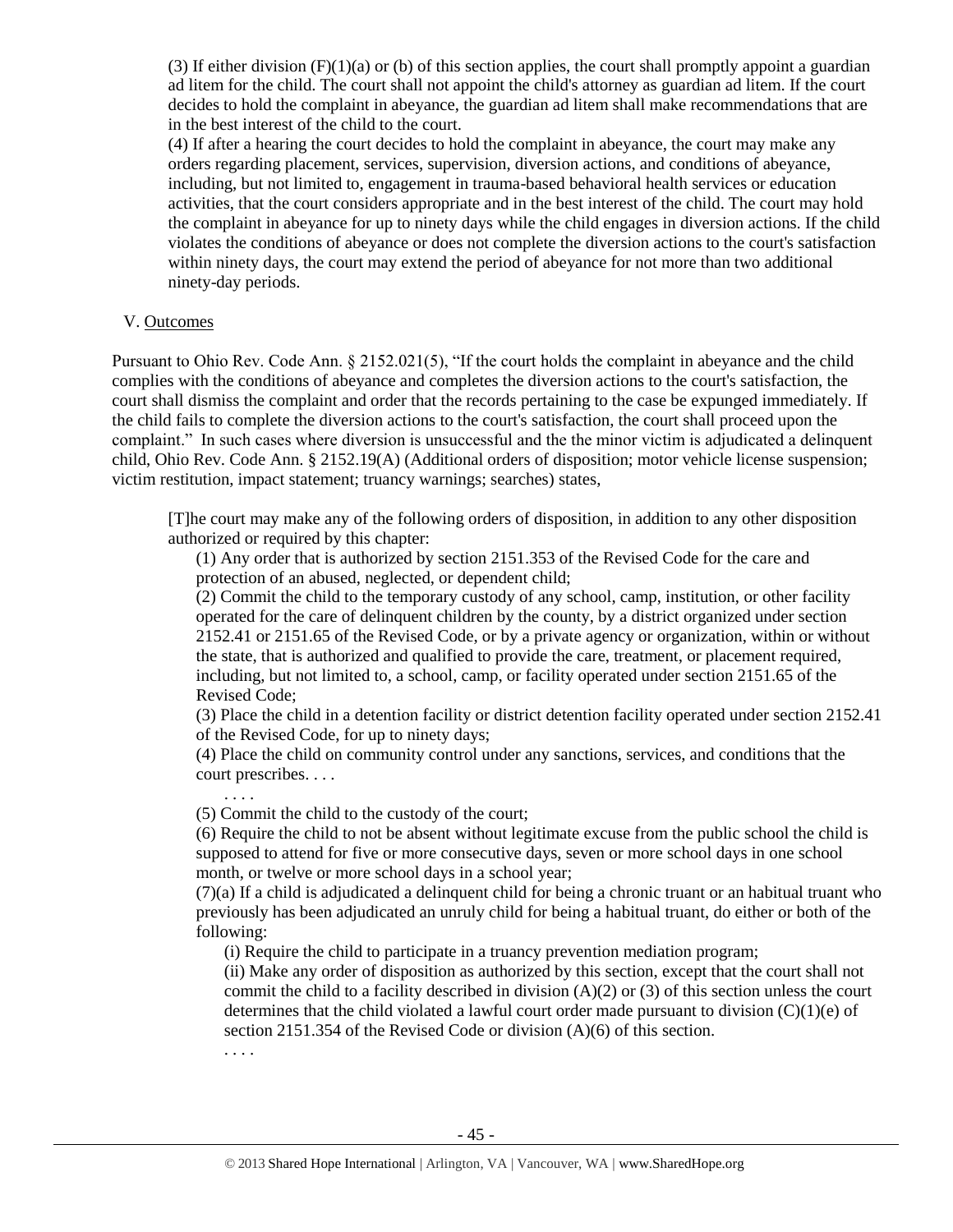(8) Make any further disposition that the court finds proper, except that the child shall not be placed in any of the following:

(a) A state correctional institution, a county, multicounty, or municipal jail or workhouse, or another place in which an adult convicted of a crime, under arrest, or charged with a crime is held;

(b) A community corrections facility, if the child would be covered by the definition of public safety beds for purposes of sections 5139.41 to 5139.43 of the Revised Code if the court exercised its authority to commit the child to the legal custody of the department of youth services for institutionalization or institutionalization in a secure facility pursuant to this chapter.

- 5.4.1 Recommendation: Amend Ohio Rev. Code Ann. § 2152.021 to prevent delinquency adjudication of all commercially sexually exploited youth and specifically mandate the provision of specialized services and housing for minor victims of commercial sexual exploitation.
- *5.5 Commercial sexual exploitation is identified as a type of abuse and neglect within child protection statutes.*

The definition of an "abused child" includes victims of commercial sexual exploitation. Ohio Rev. Code Ann. § 2151.031 (Abused child defined) states,

As used in this chapter, an "abused child" includes any child who:

(A) Is the victim of "sexual activity"<sup>110</sup> as defined under Chapter 2907 [Sex offenses] of the Revised Code, where such activity would constitute an offense under that chapter, except that the court need not find that any person has been convicted of the offense in order to find that the child is an abused child;

(B) Is endangered as defined in section 2919.22 [Endangering children] of the Revised Code, except that the court need not find that any person has been convicted under that section in order to find that the child is an abused child;

. . . .

. . .

Ohio's CSEC laws are located throughout chapter 2907 entitled "Sex Offenses." Thus, commercially sexually exploited children are considered abused children under Ohio Rev. Code Ann. § 2151.031(A). However, Ohio Rev. Code Ann. § 2905.32 (Trafficking in persons) is not considered a sex offense, and thus these victims are not expressly defined as abused children.

Ohio Rev. Code Ann. § 2151.03(A) (Neglected child defined; failure to provide medical or surgical care for religious reasons; duty to report child abuse) defines a "neglected child" as one,

(2) Who lacks adequate parental care because of the faults or habits of the child's parents, guardian, or custodian;

(3) Whose parents, guardian, or custodian neglects the child or refuses to provide proper or necessary subsistence, education, medical or surgical care or treatment, or other care necessary for the child's health, morals, or well being;

(6) Who, because of the omission of the child's parents, guardian, or custodian, suffers physical or mental injury that harms or threatens to harm the child's health or welfare; (7) Who is subjected to out-of-home care child neglect.

5.5.1 Recommendation: Amend Ohio Rev. Code Ann. § 2151.031 (Abused child defined) to include minors victimized under Ohio Rev. Code Ann. § 2905.32 (Trafficking in persons).

 $\overline{\phantom{a}}$ <sup>110</sup> See supra not[e 23](#page-6-2) for the definition of "sexual activity."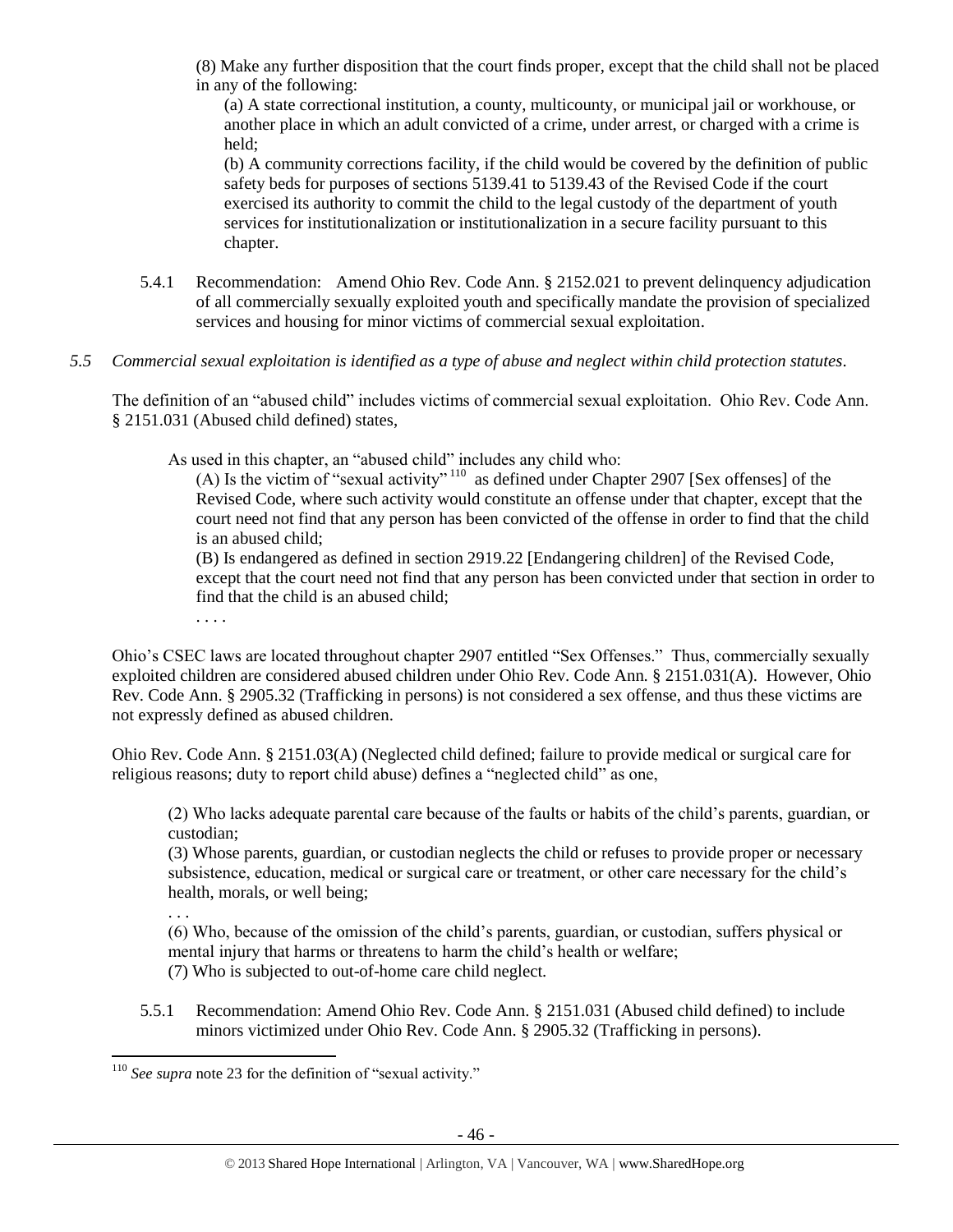*5.6 The definition of "caregiver" (or similar term) in the child welfare statutes is broad enough to include a trafficker who has custody or control of a child in order to bring a trafficked child into protection of child protective services.*

Ohio Rev. Code Ann. § 2151.011(12) (Definitions) defines a "custodian" as "a person who has legal custody of a child or a public children services agency or private child placing agency that has permanent, temporary, or legal custody of a child."

*5.7 Crime victims' compensation is specifically available to a child victim of sex trafficking or commercial sexual exploitation of children (CSEC) without regard to ineligibility factors.*

Ohio Rev. Code Ann. § 2743.52(A), (B) (Attorney general to determine reparations awards; OVI findings not lawful evidence) provides for victim compensation, stating,

(A) The attorney general shall make awards of reparations for economic loss arising from criminally injurious conduct, $111$  if satisfied by a preponderance of the evidence that the requirements for an award of reparations have been met.

(B) A court of claims panel of commissioners or a judge of the court of claims has appellate jurisdiction to order awards of reparations for economic loss arising from criminally injurious conduct, if satisfied by a preponderance of the evidence that the requirements for an award of reparations have been met. (C) A decision of the attorney general, an order of a court of claims panel of commissioners, or the judgment of a judge of the court of claims concerning an OVI violation shall not be used as the basis for any civil or criminal action and shall not be admissible as evidence in any civil or criminal proceeding.

A victim of Ohio Rev. Code Ann. § 2905.32 and Ohio's CSEC laws should fall within the definition of a victim<sup>112</sup> and a "claimant"<sup>113</sup> used within Ohio's laws regarding crime victims compensation.

Although Ohio Rev. Code Ann. § 2743.60 (Grounds for denial of claim or reduction of award; limit on aggregate awarded) contains certain ineligibility criteria that could bar victims from receiving compensation, such criteria do not pertain to minor victims of sex trafficking. "Nothing in [2743.60] shall be construed to prohibit an award to a claimant whose claim is based on the claimant's being a victim of a violation of section 2905.32 of the Revised Code if the claimant was less than eighteen years of age when the criminally injurious conduct occurred." Ohio Rev. Code Ann. § 2743.60(J).

However, the statute contains certain ineligibility criteria that could bar victims of Ohio's other CSEC laws from receiving compensation. Ohio Rev. Code Ann. § 2743.60(B)(1)(a) (Grounds for denial of claim or reduction of award; limit on aggregate awarded) prohibits a victim from receiving compensation where the victim was "an accomplice of the offender who committed the criminally injurious conduct, or the award would unjustly benefit the offender or accomplice," while Ohio Rev. Code Ann. § 2743.60(A) prohibits an award

 $\overline{a}$ 

(1) Any of the following persons who claim an award of reparations under sections 2743.51 to 2743.72 of the Revised Code:

- (a) A victim who was one of the following at the time of the criminally injurious conduct: (i) A resident of the United States;
	- (ii) A resident of a foreign country the laws of which permit residents of this state to recover compensation as victims of offenses committed in that country.

<sup>&</sup>lt;sup>111</sup> See supra not[e 101](#page-32-0) for the definition of "criminally injurious conduct."

<sup>&</sup>lt;sup>112</sup> See supra Section 5.1 for the definition of "victim" provided in Ohio Rev. Code Ann. § 2743.51(L) (Reparation award to victim of crime definitions).

<sup>&</sup>lt;sup>113</sup> Ohio Rev. Code Ann. § 2743.51(A)(1)(a) (Reparation award to victim of crime definitions) defines a "claimant" as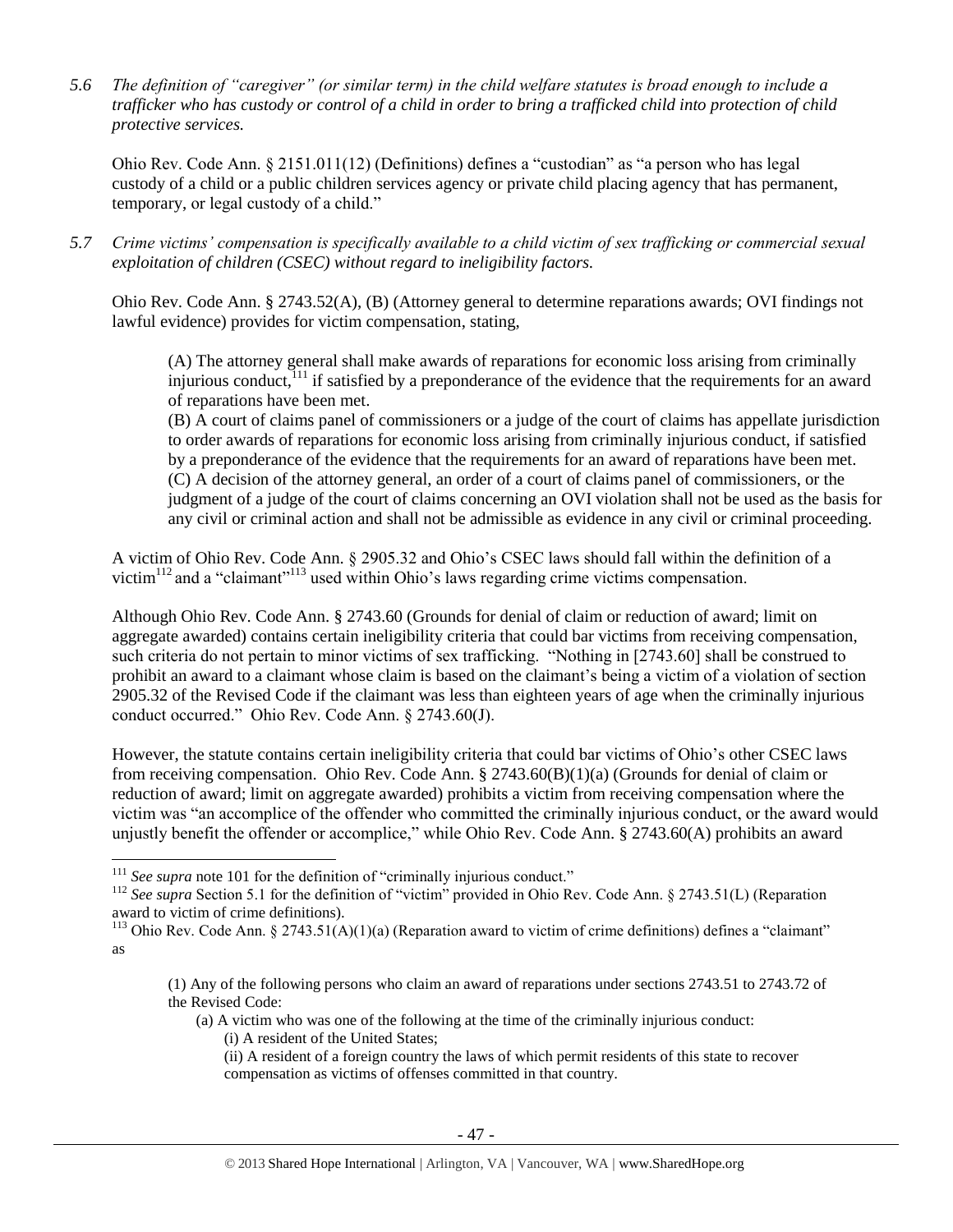where the victim fails to report the crime to law enforcement. Additionally, Ohio Rev. Code Ann. § 2743.60(C) authorizes the denial or reduction of a claim for compensation where the victim did not fully cooperate with law enforcement.

A claim also may be denied or reduced based on a finding of the victim's contributory misconduct. Ohio Rev. Code Ann. § 2743.60(F). Ohio Rev. Code Ann. § 2743.51(M) (Definitions) defines "contributory misconduct" as "any conduct of the claimant . . . that is unlawful or intentionally tortious and that, without regard to the conduct's proximity in time or space to the criminally injurious conduct, has a causal relationship to the criminally injurious conduct that is the basis of the claim."

Additionally, Ohio Rev. Code Ann. § 2743.56(B) (Applications for award of reparations) establishes the time limits for filing an application for an award, stating,

(B) All applications for an award of reparations shall be filed as follows:

(1) If the victim of the criminally injurious conduct was a minor, within two years of the victim's eighteenth birthday or within two years from the date a complaint, indictment, or information is filed against the alleged offender, whichever is later. This division does not require that a complaint, indictment, or information be filed against an alleged offender in order for an application for an award of reparations to be filed pertaining to a victim who was a minor if the application is filed within two years of the victim's eighteenth birthday , and does not affect the provisions of section 2743.64 of the Revised Code.

(2) If the victim of the criminally injurious conduct was an adult, at any time after the occurrence of the criminally injurious conduct.

*5.8 Victim-friendly procedures and protections are provided in the trial process for minors under 18.*

Some victim-friendly criminal justice procedures or protections may be afforded to victims of Ohio Rev. Code Ann. § 2905.32 (Trafficking in persons) and Ohio's CSEC laws.

Ohio Rev. Code Ann. § 2945.481(A), (B) (Deposition of child victim; videotaping; testimony taken outside courtroom and televised into it or replayed in courtroom) permits a victim of certain offenses, including Ohio Rev. Code Ann. § 2907.21 (Compelling prostitution), § 2907.321 (Pandering obscenity involving a minor), or § 2907.322 (Pandering sexually oriented material involving a minor), who is under 13 to provide testimony via a deposition, which may be videotaped. Similarly, under Ohio Rev. Code Ann. § 2945.481(C)–(E), under specified circumstances, the judge may permit victims of the same crimes who are under 13 years old to give testimony via closed-circuit television or videotaped testimony..

While Ohio has "rape shield" provisions for victims of Ohio Rev. Code Ann. § 2907.02(D) (Rape) or § 2907.05(E) (Gross sexual imposition), which prohibit the admission of evidence of the victim's sexual history unless such evidence is needed to show "the origin of semen, pregnancy, or disease, or the victims past sexual history with the offender,"<sup>114</sup> these protections are not available to victims of Ohio Rev. Code Ann. § 2905.32 (Trafficking in persons) and Ohio's CSEC laws unless their offenders are prosecuted under Ohio Rev. Code Ann. § 2907.02 or § 2907.05. As an added protection, victims of Ohio Rev. Code Ann. § 2907.05 or § 2907.02 may receive court-appointed counsel. Ohio Rev. Code Ann. §§ 2907.05(G), 2907.02(F). Moreover, Ohio Rev. Code Ann. § 2907.26(A)–(C) (Rules of evidence in prostitution cases) states,

(A) In any case in which it is necessary to prove that a place is a brothel, evidence as to the reputation of such place and as to the reputation of the persons who inhabit or frequent it, is admissible on the

 $\overline{\phantom{a}}$ <sup>114</sup> Additionally, this evidence it admissible "only to the extent that the court finds that the evidence is material to a fact at issue in the case and that its inflammatory or prejudicial nature does not outweigh its probative value." Ohio Rev. Code Ann. §§ 2907.02(D), 2907.05(E).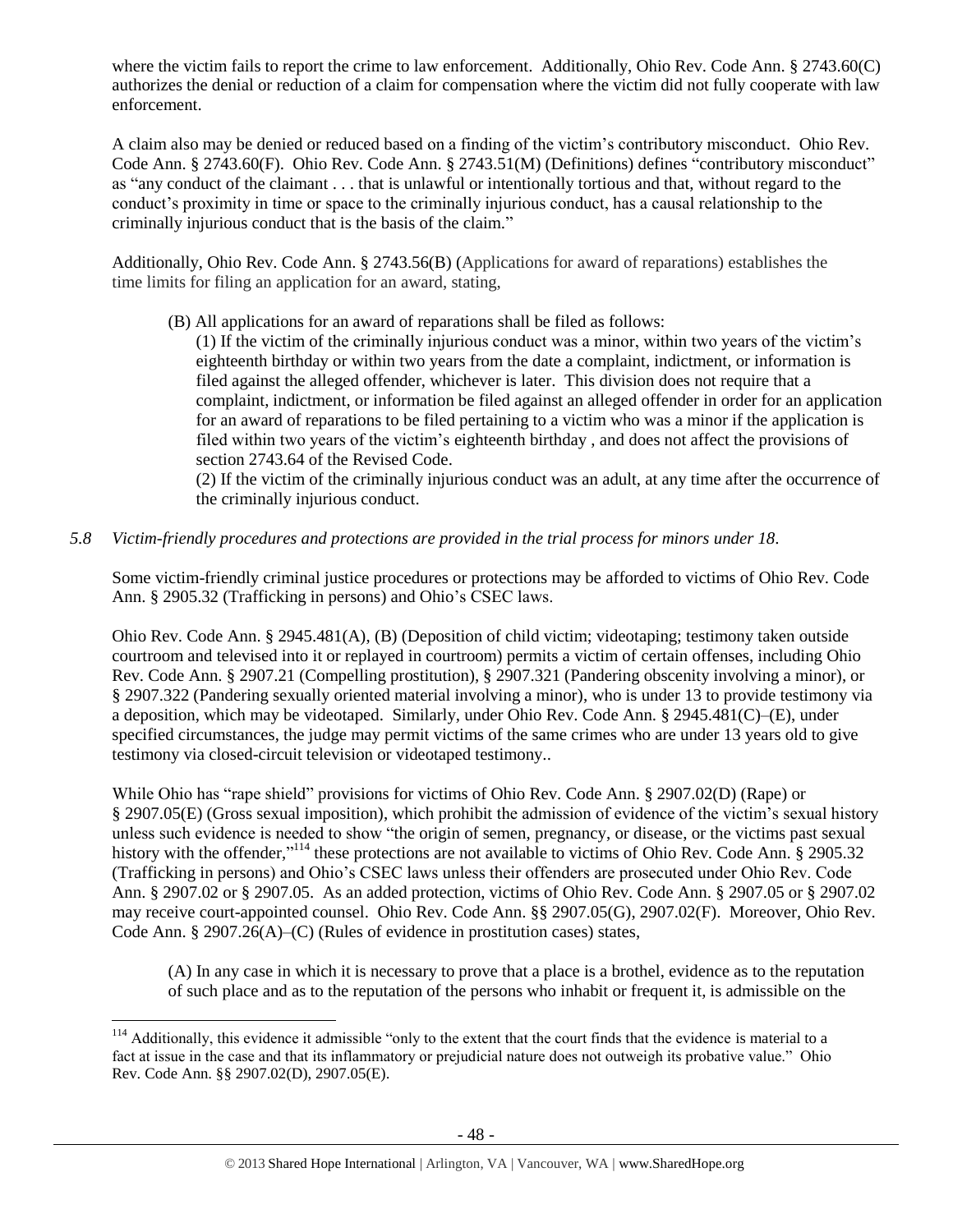question of whether such place is or is not a brothel.

(B) In any case in which it is necessary to prove that a person is a prostitute, evidence as to the reputation of such person is admissible on the question of whether such person is or is not a prostitute. (C) In any prosecution for a violation of sections 2907.21 to 2907.25 of the Revised Code, proof of a prior conviction of the accused of any such offense or substantially equivalent offense is admissible in support of the charge.

Victims of Ohio Rev. Code Ann. § 2905.32 (Trafficking in persons) and Ohio's CSEC laws will be afforded those rights generally afforded to crime victims. Under Ohio Rev. Code Ann. § 2930.04 (Information to be given to victim by investigating law enforcement agency), a victim is entitled to information regarding counseling, housing, victim compensation, information about protection orders, and contact information for law enforcement. Pursuant to Ohio Rev. Code Ann. § 2930.07 (Concealment of victim's or representative's address, telephone number and similar identifying facts), in certain circumstances the court may keep the victim's personal information confidential. Under Ohio Rev. Code Ann. § 2930.10 (Minimization of unwanted contact between prosecution and defense sides), the court shall minimize contact between the victim and the offender, and provide a separate waiting area for the victim in order to protect the victim.

- 5.8.1 Recommendation: Amend Ohio Rev. Code Ann. § 2905.32 (Trafficking in persons) and Ohio's CSEC laws to include protections prohibiting the admission of the victim's sexual history with limited exceptions, similar to the protections afforded victims under of Ohio Rev. Code Ann. § 2907.02(D) (Rape) or § 2907.05(E) (Gross sexual imposition).
- *5.9 Expungement or sealing of juvenile delinquency records resulting from arrests or adjudications for prostitution-related offenses committed as a result of, or in the course of, the commercial sexual exploitation of a minor is available within a reasonable time after turning 18.*

Ohio Rev. Code Ann. § 2151.358(E) (Expungement of records) states, "a person who has been adjudicated a delinquent child for having committed an act that would be a violation of section 2907.24 [Soliciting], 2907.241 [Loitering to engage in solicitation], or 2907.25 [Prostitution] of the Revised Code if the child were an adult may apply to the adjudicating court for the expungement of the record of adjudication if the person's participation in the act was a result of the person having been a victim of human trafficking. The application shall be made in the same manner as an application for expungement under section 2953.38 of the Revised Code, and all of the provisions of that section shall apply to the expungement procedure."

Under Ohio Rev. Code Ann. § 2953.38, if the court finds "that the applicant has demonstrated by a preponderance of the evidence that the applicant's participation in the offense that is the subject of the application was the result of the applicant having been a victim of human trafficking,<sup>115</sup> the court shall grant the application and order that the record of conviction be expunged."<sup>116</sup> There is no stated time limit within which a minor must file for such an expungement.

Furthermore, in cases where the court holds a complaint of delinquency in abeyance because the complaint alleges prostitution related offenses or the court believes the minor is a victim of trafficking under Ohio Rev. Code Ann. § 2905.32 (Trafficking in persons), all records pertaining to the case would be expunged immediately upon successful completion of diversionary actions. Ohio Rev. Code Ann.  $\S 2152.021(F)(1)–(6)$ .

 $\overline{a}$ <sup>115</sup> "Victim of human trafficking" means a person who is or was a victim of a violation of section 2905.32 [Trafficking in persons] of the Revised Code, regardless of whether anyone has been convicted of a violation of that section or of any other section for victimizing the person. Ohio Rev. Code Ann. § 2953.38(A)(4).

<sup>&</sup>lt;sup>116</sup> "Expunge" means to destroy, delete, or erase a record as appropriate for the record's physical or electronic form or characteristic so that the record is permanently irretrievable. Ohio Rev. Code Ann. § 2953.38(A)(1).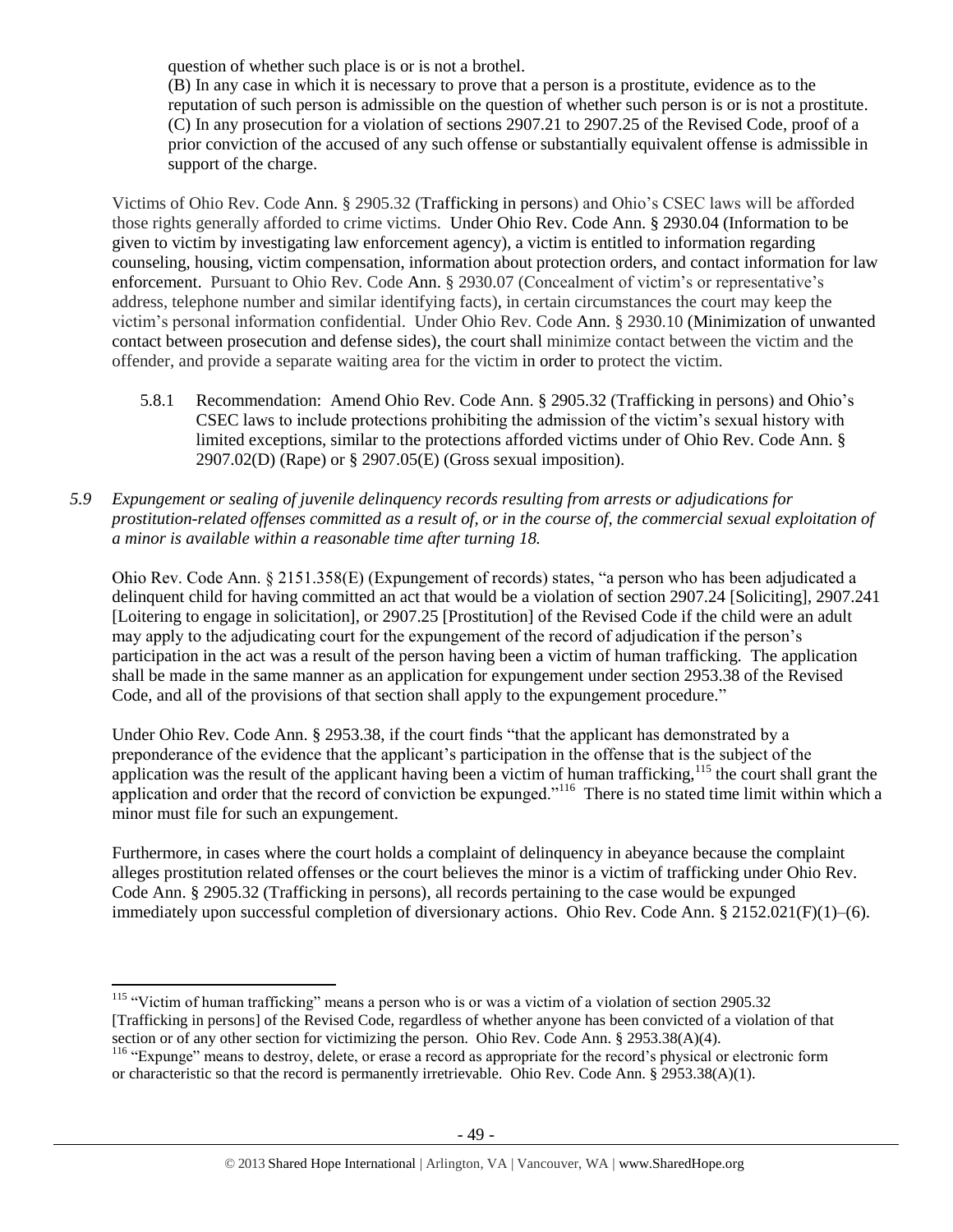Ohio Rev. Code Ann. § 2151.356(B)(1)(e) (Procedure for sealing records of alleged and adjudicated delinquent and unruly children and adjudicated juvenile traffic offenders) orders the juvenile court to seal the records of a child adjudicated an unruly child who has turned 18 and is "not under the jurisdiction of the court in relation to a complaint alleging the person to be a delinquent child," while Ohio Rev. Code Ann. § 2151.356(C)(1) authorizes the court, in its discretion, to seal the records of a child adjudicated a delinquent child, if "the person is not under the jurisdiction of the court in relation to a complaint alleging the person to be a delinquent child." The court may consider whether to seal the records within 2 years from the later of "[t]he termination of any order made by the court" related to the adjudication or "[t]he unconditional discharge of the person from the department of youth services" or another facility to which the child was committed. Ohio Rev. Code Ann. § 2151.356(C)(1)(a), (b). Ohio Rev. Code Ann. § 2151.358(A) further authorizes the court to expunge records sealed under Ohio Rev. Code Ann. § 2151.356 "five years after the court issues a sealing order or upon the twenty-third birthday of the person who is the subject of the sealing order, whichever date is earlier."

## *5.10 Victim restitution and civil remedies for victims of domestic minor sex trafficking or commercial sexual exploitation of children (CSEC) are authorized by law.*

Ohio Rev. Code Ann. § 5101.87 creates a human trafficking victims' fund, "consisting of money seized in connection with a violation of section 2905.32 [Trafficking in persons], 2907.21 [Compelling prostitution], or 2907.22 [Promoting prostitution] of the Revised Code or acquired from the sale of personal effects, tools, or other property seized because the personal effects, tools, or other property were used in the commission of a violation of section 2905.32, 2907.21, or 2907.22 of the Revised Code or derived from the proceeds of the commission of a violation of section 2905.32, 2907.21, or 2907.22 of the Revised Code and deposited pursuant to section 2981.12 of the Revised Code and such other money as may be appropriated or contributed to the fund. Money in the fund shall be used for the sole purpose of treating, caring for, rehabilitating, educating, housing, and providing assistance for victims of trafficking in persons. The director of job and family services shall administer the fund." Furthermore, all money seized in connection to violations of Ohio Rev. Code Ann. § 2905.32, § 2907.21, or 2§ 907.22 will be deposited into the human trafficking fund. Ohio Rev. Code Ann. § 2981.12(A)(8).

Under Ohio Rev. Code Ann. § 2929.18(B)(8)(a)<sup>117</sup> (Financial sanctions; restitution; reimbursements), victims whose offenders are convicted of committing an offense in furtherance of human trafficking under Ohio Rev. Code Ann. § 2941.1422 (Human trafficking specification) shall receive restitution. Ohio Rev. Code Ann. § 2929.18(B)(8)(a) states,

If an offender who is convicted of or pleads guilty to a violation of section 2905.01 [Kidnapping], 2905.02 [Abduction], 2907.21 [Compelling prostitution], 2907.22 [Promoting prostitution], or 2923.32 [Engaging in a pattern of corrupt activity; forfeiture], division (A)(1) or (2) of section 2907.323 [Illegal use of a minor in nudity-oriented material or performance], or division  $(B)(1)$ ,  $(2)$ ,  $(3)$ ,  $(4)$ , or  $(5)$  of section 2919.22 [Endangering children] of the Revised Code also is convicted of or pleads guilty to a specification of the type described in section 2941.1422 [Human trafficking specification] of the Revised Code that charges that the offender knowingly committed the offense in furtherance of human trafficking, the sentencing court shall sentence the offender to a financial sanction of restitution by the offender to the victim or any survivor of the victim, with the restitution including the costs of housing, counseling, and medical and legal assistance incurred by the victim as a direct result of the offense and the greater of the following:

(i) The gross income or value to the offender of the victim's labor or services;

(ii) The value of the victim's labor as guaranteed under the minimum wage and overtime provisions of the "Federal Fair Labor Standards Act of 1938," 52 Stat. 1060, 20 U.S.C. 207, and state labor laws.

 $\overline{\phantom{a}}$ 

<sup>117</sup> *See supra* not[e 7.](#page-1-1)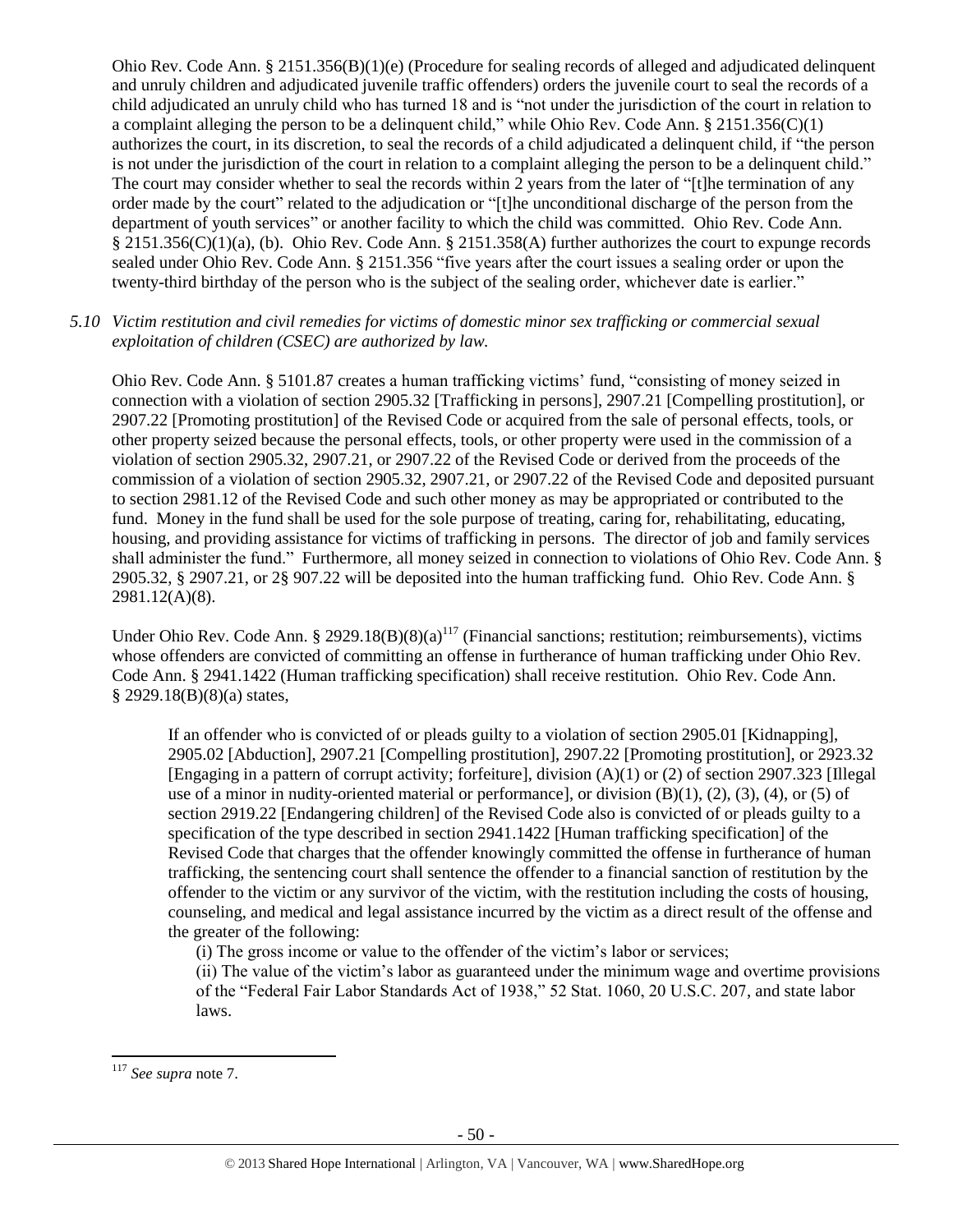Victims whose offenders are convicted of other crimes also may receive restitution under Ohio Rev. Code Ann. § 2929.18(A)(1) which states,

[T]he court imposing a sentence upon an offender for a felony may sentence the offender to any financial sanction or combination of financial sanctions authorized under this section . . .

(1) Restitution by the offender to the victim of the offender's crime or any survivor of the victim, in an amount based on the victim's economic loss. If the court imposes restitution, the court shall order that the restitution be made to the victim in open court, to the adult probation department that serves the county on behalf of the victim, to the clerk of courts, or to another agency designated by the court. If the court imposes restitution, at sentencing, the court shall determine the amount of restitution to be made by the offender. If the court imposes restitution, the court may base the amount of restitution it orders on an amount recommended by the victim, the offender, a presentence investigation report, estimates or receipts indicating the cost of repairing or replacing property, and other information, provided that the amount the court orders as restitution shall not exceed the amount of the economic loss suffered by the victim as a direct and proximate result of the commission of the offense.

Additionally, pursuant to Ohio Rev. Code Ann. § 2307.51(A), "[a] victim of a violation of section 2905.32 of the Revised Code has and may commence a civil cause of action for compensatory and punitive damages against the trafficker for harm that resulted from the violation…" regardless of whether the trafficker was prosecuted or convicted. This is addition to any other cause of action. Ohio Rev. Code Ann. § 2307.51(B).

Victims whose offenders are convicted of engaging in a pattern of corrupt activity under Ohio Rev. Code Ann. § 2923.32 may also be able to pursue civil remedies under Ohio Rev. Code Ann. § 2923.34(A), (E) (Civil proceedings for relief from violation; civil penalty) which states,

(A) Any person who is injured or threatened with injury by a violation of section 2923.32 of the Revised Code may institute a civil proceeding in an appropriate court seeking relief from any person whose conduct violated or allegedly violated section 2923.32 of the Revised Code or who conspired or allegedly conspired to violate that section, except that the pattern of corrupt activity alleged by an injured person or person threatened with injury shall include at least one incident other than a violation of division (A)(1) or (2) of section 1707.042 [Prohibited acts relating to control bids] or division (B),  $(C)(4)$ ,  $(D)$ ,  $(E)$ , or  $(F)$  of section 1707.44 [Prohibited acts] of the Revised Code, of 18 U.S.C. 1341, 18 U.S.C. 1343, 18 U.S.C. 2314, or any other offense involving fraud in the sale of securities. . . . .

(E) In a civil proceeding under division (A) of this section, any person directly or indirectly injured by conduct in violation of section 2923.32 of the Revised Code or a conspiracy to violate that section . . . shall have a cause of action for triple the actual damages the person sustained. . . . Damages under this division may include, but are not limited to, competitive injury and injury distinct from the injury inflicted by corrupt activity.

*5.11 Statutes of limitations for civil and criminal actions for child sex trafficking or commercial sexual exploitation of children (CSEC) offenses are eliminated or lengthened sufficiently to allow prosecutors and victims a realistic opportunity to pursue criminal action and legal remedies.*

Ohio Rev. Code Ann. § 2901.13(A)(1)(a)<sup>118</sup> (Limitations of criminal prosecutions) imposes a 6-year statute of

 $\overline{\phantom{a}}$ <sup>118</sup> Here and elsewhere in this report that Ohio Rev. Code Ann.  $\S$  2901.13 is quoted or cited, it has been updated to reflect the amendments added by the passage of House Bill 59. H.B. 59. 2013 Leg., 130th Gen. Assemb. (Effective July, 2013).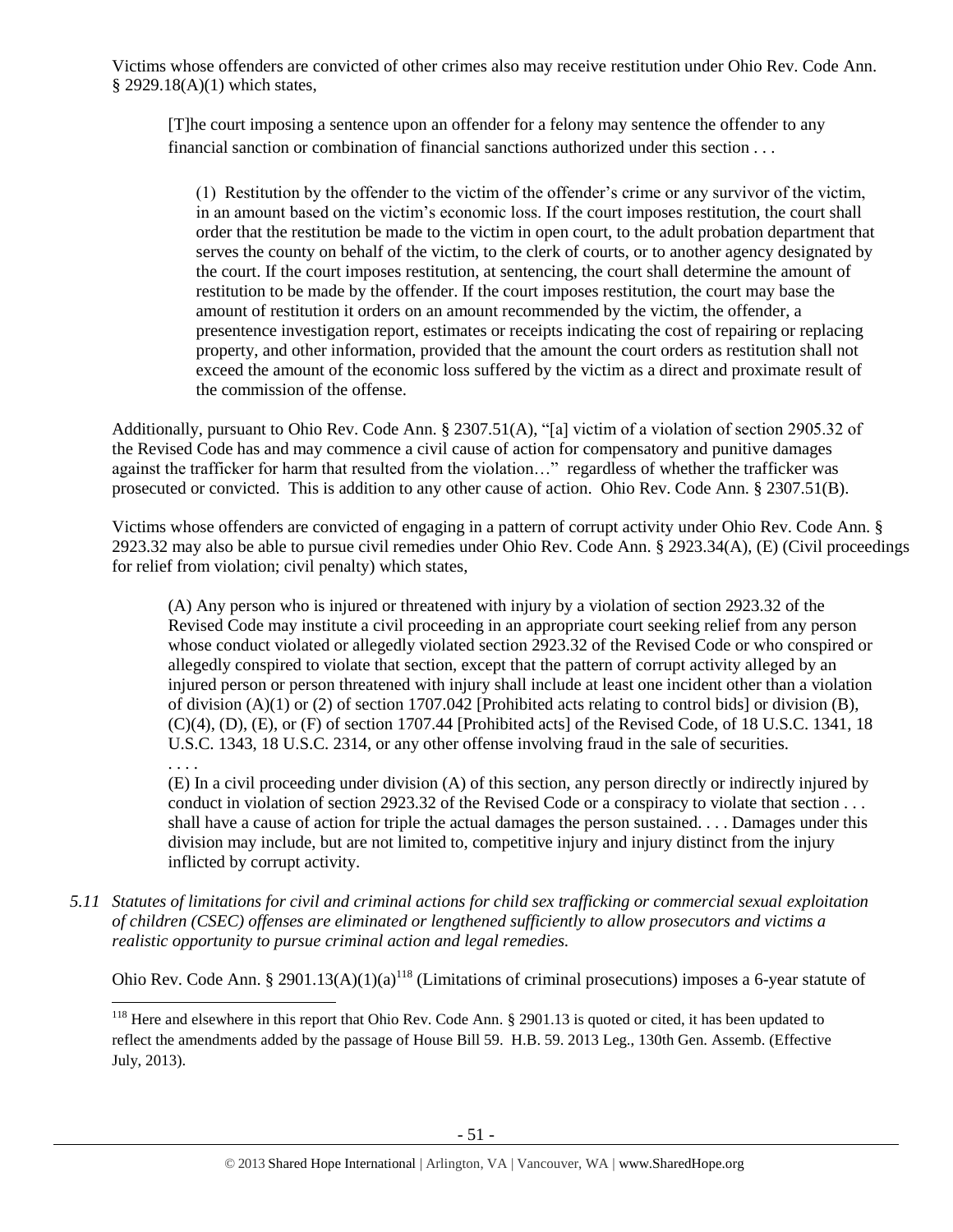limitations for prosecution of most felonies including most of Ohio's CSEC laws. However, Ohio Rev. Code Ann. § 2901.13(A)(3)(a) provides a 20 year statute of limitations that is applicable to prosecutions of Ohio Rev. Code Ann. § 2905.32 (Trafficking in persons) and Ohio Rev. Code Ann. § 2907.21 (Compelling prostitution). Additionally, if the victim of a crime included in Ohio Rev. Code Ann. tit. 29 (Crimes—procedure) was a minor at the time of the offense, Ohio Rev. Code Ann. § 2901.13(I) states,

The period of limitation for a violation of any provision of Title XXIX of the Revised Code that involves a physical or mental wound, injury, disability, or condition of a nature that reasonably indicates abuse or neglect of a child under eighteen years of age . . . shall not begin to run until either of the following occurs:

(1) The victim of the offense reaches the age of majority.

(2) A public children services agency, or a municipal or county peace officer that is not the parent or guardian of the child, in the county in which the child resides or in which the abuse or neglect is occurring or has occurred has been notified that abuse or neglect is known, suspected, or believed to have occurred.

Ohio Rev. Code Ann. § 2305.111 (Actions for assault or battery; victims of childhood sexual abuse) provides a civil statute of limitations for actions brought by victims of childhood sexual abuse, by stating,

(C) An action for assault or battery brought by a victim of childhood sexual abuse<sup>119</sup> based on childhood sexual abuse, or an action brought by a victim of childhood sexual abuse asserting any claim resulting from childhood sexual abuse, shall be brought within twelve years after the cause of action accrues. For purposes of this section, a cause of action for assault or battery based on childhood sexual abuse, or a cause of action for a claim resulting from childhood sexual abuse, accrues upon the date on which the victim reaches the age of majority. If the defendant in an action brought by a victim of childhood sexual abuse asserting a claim resulting from childhood sexual abuse that occurs on or after the effective date of this act has fraudulently concealed from the plaintiff facts that form the basis of the claim, the running of the limitations period with regard to that claim is tolled until the time when the plaintiff discovers or in the exercise of due diligence should have discovered those facts.

5.11.1 Recommendation: Eliminate the statute of limitations in criminal actions for child sex trafficking and CSEC offenses and amend Ohio Rev. Code Ann. § 2305.111 (Actions for assault or battery; victims of childhood sexual abuse) to include CSEC crimes to extend the statute of limitations for civil actions

l

 $119$  Subsection (A)(1) states, "'Childhood sexual abuse' means any conduct that constitutes any of the violations identified in division  $(A)(1)(a)$  or (b) of this section and would constitute a criminal offense under the specified section or division of the Revised Code, if the victim of the violation is at the time of the violation a child under eighteen years of age . . . ." The violations listed in  $(A)(1)(a)$  and (b) include Ohio Rev. Code Ann. § 2907.02 (Rape), certain subsections of § 2907.03 (Sexual battery), and § 2907.05 (Gross sexual imposition) through § 2907.06 (Sexual imposition), if certain conditions apply.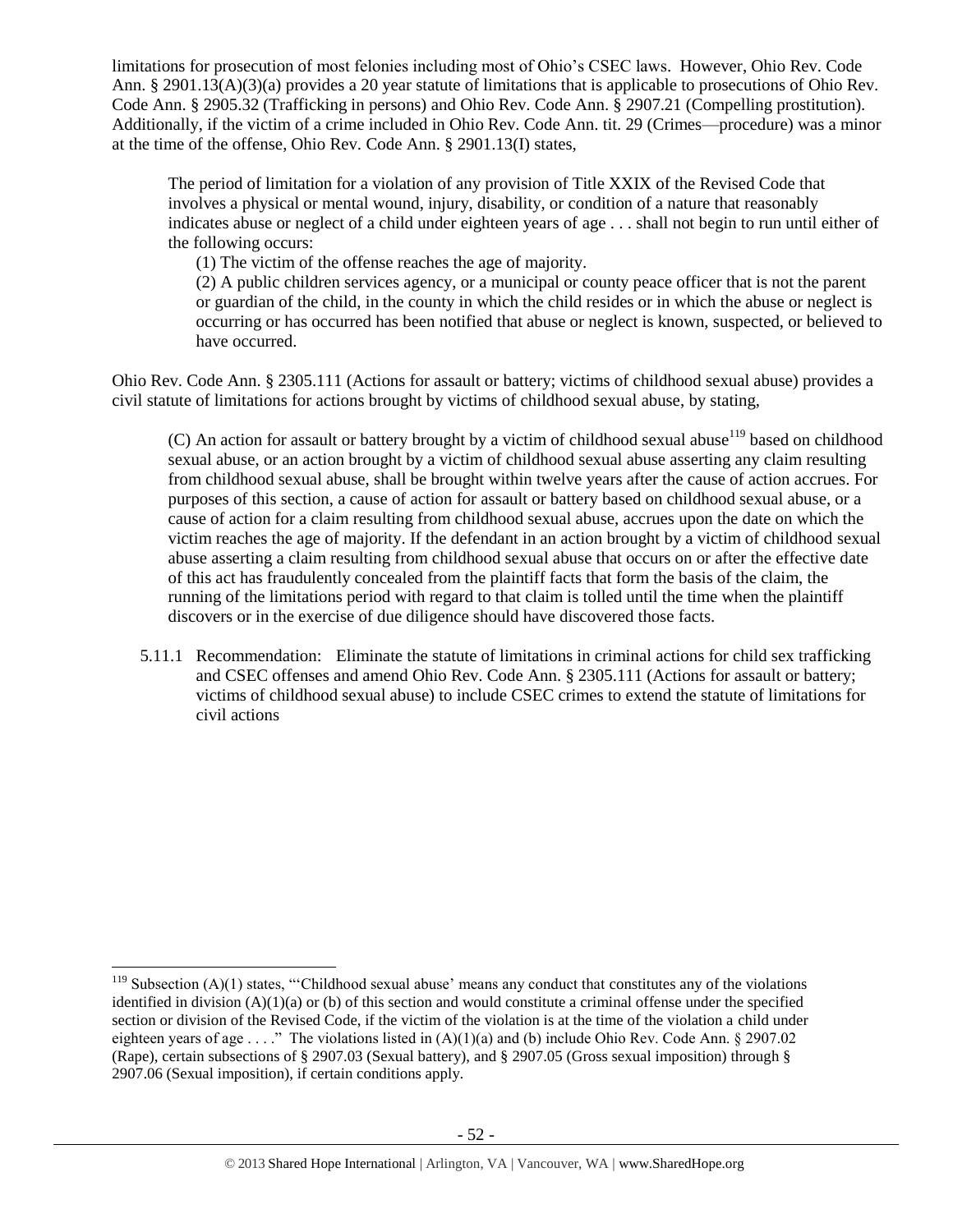#### **FRAMEWORK ISSUE 6: CRIMINAL JUSTICE TOOLS FOR INVESTIGATION AND PROSECUTIONS**

#### . *Legal Components:*

- *6.1 Training on human trafficking and domestic minor sex trafficking for law enforcement is statutorily mandated or authorized.*
- *6.2 Single party consent to audiotaping is permitted in law enforcement investigations.*
- *6.3 Wiretapping is an available tool to investigate domestic minor sex trafficking.*
- *6.4 Using a law enforcement posing as a minor to investigate buying or selling of commercial sex acts is not a defense to soliciting, purchasing, or selling sex with a minor.*
- *6.5 Using the Internet to investigate buyers and traffickers is a permissible investigative technique.*
- *6.6 Law enforcement and child welfare agencies are mandated to promptly report missing and recovered children. \_\_\_\_\_\_\_\_\_\_\_\_\_\_\_\_\_\_\_\_\_\_\_\_\_\_\_\_\_\_\_\_\_\_\_\_\_\_\_\_\_\_\_\_\_\_\_\_\_\_\_\_\_\_\_\_\_\_\_\_\_\_\_\_\_\_\_\_\_\_\_\_\_\_\_\_\_\_\_\_\_\_\_\_\_\_\_\_\_\_\_\_\_\_*

# *Legal Analysis:*

*6.1 Training on human trafficking and domestic minor sex trafficking for law enforcement is statutorily mandated or authorized.*

Pursuant to Ohio Rev. Code Ann. § 109.745(A),

The attorney general shall provide training for peace officers in investigating and handling violations of section 2905.32 of the Revised Code. The training shall include all of the following:

(1) Identifying violations of section 2905.32 [Trafficking in persons] of the Revised Code;

(2) Methods used in identifying victims of violations of section 2905.32 of the Revised Code who are citizens of the United States or a foreign country, including preliminary interviewing techniques and appropriate questioning methods;

(3) Methods for prosecuting persons who violate section 2905.32 [Trafficking in persons] of the Revised Code;

(4) Methods of increasing effective collaboration with nongovernmental organizations and other social service organizations in the course of a criminal action regarding a violation of section 2905.32 of the Revised Code;

(5) Methods for protecting the rights of victims of violations of section 2905.32 [Trafficking in persons] of the Revised Code, including the need to consider human rights and the specific needs of women and children who are victims of violations of that section and to treat victims as victims rather than as criminals;

(6) Methods for promoting the safety of victims of violations of section 2905.32 [Trafficking in persons] of the Revised Code, including the training of peace officers to quickly recognize victims of a violation of any of those sections who are citizens of the United States or citizens of a foreign country.

Ohio Rev. Code Ann. § 109.741 (Training in missing children, missing persons, child abuse and neglect cases) further requires the attorney general to adopt rules regarding "the training of peace officers in the handling of missing children, missing persons, and child abuse and neglect cases."

*6.2 Single party consent to audiotaping is permitted in law enforcement investigations.*

Ohio permits single party consent to audiotaping. Ohio Rev. Code Ann. § 2933.52(A)(1) (Interception of wire, oral or electronic communications) makes it a crime for a person to purposely "[i]ntercept, attempt to intercept, or procure another person to intercept or attempt to intercept a wire, oral, or electronic communication." According to Ohio Rev. Code Ann. § 2933.52(B)(3), (4), the prohibition does not apply to, among other things,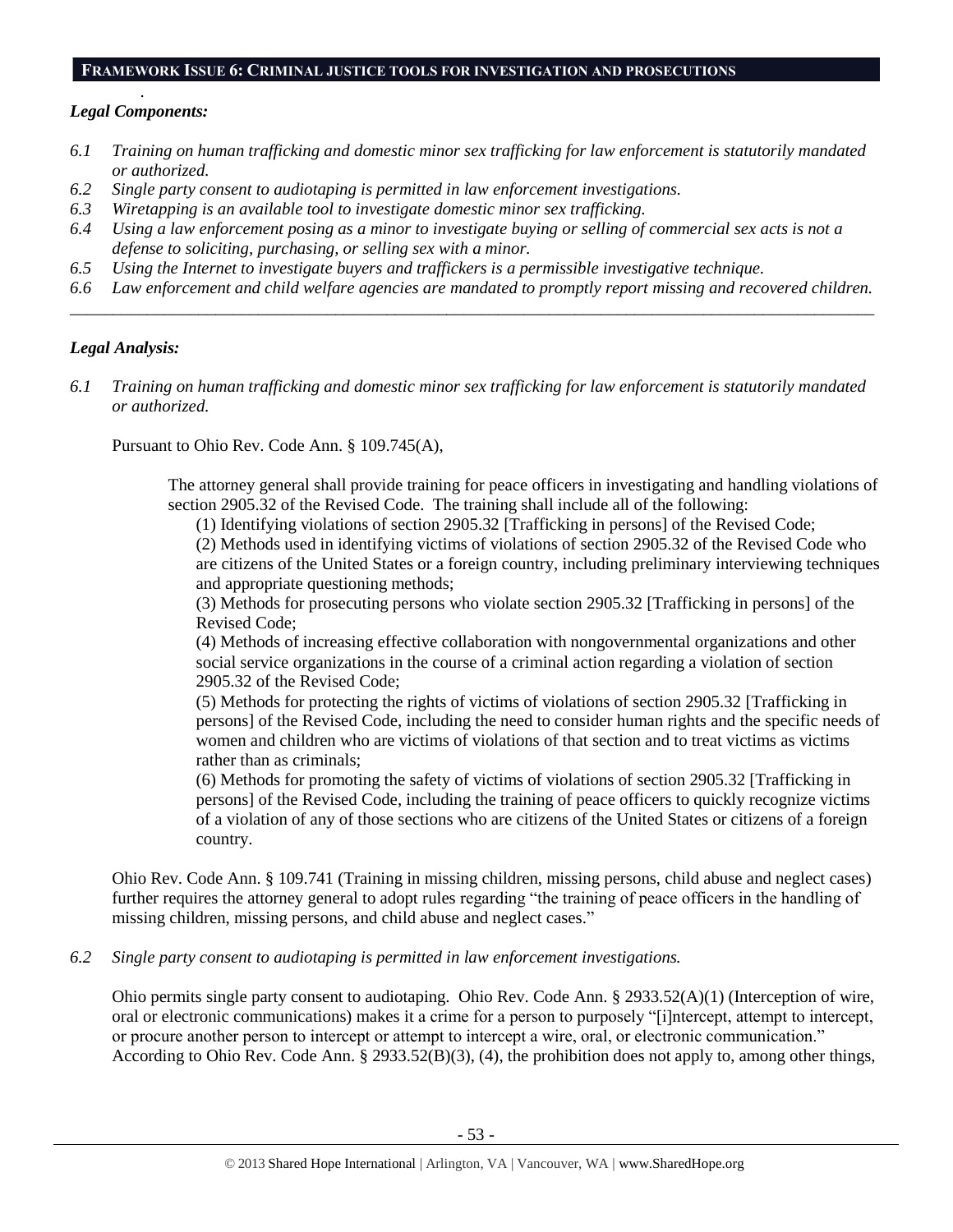(3) A law enforcement officer who intercepts a wire, oral, or electronic communication, if the officer is a party to the communication or if one of the parties to the communication has given prior consent to the interception by the officer;

(4) A person who is not a law enforcement officer and who intercepts a wire, oral, or electronic communication, if the person is a party to the communication or if one of the parties to the communication has given the person prior consent to the interception, and if the communication is not intercepted for the purpose of committing a criminal offense or tortious act in violation of the laws or Constitution of the United States or this state or for the purpose of committing any other injurious act.

## *6.3 Wiretapping is an available tool to investigate domestic minor sex trafficking.*

Wiretapping may be used to investigate certain designated offenses, including Ohio Rev. Code Ann. § 2905.32 (Trafficking in persons) and Ohio's CSEC laws. Ohio Rev. Code Ann. § 2933.52(B). Ohio Rev. Code Ann. § 2933.52(B)(1) (Interception of wire, oral or electronic communications) permits wiretapping conducted pursuant to an interception warrant. Ohio Rev. Code Ann. § 2933.54(A) (Conditions for issuance of warrant; denial; termination; finding of objective) authorizes a court to issue an interception warrant if

the judge determines, on the basis of the facts submitted by the person who made the application and all affiants, that all of the following exist:

(1) The application and affidavits comply with section 2933.53 [Application for interception warrant] of the Revised Code.

(2) There is probable cause to believe that a particular person is committing, has committed, or is about to commit a designated offense.

(3) There is probable cause to believe that particular communications concerning the designated offense will be obtained through the interception of wire, oral, or electronic communications. (4) Normal investigative procedures with respect to the designated offense have been tried and have failed or normal investigative procedures with respect to the designated offense reasonably appear to be unlikely to succeed if tried or to be too dangerous to employ in order to obtain evidence.  $(5)$  Except as provided in division  $(G)(1)$  of section 2933.53 of the Revised Code, there is probable cause to believe that the communication facilities from which the communications are to be intercepted, or the place at which oral communications are to be intercepted, are being used or are about to be used in connection with the commission of the designated offense or are leased to, listed in the name of, or commonly used by a person who is the subject of the interception warrant. (6) The investigative officer has received training that satisfies the minimum standards established by the attorney general and the Ohio peace officer training commission under section 2933.64 [Training in wiretapping and electronic surveillance] of the Revised Code in order to intercept the wire, oral, or electronic communication and is able to execute the interception sought.

Ohio Rev. Code Ann. § 2933.51(I) (Definitions) defines a "designated offense" as any of,

(1) A felony violation of section 1315.53 [Duty to report transactions, keep records; money laundering prohibitions], 1315.55 [Additional money laundering prohibitions] . . . 2905.01 [Kidnapping], 2905.02 [Abduction], . . . 2905.32 [Trafficking in persons], 2907.02 [Rape], 2907.21 [Compelling prostitution], 2907.22 [Promoting prostitution], . . . 2923.32 [Engaging in pattern of corrupt activity; forfeiture], . . . of the Revised Code;

. . . .

(4) Complicity in the commission of a felony violation of a section listed in division  $(I)(1)$ , (2), or (3) of this section;

(5) An attempt to commit, or conspiracy in the commission of, a felony violation of a section listed in division  $(I)(1)$ ,  $(2)$ , or  $(3)$  of this section, if the attempt or conspiracy is punishable by a term of imprisonment of more than one year.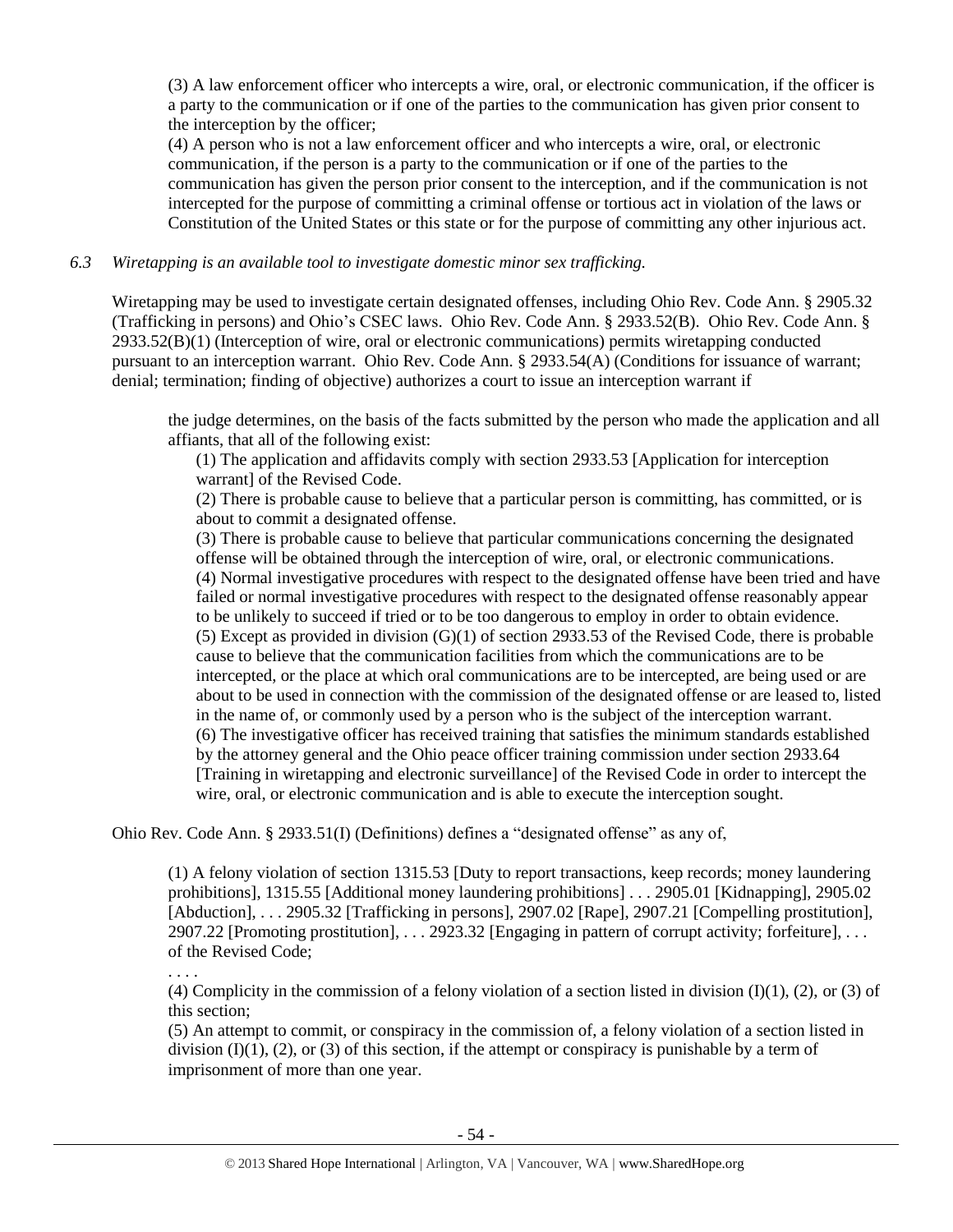*6.4 Using a law enforcement posing as a minor to investigate buying or selling of commercial sex acts is not a defense to soliciting, purchasing, or selling sex with a minor.*

Ohio Rev. Code Ann. § 2907.21(A)(2)–(5) (Compelling prostitution) suggests that a law enforcement officer may pose as a minor to investigate solicitation of commercial sexual activity with a minor. These provisions use the phrase "a person the offender believes to be a minor," which indicates law enforcement may pose as a minor to investigate a violation of Ohio Rev. Code Ann. § 2907.21(A)(2)–(5). Neither Ohio Rev. Code Ann. § 2905.32 (Trafficking in persons) nor Ohio's CSEC laws expressly authorize the use of a decoy by law enforcement in the investigation of those crimes.

## *6.5 Using the Internet to investigate buyers and traffickers is a permissible investigative technique.*

While Ohio Rev. Code Ann. § 2905.32 (Trafficking in persons) and Ohio's CSEC laws do not expressly authorize law enforcement to use the Internet to investigate those crimes, Ohio Rev. Code Ann. § 2907.07 (Importuning) permits law enforcement officers to use the Internet to investigate solicitation of sex with a minor. Ohio Rev. Code Ann. § 2907.07(C)(2), (D)(2) make it illegal for a person to solicit "a law enforcement officer posing as a person who is less than [13 or 16] years of age, and the offender believes that the other person is less than [13 or 16] years of age or is reckless in that regard."

## *6.6 Law enforcement and child welfare agencies are mandated to promptly report missing and recovered children.*

Ohio Rev. Code Ann. § 2901.30(B) (Missing child report; notice to child's school; notice of return) directs a law enforcement agency to take the report of a missing child<sup>120</sup> and act promptly to locate the missing child. The law enforcement agency must gather information about the missing child and enter "it into the national crime information center computer," notify the child's school to mark the child's records, and notify other law enforcement agencies within its jurisdiction. Ohio Rev. Code Ann. § 2901.30(C)–(E). Ohio Rev. Code Ann. § 2901.30(H) states,

<span id="page-54-0"></span>A missing child's parents, parent who is the residential parent and legal custodian, guardian, or legal custodian, or any other persons responsible for the care of a missing child, immediately shall notify the law enforcement agency with which they filed the missing child report whenever the child has returned to their home or to their care, custody, and control, has been released if the missing child was the victim of an offense listed in division  $(A)(3)(b)^{121}$  of this section, or otherwise has been located. Upon such notification or upon otherwise learning that a missing child has returned to the home of, or to the care, custody, and control of the missing child's parents, parent who is the residential parent and legal custodian, guardian, legal custodian, or other person responsible for the missing child's care, has been released if the missing child was the victim of an offense listed in division (A)(3)(b) of this section, or otherwise has been located, the law enforcement agency involved promptly shall integrate the fact that the minor no longer is a missing child into the national crime information center computer and shall inform any school that was notified under division (D) of this section that the minor is no longer a missing child.

 $\overline{\phantom{a}}$ 

<sup>121</sup> *See supra* not[e 120](#page-54-0) for the provisions of Ohio Rev. Code Ann. § 2901.30(A)(3)(b).

<sup>&</sup>lt;sup>120</sup> Ohio Rev. Code Ann. § 2901.30(A)(3) defines "missing children" or a "missing child" as

<sup>(</sup>a) A minor who has run away from or who otherwise is missing from the home of, or the care, custody, and control of, the minor's parents, parent who is the residential parent and legal custodian, guardian, legal custodian, or other person having responsibility for the care of the minor;

<sup>(</sup>b) A minor who is missing and about whom there is reason to believe the minor could be the victim of a violation of section 2905.01 [Kidnapping], 2905.02 [Abduction], 2905.03 [Unlawful restraint], or 2919.23 [Interference with custody] of the Revised Code or of a violation of section 2905.04 [Repealed] of the Revised Code as it existed prior to July 1, 1996.